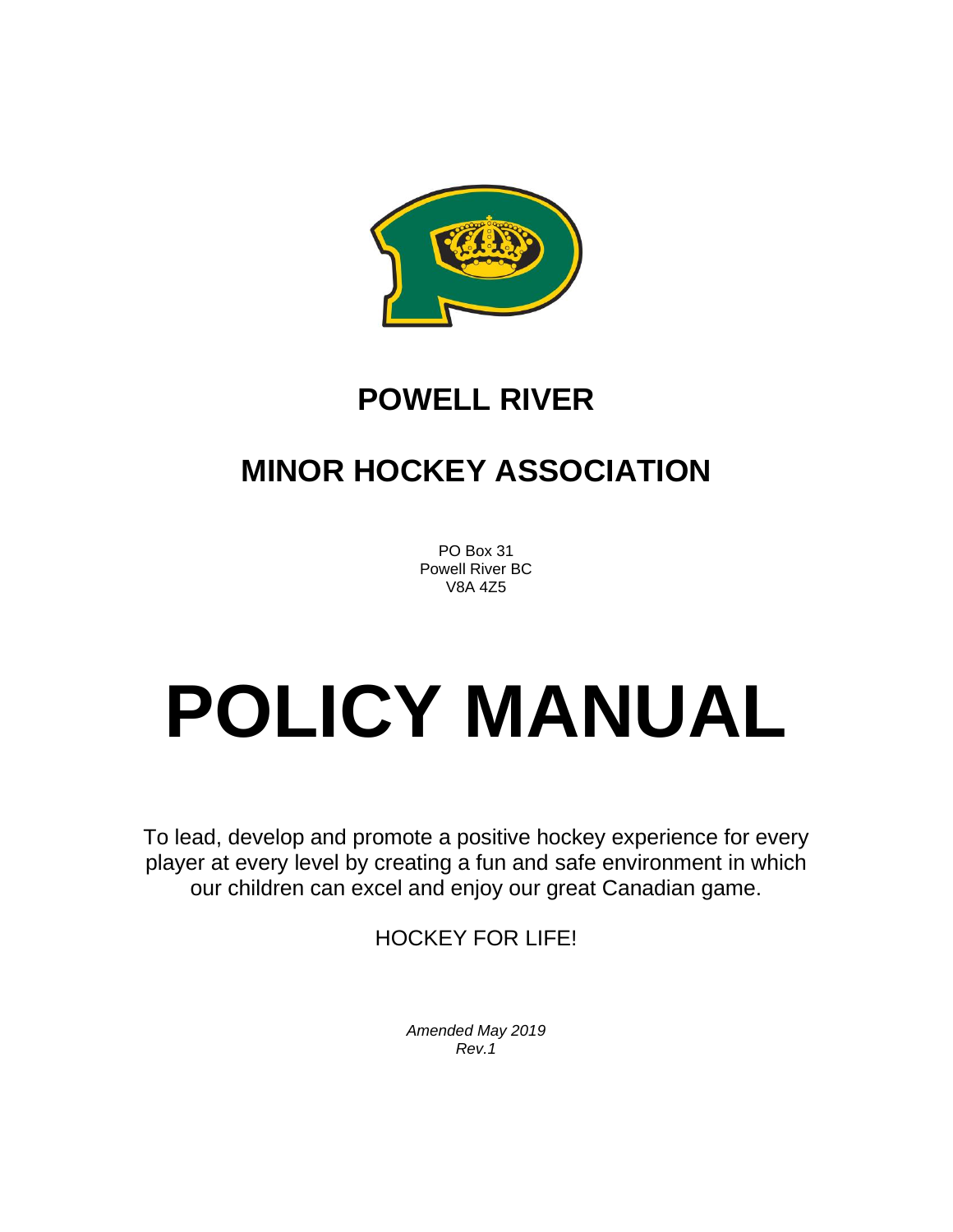# **Child First – Winning Second**

Striving to win (not winning!) is an inherent goal of all competitive sports. To not seek victory is dishonest – it destroys the essence of sport. Striving to win is important in helping attain the other objectives of children's sport programs. Through the striving for goals that are difficult to acquire children learn sportsmanship, gain leadership skills and develop initiative. When winning is kept in perspective child first, winning second sports programs produce children who enjoy movement, who strive for excellence, who have to risk error to learn and who grow with praise and constructive criticism. With proper leadership, sports programs produce children who accept responsibility, who accept others and most of all accept themselves. The philosophy of child first, winning second is easy to endorse for us adults but much more difficult to practice in the "Heat" of competition. It requires a deep commitment to this philosophy and sufficient self control to consistently behave accordingly. The challenge is not the endorsement of the child-first, winning-second philosophy but rather it's implementation.

Minor Hockey Executive Positions

- ➢ Past President
- ➢ President
- ➢ Vice President
- ➢ Secretary
- ➢ Treasurer
- ➢ Registrar
- ➢ Coach Coordinator
- $\triangleright$  Referee in Chief (RIC)
- ➢ Training & Safety Director
- ➢ Rep Coordinator
- ➢ Ways & Means Coordinator
- ➢ Tournament Coordinator
- ➢ Ice Scheduler
- ➢ Equipment Manager
- ➢ Female Director
- ➢ Director at Large

Committees include; Discipline, Appeals, Finance, Tournament, Division Managers as well as committees formed for special events such as Fundraising activities etc.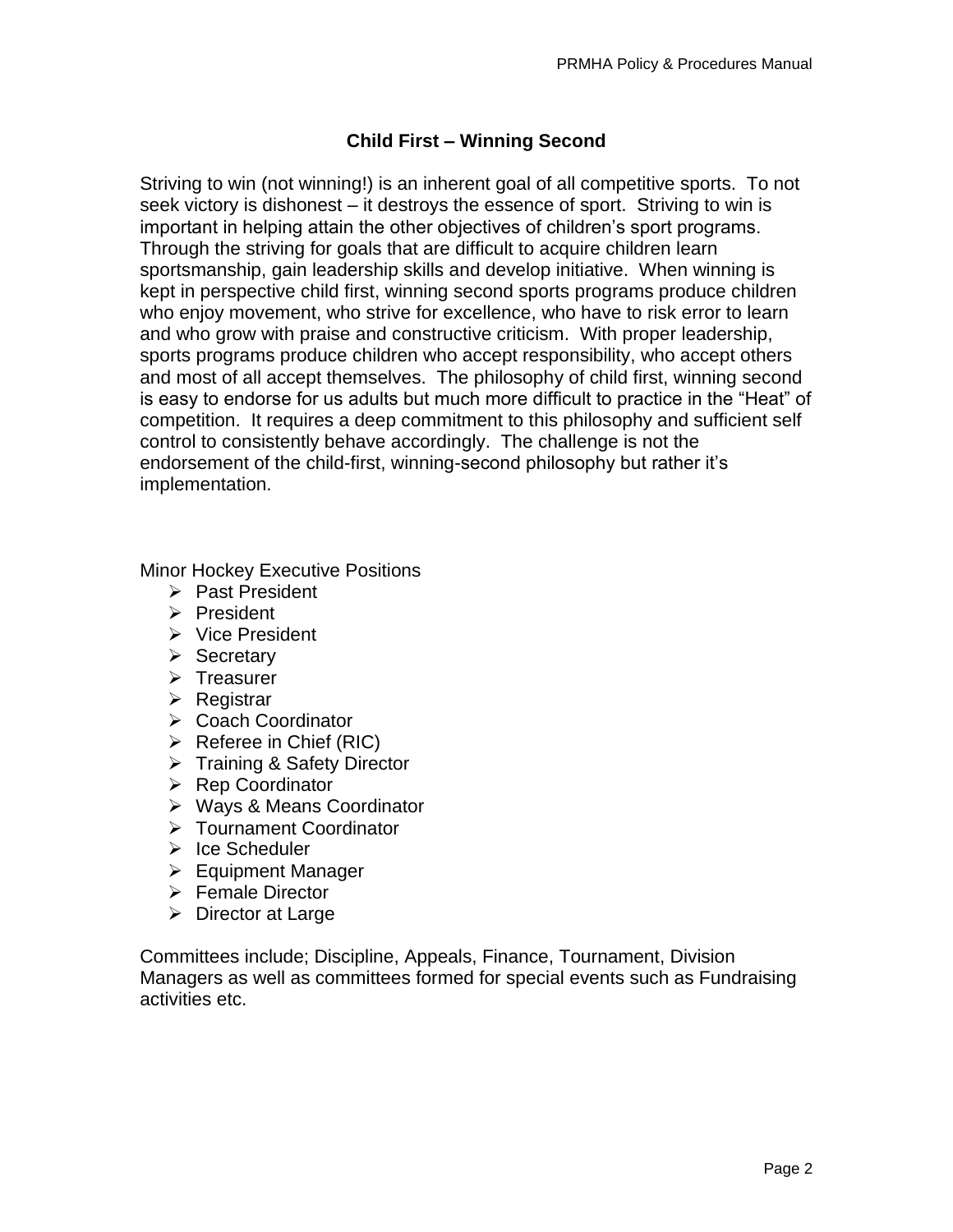# **CALENDAR OF EVENTS**

This is simply a guide of possible events throughout the year. Actual dates will be set by PRMHA, VIAHA and BC Hockey. For additional information during the season watch the Minor Hockey bulletin board and web site: [www.powellriverminorhockey.com](http://www.powellriverminorhockey.com/)

| <b>MAY</b>       | PRMHA Annual General Meeting & Election of new Executive<br>Rep Team Coach Selection<br>Vancouver Island Amateur Hockey Association AGM |
|------------------|-----------------------------------------------------------------------------------------------------------------------------------------|
| <b>JUNE</b>      | PRMHA Scholarship awarded<br>Open Registration / Deadline for early registration rates<br><b>BC Hockey Annual General Meeting</b>       |
| <b>AUGUST</b>    | Rep Tryouts                                                                                                                             |
| <b>SEPTEMBER</b> | Rep Placement Games begin<br><b>Referees Clinic</b><br>Jerseys, socks and raffle tickets issued                                         |
| <b>OCTOBER</b>   | Practices<br><b>Exhibition Games</b><br><b>Placement Games</b><br>Regular House season begins                                           |
| <b>NOVEMBER</b>  | Rep League Games begin                                                                                                                  |
| <b>DECEMBER</b>  | Winter Wonderland / Christmas break                                                                                                     |
| <b>JANUARY</b>   | Minor Hockey Week                                                                                                                       |
| <b>FEBRUARY</b>  | Rep Playoffs<br>Mail out registration for next season                                                                                   |
| <b>MARCH</b>     | House playoffs<br>Provincial Championships<br>Awards Night                                                                              |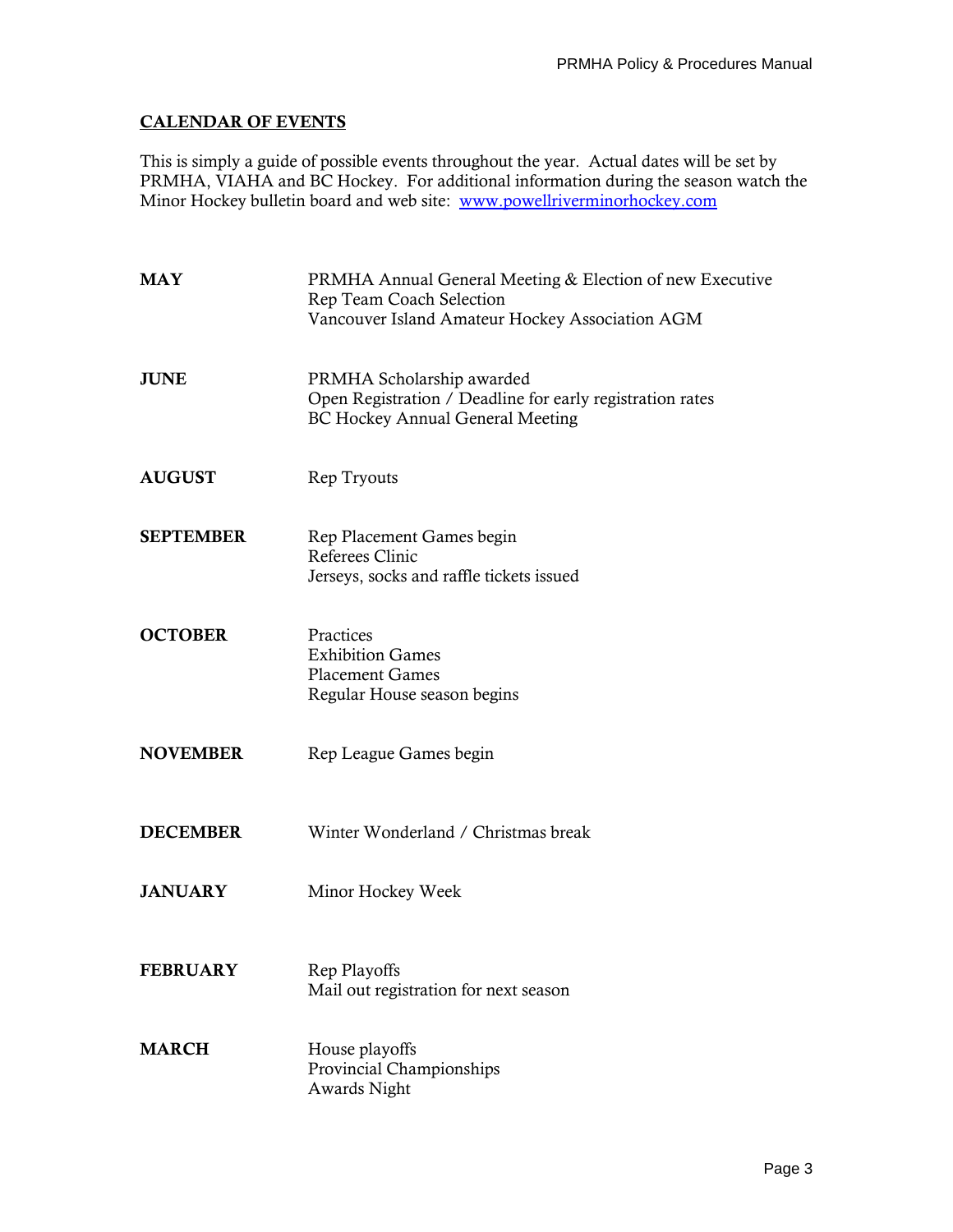| <b>TABLE OF CONTENTS</b>                                                                                                                                                                                                                                                                                                                                                                                                              | Page                                                     |
|---------------------------------------------------------------------------------------------------------------------------------------------------------------------------------------------------------------------------------------------------------------------------------------------------------------------------------------------------------------------------------------------------------------------------------------|----------------------------------------------------------|
| <b>GENERAL INFORMATION</b>                                                                                                                                                                                                                                                                                                                                                                                                            | 5                                                        |
| <b>REGISTRATION AND FEES</b>                                                                                                                                                                                                                                                                                                                                                                                                          | 5                                                        |
| <b>EQUIPMENT</b>                                                                                                                                                                                                                                                                                                                                                                                                                      | 7                                                        |
| PRE-NOVICE / NOVICE PROGRAM                                                                                                                                                                                                                                                                                                                                                                                                           | 8                                                        |
| RECREATIONAL HOCKEY PROGRAM                                                                                                                                                                                                                                                                                                                                                                                                           | 9                                                        |
| REPRESENTATIVE TEAM PROGRAM                                                                                                                                                                                                                                                                                                                                                                                                           | 13                                                       |
| <b>INJURIES</b>                                                                                                                                                                                                                                                                                                                                                                                                                       | 17                                                       |
| <b>FUND RAISING</b>                                                                                                                                                                                                                                                                                                                                                                                                                   | 17                                                       |
| <b>REFEREES</b>                                                                                                                                                                                                                                                                                                                                                                                                                       | 19                                                       |
| <b>TOURNAMENTS</b>                                                                                                                                                                                                                                                                                                                                                                                                                    | 20                                                       |
| <b>PUBLICITY</b>                                                                                                                                                                                                                                                                                                                                                                                                                      | 21                                                       |
| APPOINTED VOLUNTEERS                                                                                                                                                                                                                                                                                                                                                                                                                  | 22                                                       |
| <b>DISCIPLINE</b>                                                                                                                                                                                                                                                                                                                                                                                                                     | 24                                                       |
| COMPLAINTS, PROTESTS, APPEALS                                                                                                                                                                                                                                                                                                                                                                                                         | 25                                                       |
| HARRASSMENT / BULLYING POLICY                                                                                                                                                                                                                                                                                                                                                                                                         | 26                                                       |
| LOCKER ROOM MONITORING                                                                                                                                                                                                                                                                                                                                                                                                                | 28                                                       |
| <b>FINANCE</b>                                                                                                                                                                                                                                                                                                                                                                                                                        | 29                                                       |
| <b>AWARDS AND SCHOLARSHIPS</b>                                                                                                                                                                                                                                                                                                                                                                                                        | 30                                                       |
| Appendix $A - 1$ (Team Officials Contract)<br>Appendix $A - 2$ (Player Contract)<br>Appendix $A - 3$ (Parent Contract)<br>Appendix A – 4 (Sports Administrator's Contract)<br>Appendix $A - 5$ (Referees Contract)<br>Appendix A - 6 (Trainer/Safety Person's Contract)<br>Appendix B - (Referees Code of Conduct & Standards)<br>Appendix C - (Player Selection Criteria)<br>Appendix D - (Awards Recipients)<br>Appendix E - (Fees) | 34<br>35<br>36<br>37<br>38<br>39<br>40<br>43<br>44<br>50 |
| Appendix F - (Challenge Fund Application)                                                                                                                                                                                                                                                                                                                                                                                             | 51                                                       |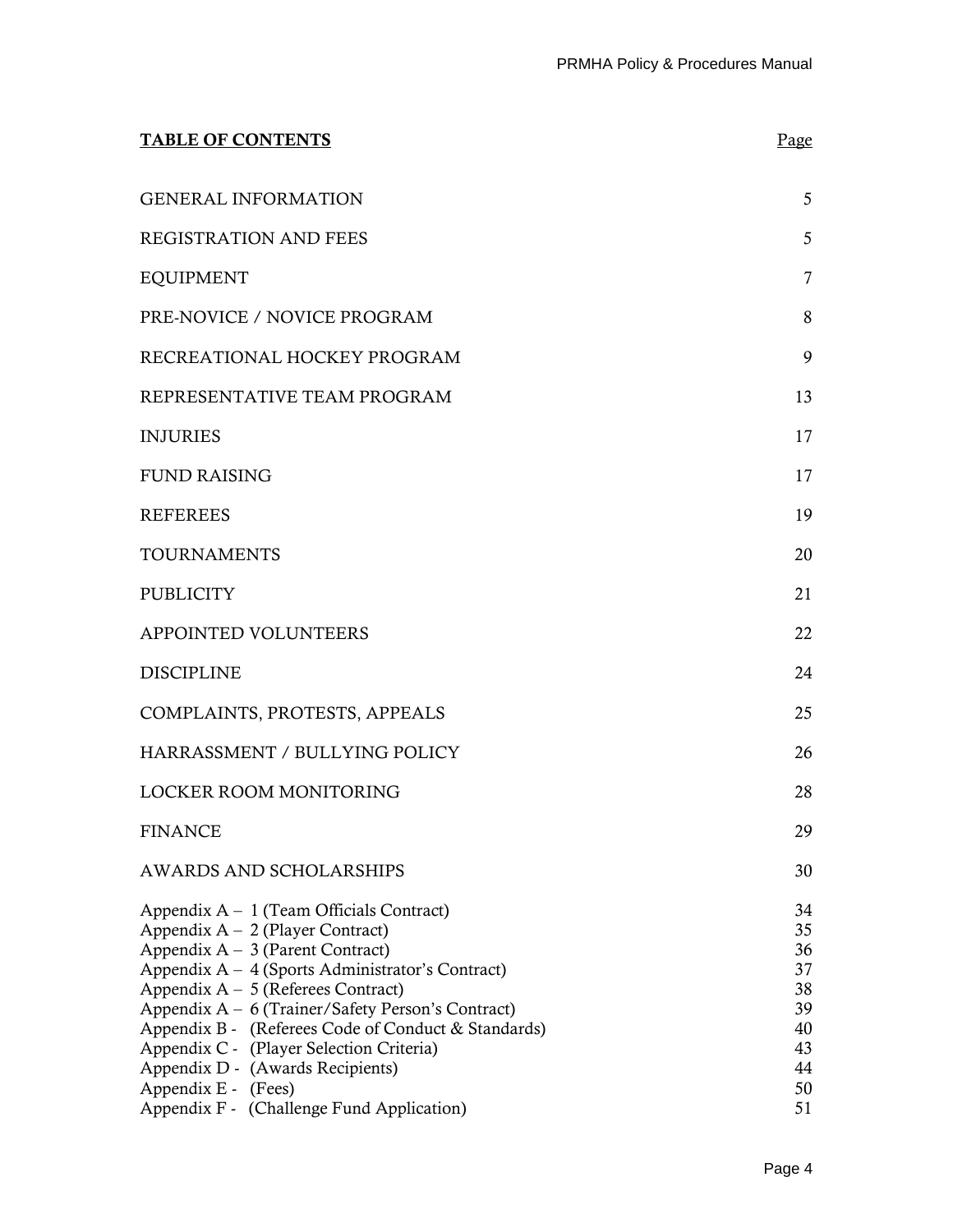# **1. GENERAL INFORMATION**

- 1.1. Powell River Minor Hockey Association (PRMHA) is a non-profit sport society incorporated under the BC Societies Act. PRMHA is governed by the rules of Hockey Canada, BC Hockey, Vancouver Island Amateur Hockey Association (VIAHA), the PRMHA Constitution Societies Act & Bylaws and the PRMHA Policy Manual.
- 1.2. The philosophy of minor hockey is to ensure that every minor age player, who desires, has a fair and reasonable opportunity to participate in a hockey program.

# **2. REGISTRATION AND FEES**

- 2.1. At the end of each season the Association will email out, to returning members, early registration forms for the next season. Dates for open registration sessions will be determined by the Registrar.
- 2.2. No player will participate in minor hockey activities until full registration has been received. There may be a seventy-two (72) hour waiting period from the time of registration until the player is allowed on the ice. This allows time for the player to be insured through Hockey Canada and allows the Registrar time to notify the Division Manager of a new player.
- 2.3. Each player shall register into their age-appropriate division according to their age as of December 31<sup>st</sup> of the current year.

#### 2.4 The following divisions will be established:

| Pre-Novice | ages 4 and 5 years                                       |
|------------|----------------------------------------------------------|
| Novice     | ages 6 to 8 years                                        |
| Atom       | ages 9 and 10 years                                      |
| Pee Wee    | ages 11 and 12 years                                     |
| Bantam     | ages 13 and 14 years                                     |
| Midget     | ages 15 to 17 years - including juvenile age players     |
|            | with approval of the Coach Coordinator if numbers do not |
|            | warrant a separate juvenile division.                    |
| Juvenile   | ages 18 to 20 years                                      |
|            |                                                          |

- 2.5. Should a player wish to participate in a division outside of their age group a request, stating all the reasons why the child should be moved, must be submitted in writing to the Coach Coordinator. Underage players may only be one year out of age category. Should the Coach Coordinator agree with the request he/she will complete the Underage Exemption (UA) or Overage Exemption (OA) form and submit to the VIAHA Executive Director for approval per VIAHA Handbook 5.17.
- 2.6. When considering applications from Juvenile age players to participate in the Midget Division preference will be given to players who have not been carded members of previous Midget Rep teams and/or have demonstrated they have a good discipline profile from past years in Minor Hockey. Accepted Juvenile players will be held to a higher standard of accountability in regard to any discipline issues that may arise.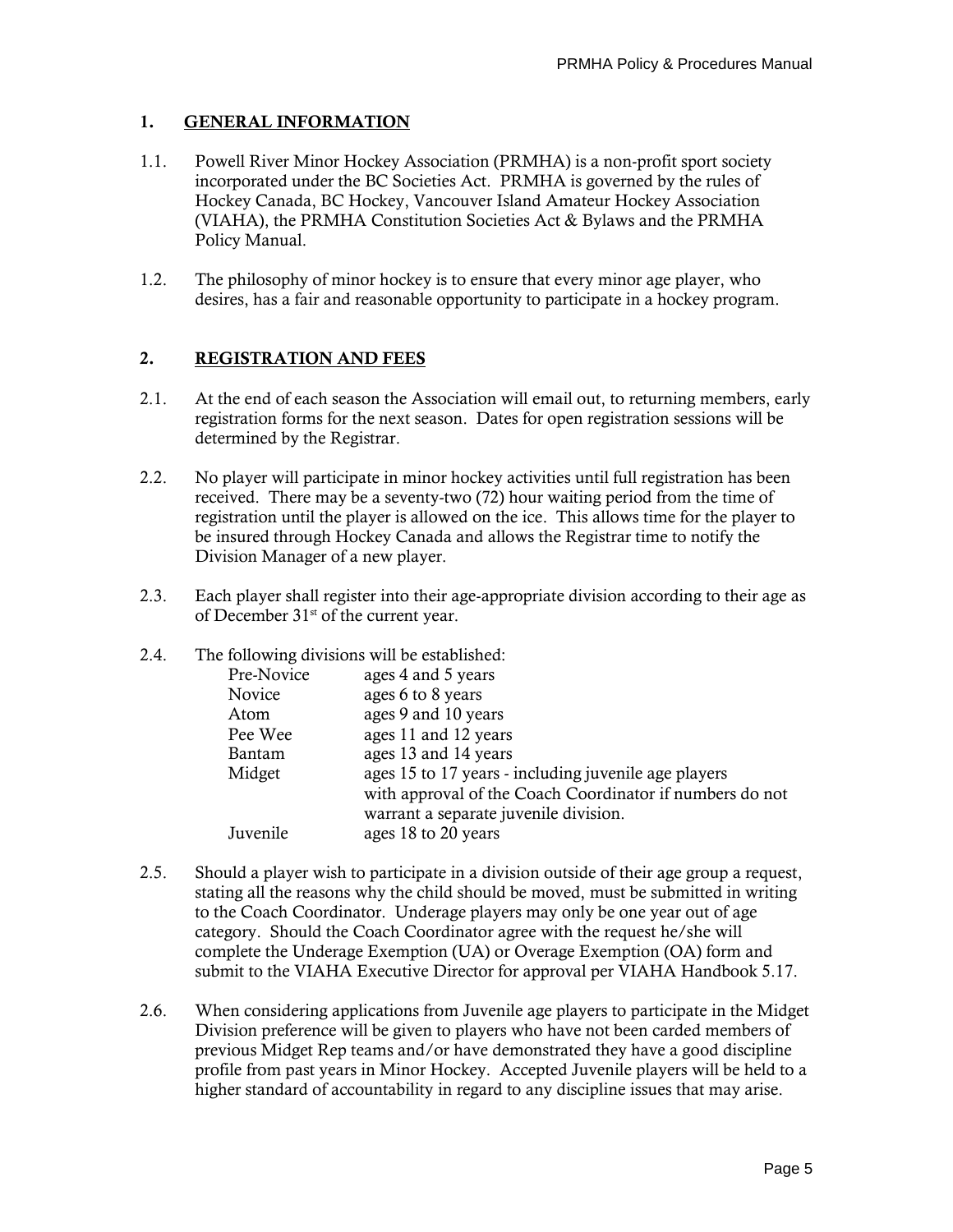2.7. The number of players registered and the ice time available will determine the total number of teams per division.

# **FEES (see Appendix E)**

- 2.8. The Executive will set the registration fee for each season.
- 2.9. Fees will be based on, but not limited to, the following factors:
	- Cost of ice time
	- Administrative costs for BC Hockey
	- Administrative costs incurred by Executive members; and on behalf of PRMHA
	- Cost of equipment (jerseys, goalie equipment, crests, pucks etc.)
	- Cost of Hockey Canada Insurance per player and official
	- Team costs (VIAHA, BC Hockey and Hockey Canada fees)
	- Cost of Referees for regular season play
	- Contributions to playoff travel fund
	- Cost of clinics for referees and coaches
	- Contribution to the PRMHA Financial Assistance Program
- 2.10. Early registration fees will be available; the deadline date for early registration fees will be determined by the Registrar. Completed registration forms with a minimum payment of  $\frac{1}{2}$  the applicable registration must be received by the early registration deadline with the balance payable by post-dated cheque, dated no later than August 15<sup>th</sup>.
- 2.11. All NSF cheques will be replaced, including NSF charge by certified cheque, cash or money order.
- 2.12. Registration will be rescinded if fees are not paid in full by August  $31<sup>st</sup>$  of that season.
- 2.13. Families with three or more children registering in one season are required to pay full registration fees for the first two children registered. For any additional children registered, the following fees will apply: \$20.00 sock fee, \$45.00 administration fee, \$50.00 fundraising deposit. This does not apply to blended families.
- 2.14. Female Program \$50 fee for trial consisting of four practices if player continues this non-refundable fee will go towards registration.
- 2.15. Returning players will not be allowed to register for the next season until their minor hockey jersey and/or any other minor hockey equipment assigned to them has been returned.

# **FINANCIAL ASSISTANCE**

2.16. The Challenge Fund is available for families seeking financial assistance for registration in PRMHA. Applicants are to fill out the application (available in appendix G of policy manual and on the PRMHA website) and follow directions on application form. Financial assistance may be provided at the discretion of the PRMHA executive.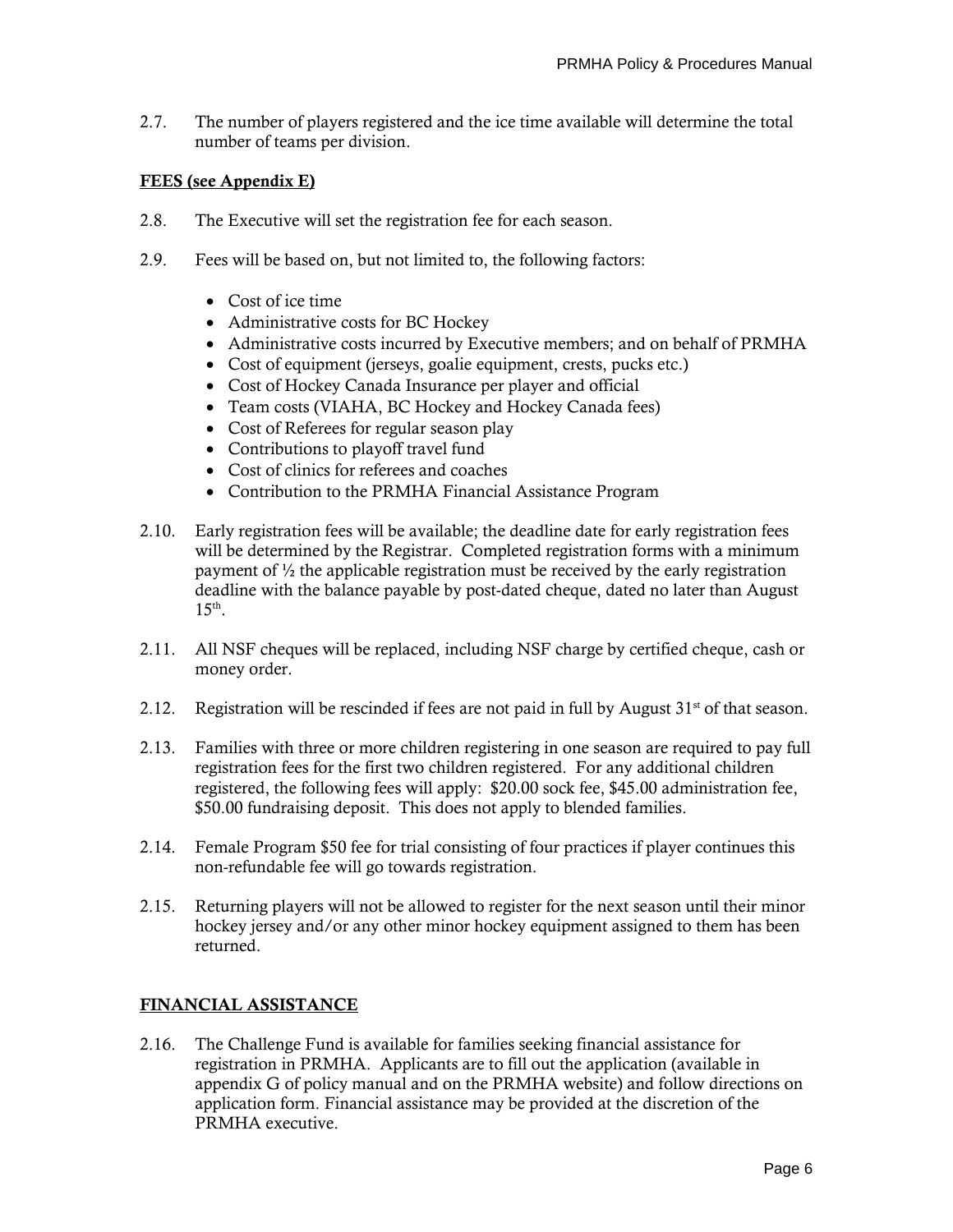- 2.17. Every effort will be made to ensure confidentiality. Names will be on a need to know basis only.
- 2.18. Assistance will be given for Novice thru Juvenile age players for recreational hockey. There will be no assistance for tryouts, rep fees, conditioning camps, tournaments or other special programs. No equipment or travel assistance will be allocated from this fund.
- 2.19. Funds will be allocated at the direction of the Executive Board.

# **REFUNDS**

- 2.20. Any registered player may receive a full refund if the Registrar is notified by August 1<sup>st</sup> of the current year.
- 2.21. Refunds will be granted to players who cease to play and submit a request in writing to the Registrar before December 15<sup>th</sup> of the current year.
- 2.22. After December  $15<sup>th</sup>$  a refund can be granted at the executive's discretion for the following:
	- Medical reasons where a player is unable to play for more than 45 days
	- Moving out of the district
	- Special circumstances deemed acceptable by the executive
- 2.23. The refund amount will be the amount of registration less the Hockey Canada Insurance fee prorated to the nearest week that the letter has been received by the Registrar.

# **3. EQUIPMENT**

Effective December 1, 2008 all Coaches are required to wear an approved Helmet when on the ice for any minor hockey activity.

Proper equipment for PLAYERS includes:

- ➢ CSA Certified Helmet ➢ CSA Certified Full-face protector
- ➢ BNQ Certified Neck guard ➢ Shoulder pads
- ➢ Elbow pads ➢ Gloves
- ➢ Athletic cup or Jill ➢ Pants
- ➢ Shin guards ➢ Skates
- $\triangleright$  Stick in good condition
- -
	-
	-

#### Proper equipment for GOALTENDERS includes:

- 
- ➢ BNQ Certified Neck guard ➢ Chest protector
- 
- ➢ Athletic cup or Jill ➢ Pants
- ➢ Goalie pads ➢ Skates
- ➢ CSA Certified Helmet ➢ CSA Certified Full-face protector
	-
- ➢ Blocker ➢ Trapper
	-
	-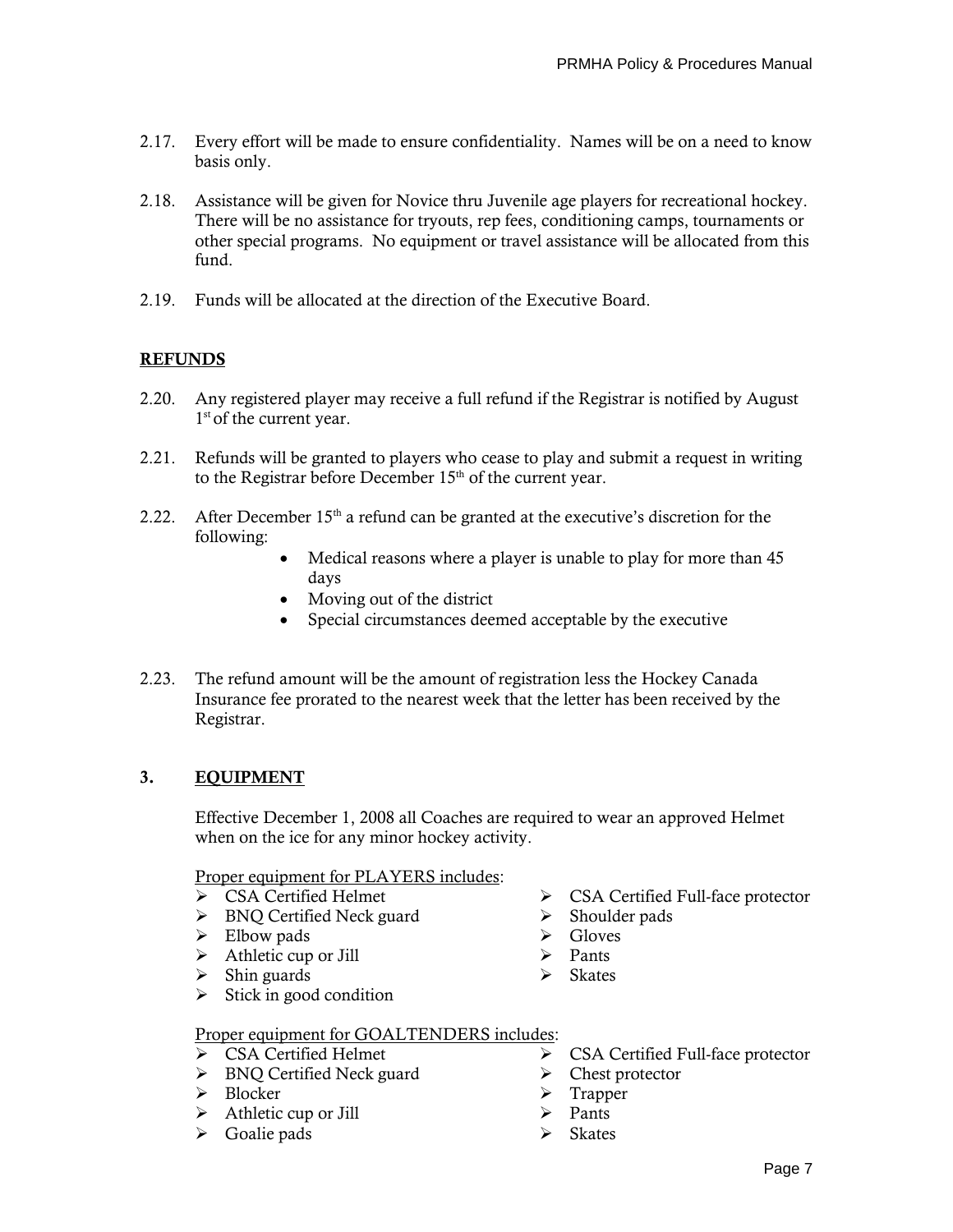- $\triangleright$  Stick in safe condition
- 3.1. All PRMHA equipment is to be signed out through the Equipment Manager.
- 3.2. Jerseys and goalie gear will be distributed to coaches once team selections have been completed.
- 3.3. PRMHA has a selection of goalie equipment available to teams and individual goalies to borrow for the season.
- 3.4. Pucks will be distributed to the coaches at the beginning of the season. Pylons and tutor shooters are available and can be signed out to teams by the Equipment Mgr.
- 3.5. PRMHA provides game jerseys for each player. This equipment is to be worn for PRMHA sanctioned or sponsored activities only. Sponsor name bars will be sewn on by the Association and are not to be moved or removed. Personal name bars, use of Velcro or tape, are not allowed due to jersey damage. Only letters issued by the Equipment Manager may be used. Per BC Hockey regulations no jersey may be worn in a game without an approved "Stop Sign" sewn onto the back.
- 3.6. All team jerseys must be laundered prior to return to the Equipment Manager at the end of the season.
- 3.7. Coaches and managers are responsible for all equipment issued to their team. They must ensure that it is properly used, maintained and returned at the end of the season.
- 3.8. Any damages or repairs that occur from neglect or misuse by the individual or team will be recovered from those responsible for the damages.
- 3.9. Subject to availability, PRMHA equipment may be used for Summer Hockey programs. A security deposit will be required, and all equipment must be returned before the start of the season. Arrangements are to be made in advance with the Equipment Manger.
- 3.10. Rep teams will be issued one First Aid Kit for the season.
- 3.11. Recreation teams may sign a First Aid Kit out for away games and tournaments. A deposit may be required.

# **4. PRE-NOVICE / NOVICE**

- 4.1. Every player starts out as a beginner and must be initiated to hockey. Thus, beginners and the NOVICE PROGRAM are the foundation of the entire hockey structure. In accordance with BC Hockey regulations, all players in this division will play cross ice hockey. The objectives of the Novice Program are to:
	- ➢ Have FUN
	- ➢ Stimulate interest in hockey and a desire to continue participation
	- $\triangleright$  Develop basic hockey skills
	- ➢ Obtain a sense of achievement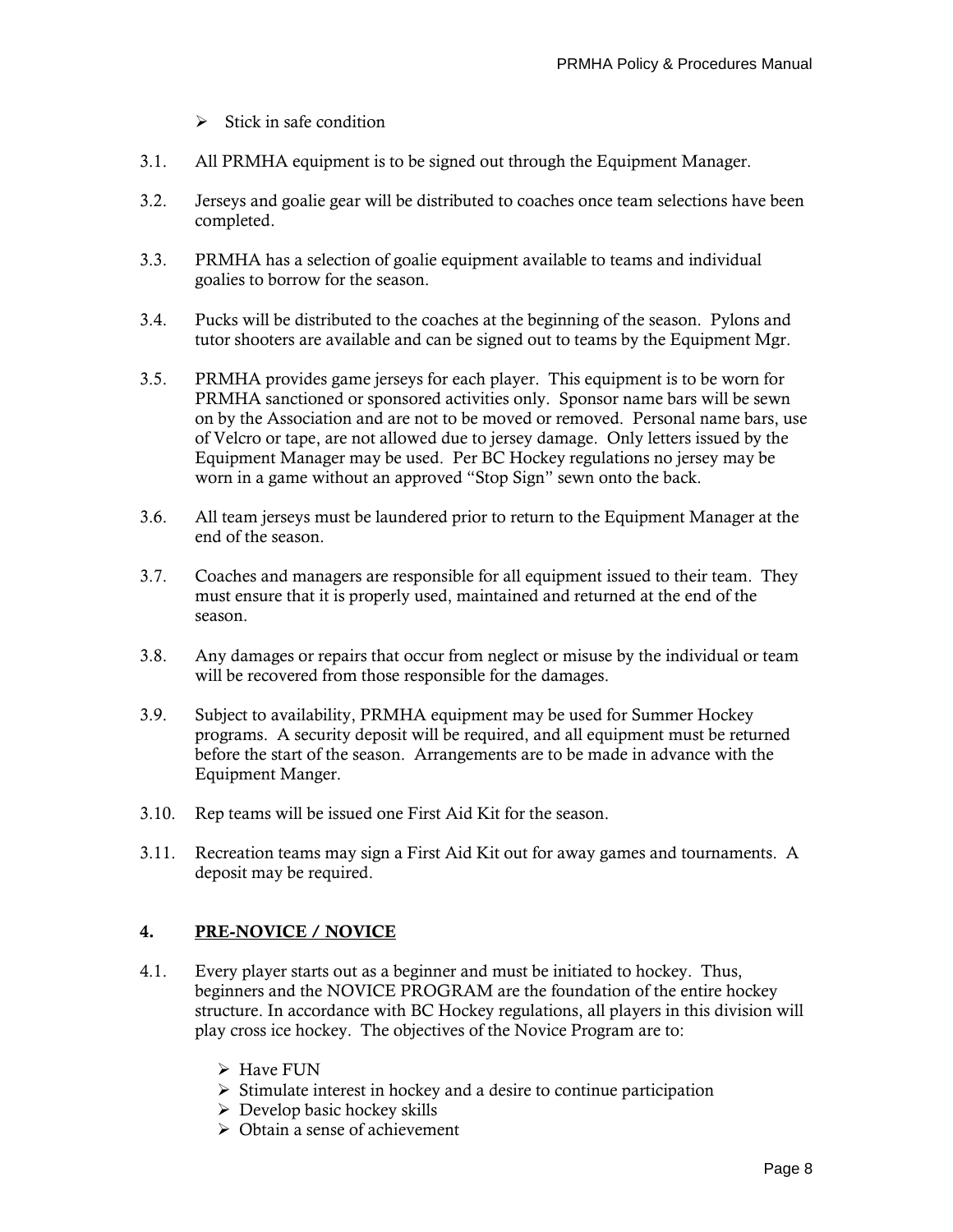- $\triangleright$  Promote physical fitness
- ➢ Introduce players to the concepts of CO-OPERATION, SPORTSMANSHIP, AND LEADERSHIP
- $\triangleright$  Encourage initiative
- ➢ Prepare players for further participation
- 4.2. Beginners come in all ages, but they usually range from four to ten years of age. They progress at different rates. Therefore, the emphasis is on ENJOYMENT and SKILL ACQUISITION.
- 4.3. When players acquire enough skills and on-ice experience that they can no longer be termed beginners, they need a different type of hockey program. Most will go on to a recreational program, although some of the more skilled players could go directly to a competitive program.
	- The Hockey Canada Novice Program is followed.
	- No statistics or league standings will be kept.
	- COACHES Require Coach Stream/Coach Hybrid certification.
	- TRAINER Minimum of one Safety Person per team with a valid HCSP ticket.
	- All team officials including; coaches, trainer, helpers and manager must be qualified in the "Speak Out/Respect in Sport".
	- Pre-Novice / Novice have no requirements for officials.
	- CATT
	- Criminal Record Check

#### **5. RECREATIONAL HOCKEY PROGRAM (House League)**

- 5.1. Recreation hockey is the type of hockey played by most amateur players. It's FUN HOCKEY for fitness, relaxation, and fellowship. The objectives of the RECREATIONAL program are to:
	- ➢ Provide a game to fit the needs of the participants that is open to all ages
	- $\blacktriangleright$  Allow players equal ice time
	- ➢ De-emphasize the importance of winning
	- ➢ Allow enjoyable participation for the fun aspect
	- ➢ Assist in an individual's physical development
	- $\triangleright$  Create a sociable environment
	- $\triangleright$  Allow an individual to participate freely in other sports and activities
	- $\triangleright$  Give alternative types of hockey
- 5.2. Recreational hockey is central to the entire amateur hockey structure. Many players coming out of the Novice program will go into the Recreational program. Furthermore, most Representative players spend time as Recreational players, both before and after their competitive days.
- 5.3. There will be no body checking in Recreational divisions.
- 5.4. Each home team will be responsible for providing a Timekeeper and Scorekeeper. The home team is the first team designated on the Ice schedule.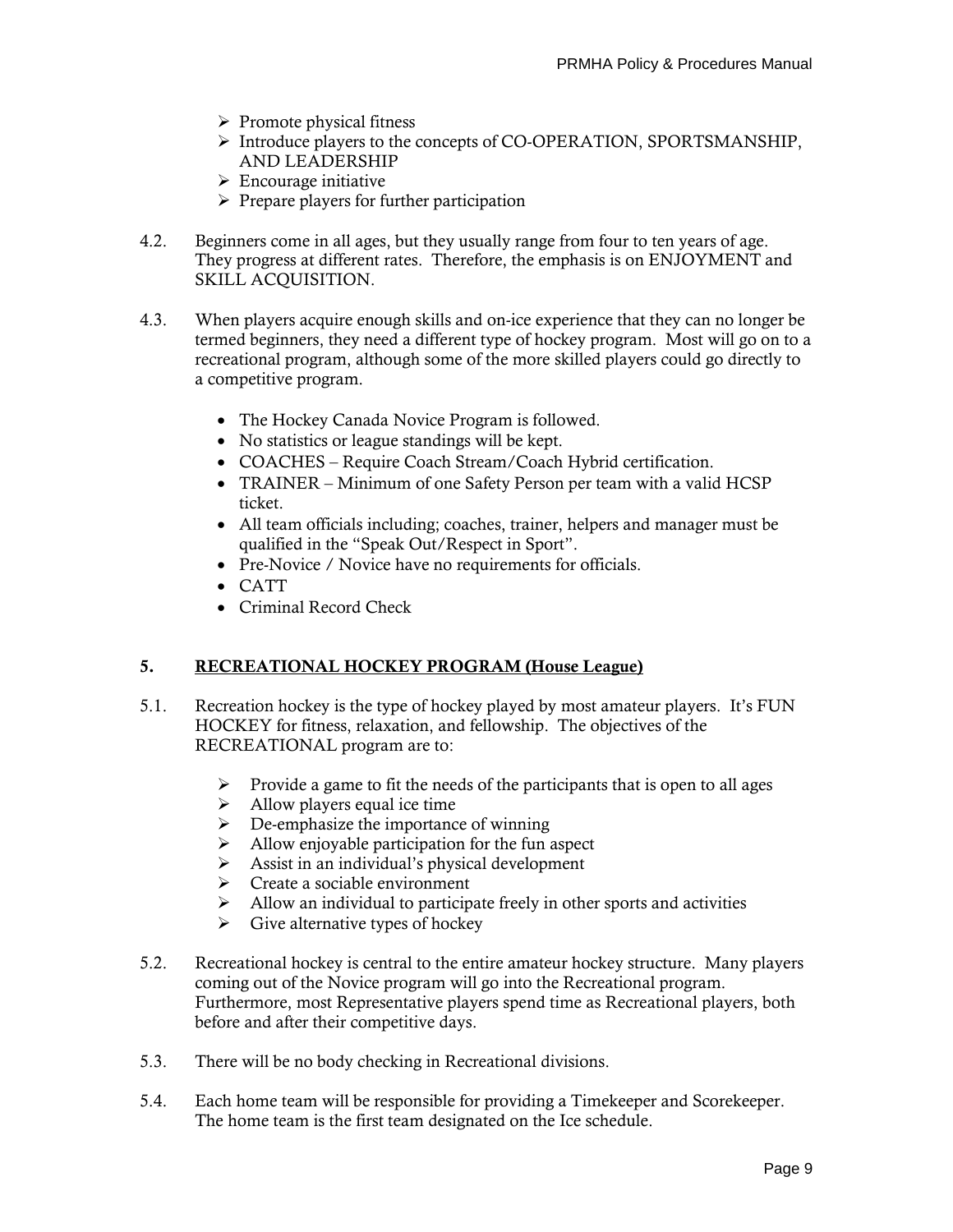- 5.5. PLAY-OFFS at the end of the season, a single round robin event involving all teams, based on the results  $1<sup>st</sup>$  will play the  $2<sup>nd</sup>$  place team.
- 5.6. UNUSED
- 5.7. ATOM
	- PROGRAM The Hockey Canada Atom Program is followed.
	- COACHES Require Coach Stream/Coach Hybrid certification.
	- TRAINER Minimum of one Safety Person per team with a valid HCSP ticket.
	- All team officials including; coaches, trainer, helpers and manager must be qualified in the "Speak Out/Respect in Sport".
	- CATT
	- Criminal Record Check

#### 5.8. PEE WEE

- PROGRAM The Hockey Canada Pee Wee Program is followed.
- COACHES Require Coach Stream/Coach Hybrid certification.
- TRAINER Minimum of one Safety Person per team with a valid HCSP ticket.
- All team officials including; coaches, trainer, helpers and manager must be qualified in the "Speak Out/Respect in Sport".
- CATT
- Criminal Record Check

#### 5.9. BANTAM

- PROGRAM The Hockey Canada Bantam Program is followed.
- COACHES Require Coach Stream/Coach Hybrid certification.
- TRAINER Minimum of one Safety Person per team with a valid HCSP ticket.
- All team officials including; coaches, trainer, helpers and manager must be qualified in the "Speak Out/Respect in Sport".
- CATT
- Criminal Record Check

#### 5.10. MIDGET

- PROGRAM To encourage participation, this division provides games only.
- Considering there may be  $1<sup>st</sup>$  and  $2<sup>nd</sup>$  year Midget players wanting to progress onto the Representative program in future seasons when there is enough interest an open drop in practice will be scheduled once a week. If practices are scheduled, coaches will follow the Hockey Canada Midget Program.
- COACHES Require Coach Stream/Coach Hybrid certification.
- TRAINER Minimum of one Safety Person per team with a valid HCSP ticket.
- All team officials including; coaches, trainer, helpers and manager must be qualified in the "Speak Out/Respect in Sport".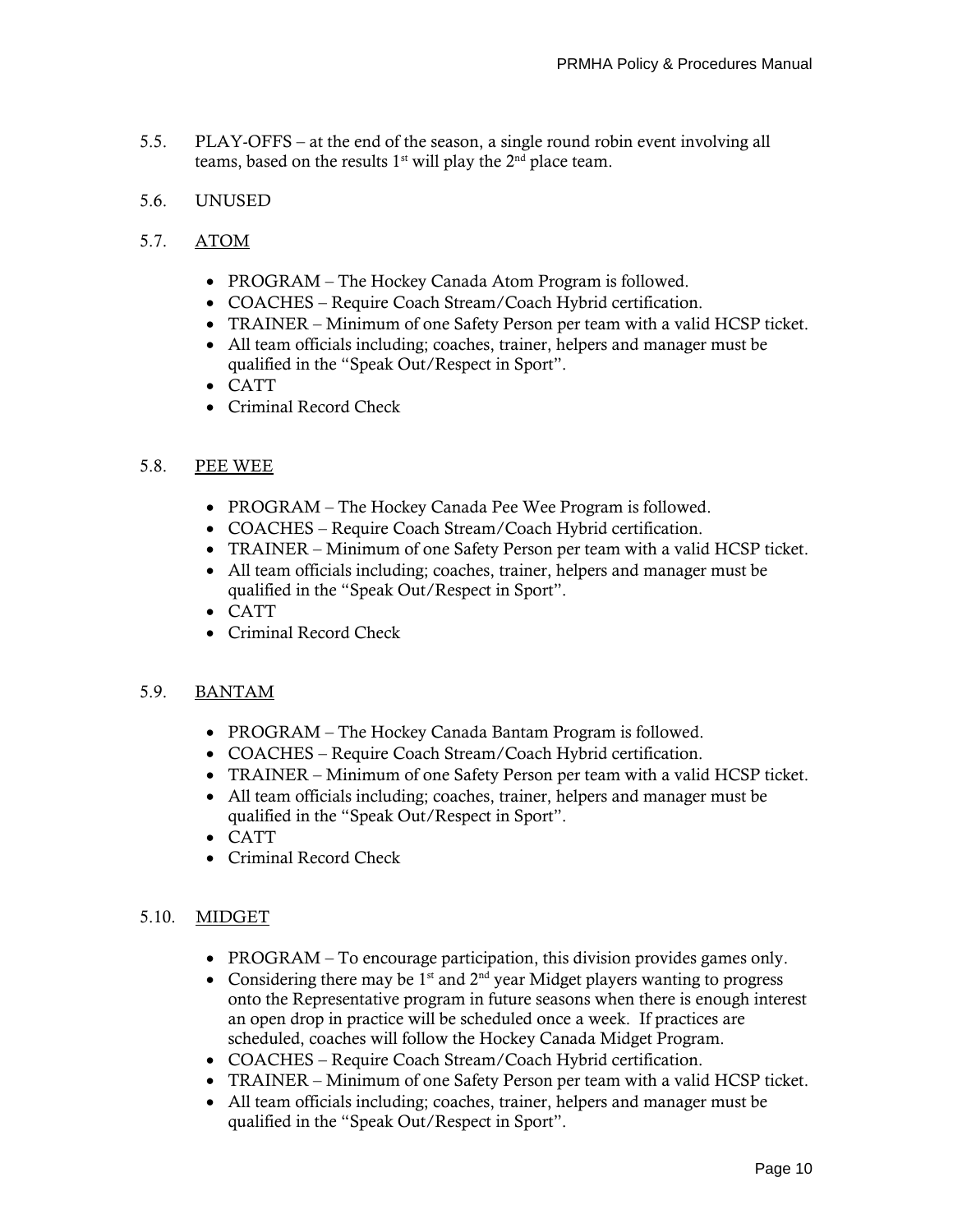- CATT
- Criminal Record Check

# GAMES

The arena/rink (wall) clock shall always take precedence. Coaches/Managers must make sure that before the start of the game they know which clock is being used by the timekeepers as the wall clock and what time the ice rental period ends, and the teams need to leave the ice. All games will be concluded two minutes before the end of the rental ice slot to allow the Players to shake hands before leaving the ice.

Minutes per period are decided depending on ice slot dedicated and will be governed as per VIAHA's rule book. http://viaha.org/forms/2019-2020%20Handbook%20-%20Regulations.pdf

Regulation #6 page 43.

# Game Sheets:

- $\triangleright$  Affiliate players (call ups) must be identified on game sheets by placing an "AP" beside their name.
- $\triangleright$  Over Age players must be identified on game sheets by placing an "OA" beside their name.

# **TEAM SELECTION**

- 5.11. Once the total registration for a division has been determined, the Coach Coordinator will get together with the Coaches and when appropriate the Division Manger to form teams. The aim must be to form balanced teams, hence a balanced league. Players are to be rated by as many coaches as possible from within the division prior to forming teams. Players are evaluated; first year players will be done separate from second year players and in the Midget division third year players, considering that the older player develops sooner. Once this is done the players, based on the evaluations, are placed into a hat – each coach picks a player until they have been distributed onto the number of teams being formed.
- 5.12. There will be some fine-tuning required, such as parents wanting to coach their child, brothers/sisters playing with brothers/sisters. This can be ironed out, if necessary, after the selection process. Teams will be assembled by the consensus of the coaches in a division involving the Coach Coordinator and when appropriate the Division Manager. Rep team affiliate players will be evenly distributed throughout the division.
- 5.13. Once play is commenced, it is recommended that one complete round robin series of exhibition games be completed at which time the Coach Coordinator, Division Manager and coaches would look at the standing and the results. The purpose of this meeting would be to adjust teams as necessary.
- 5.14. It will be the job of the Coach Coordinator, Division Manger and coaches to ensure that the league is balanced and when and if "power houses" emerge, to adjust accordingly.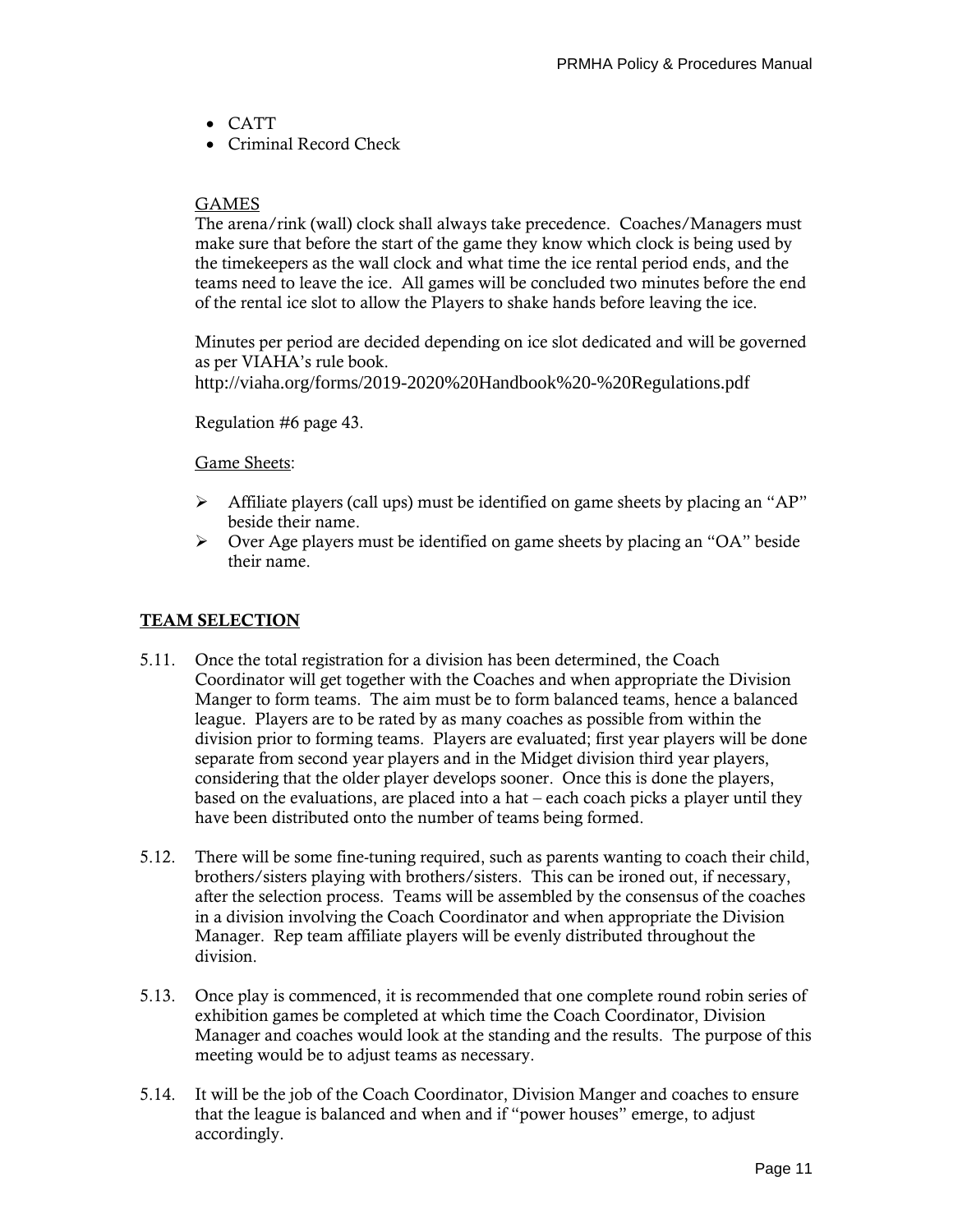# **PLAYER MOVEMENT**

- 5.15. Players will be able to play at equal skill and ability levels regardless of age. Unless the player has exceptional ability, beyond his/her age group, it is in the best interest of the player's social, psychological and emotional development to play in his/her age category.
- 5.16. No player in PRMHA may play or practice with any division other than his/her own without permission from one of the following; Division Manager, Coach Coordinator, President or the Executive.
- 5.17. Any parent wishing their child moved to another division must write a letter to the Coach Coordinator, stating all the reasons why the child should be moved (see Section 2 REGISTRATION AND FEES).
- 5.18. Once a player has been accepted into a higher division, he/she is entitled to all the privileges of that division. Once that player has played more than 5 games in the higher division they may not return to play in the lower division.

#### 5.19. Affiliate Players (Call Ups) Recreational (House) Divisions:

- $\triangleright$  Each season the Executive will determine if the use of Affiliate Players will be permitted in any recreational division.
- $\triangleright$  House teams will be allowed to use call-ups if they have less than 10 skaters available. Goaltenders may be called up if a team's regular goaltender is unavailable.
- ➢ Teams may apply for permission to pick up players for out of town sanctioned tournaments to bring their numbers to 14 skaters and 1 goaltender.
- $\triangleright$  Should the need arise for a house team to add players to their roster for an out of town sanctioned tournament they are required to submit a request, including the names of the players and the teams they are from, to the Coaching Coordinator for approval.
- $\triangleright$  Except for the Atom Division, House teams may call up affiliate players from teams in the next lower division.
- ➢ Novice/Initiation players shall not be used as affiliate players.
- $\triangleright$  Currently BC Hockey does not permit player movement between teams in the same division except for female players.
- $\triangleright$  Affiliated players must be identified on game sheets by placing and "AP" beside their name.

# STATISTICS

- 5.20. League standings for House teams will be kept for Atom and up and posted regularly by the Divisional Manager. Write-ups may be submitted to the local newspaper.
- 5.21. Copies of the score sheets are to be left in the boxes provided in the coach's room.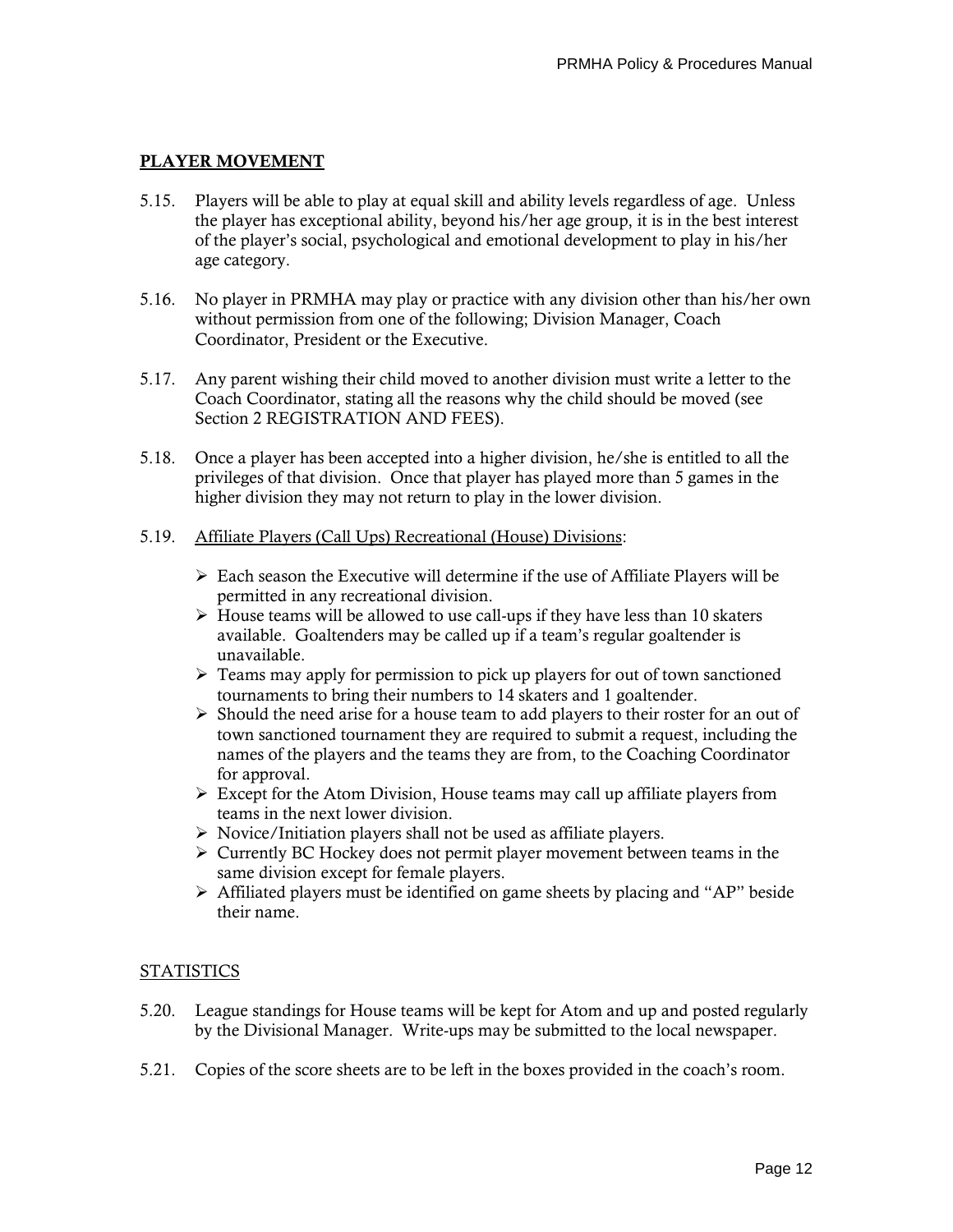# **6. REPRESENTATIVE PROGRAM**

- 6.1. The Representative program is designed for players who have the desire and ability to play at a high level of competition and who are willing to invest a reasonable amount of time to on and off-ice training. The objectives of the Representative program are to:
	- ➢ achieve a degree of excellence, according to the player's interest and potential
	- $\triangleright$  provide an opportunity for achievement in an enjoyable and self-fulfilling environment
	- $\triangleright$  provide an opportunity to progress to a higher level of competition
	- $\triangleright$  stimulate development both from an individual and overall sport point of view
- 6.2. This program emphasized IMPROVEMENT OF ALL BASIC SKILLS, PLUS TACTICAL and PSYCHOLOGICAL PREPARTION.
- 6.3. Representative (Rep) hockey is the culmination of player skills, attitude and desire coupled with the coaching experience, training and dedication to form a Powell River team to complete against the best players from other associations. The Rep teams play in a league that permits players to play against players of equal ability. It permits each player to improve his/her skills and character while playing at the next higher individual and team skill level.
- 6.4. PRMHA Rep teams are supervised by the Rep Coordinator, who is in turn answerable to the Executive.
- 6.5. All Representative teams will have a designated Head Coach with the required BC Hockey Coaching certification. All Assistant Coaches must also hold the required BC Hockey Coaching certification.
- 6.6. All Representative teams will have a designated Trainer with a valid HCSP ticket.
- 6.7. All Representative team officials including; Coaches, Trainer and Manager will have taken Speak Out/Respect in Sport, CATT, Criminal Record Check.
- 6.8. Coaches of all Representative teams will provide equitable playing time for their players.
- 6.9. Rep Team Managers are encouraged to supply the local media with results and positive stories from their division.

# TEAM COACH SELECTIONS

- 6.10. Prior to May  $30<sup>th</sup>$  of each year, the Association will accept applications from prospective Representative Team coaches.
- 6.11. The Rep Coordinator upon recommendations from the Executive will establish and appoint a Coach Selection Committee for the purpose of interviewing and recommending coaching candidates for Representative teams to the Executive. The Selection Committee will have a minimum of 3 members, including the Rep Coordinator.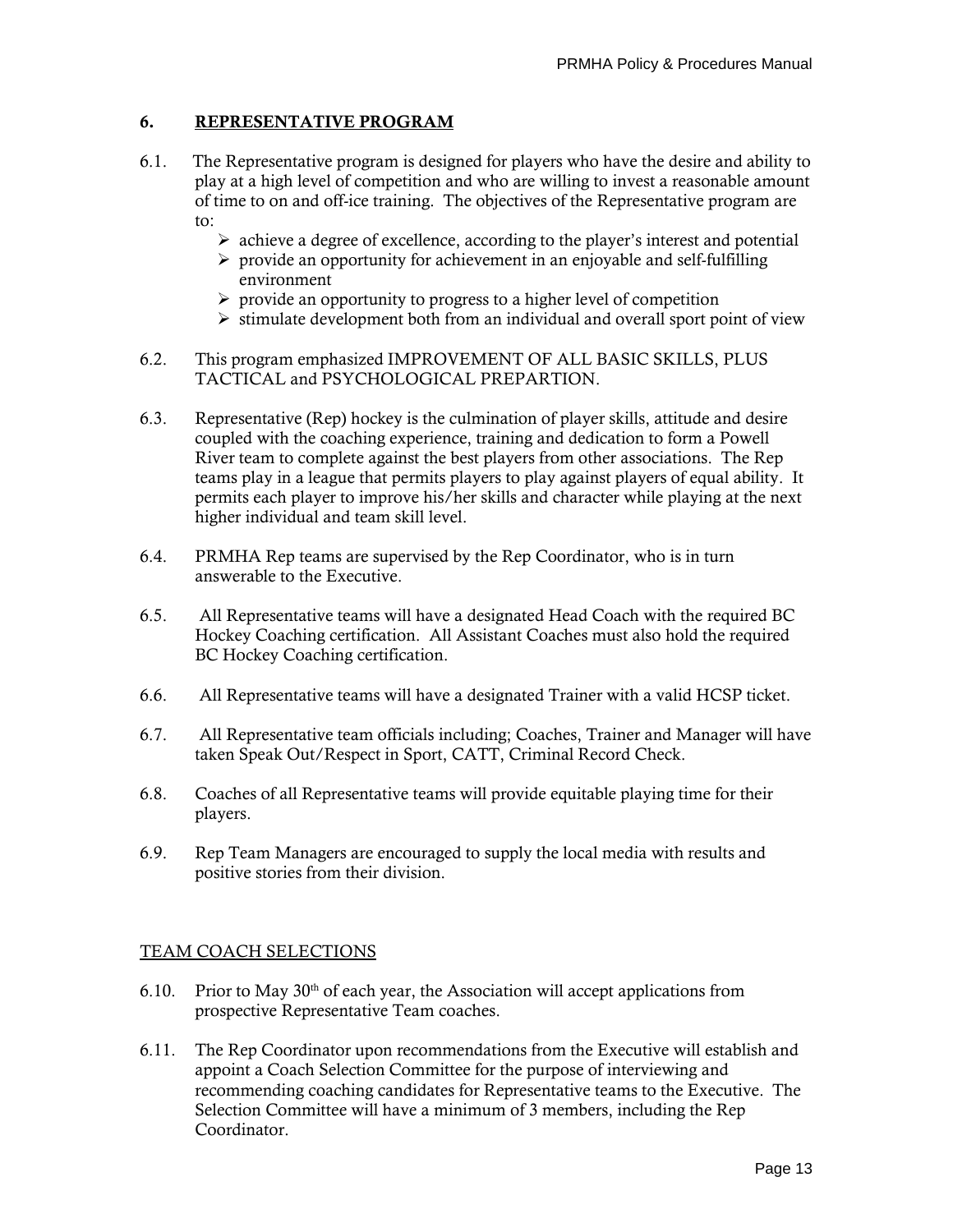- 6.12. It will be the responsibility of the Training  $&$  Safety Director to ensure that all necessary reference and security checks, including criminal reference checks are completed before Representative team coaches are confirmed.
- 6.13. Criteria to be used in the representative coach selection process will include, but not be limited to the following:
	- ➢ Proof of Certification
	- ➢ Proof of Safety/Trainer Certification
	- ➢ Letters of reference and previous evaluation forms
	- $\triangleright$  A record of coaching experience
	- ➢ Provision of a detailed outline and annual plan for the team and year in question
- 6.14. The same pre-determined questions will be asked of each candidate so the evaluation criteria will be consistent.
- 6.15. Once the recommendation for Rep and Atom Development Coaches has been made and accepted by the Executive, the Rep Coordinator, or his designate, will contact the successful and unsuccessful candidates for each respective team within 48 hours.
- 6.16. All representative team coaches must sign and adhere to the PRMHA Team Officials contract in Appendix  $A - 1$ . Failure to do so will result in said coaching privileges being forfeited.

#### TRYOUTS

- 6.17. Rep tryouts will start the last week in August (the week prior to Labour Day). Tryouts will cover 1 - 2 weeks of ice time. A mandatory tryout registration date and time will be set and advertised as well as posted at the Complex and on the PRMHA web site. The tryout schedule will be available at tryout registration. Rep Tryout fee to be set by the Executive (see appendix E). 50% of tryout fees collected will be deposited into individual Rep team accounts and 50% will go into PRMHA accounts.
- 6.18. Players who have not previously played Rep hockey with Body Checking must attend a Body Checking clinic. The association will provide a Body Checking clinic during the Rep Tryout schedule.
- 6.19. The Rep Coordinator is authorized to establish a Selection Committee for each Division. The Selection Committee will consist of a minimum of 3 evaluators:
	- ➢ Coach Coordinator and/or Rep Coordinator
	- $\triangleright$  Other Coaches from the Association<br> $\triangleright$  Executive members
	- ➢ Executive members
	- $\triangleright$  Other evaluators as approved by the Executive
- 6.20. The Rep Team Coach (with the Selection committee) will establish the selection criteria as well as outline the selection process and communicate this information to the players/members before tryouts commence. See appendix C – Player Selection Criteria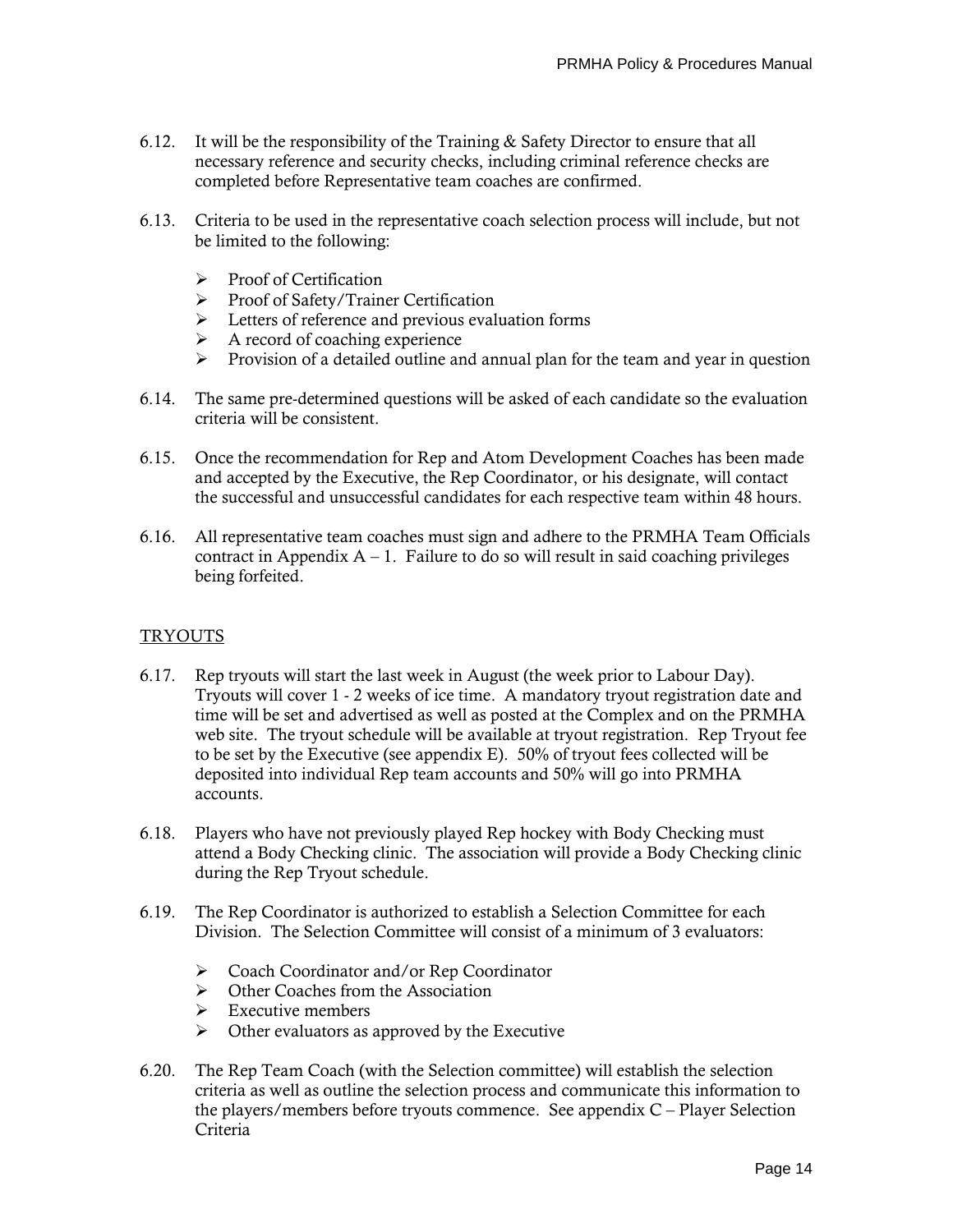- 6.21. The Rep Team Coach will design the evaluation drills and assign individuals to run the drills so that the evaluators are free to evaluate players using the established criteria.
- 6.22. It is recommended that each tryout session should have as many evaluators as possible, three being the minimum. A Rep Selection Committee or Executive member will be assigned to each Rep team for the duration of the tryouts and team selection. Their role is to monitor and assist with player releases, selection, evaluations, appeals, meetings etc. They will report the team's progress to the Selection Committee.
- 6.23. Players will be informed by the Coach or his designate, in private with a minimum of 2 other Adults present, regarding which team they have been assigned to. In their sessions, the player should be advised of where they did or did not meet the selection criteria.
- 6.24. All teams must finalize their rosters by the date specified by BC Hockey.

# **ATOM DEVELOPMENT TEAM**

*Falls under the Island Recreational League, please see the VIAHA Handbook.*

- 6.25. PRMHA's goal for this team is to develop as many Atom players as possible.
- 6.26. This team has been created to provide a base for our Rep teams and to provide an opportunity for the more skilled Atom players to play a more competitive level of hockey.
- 6.27. The team selection and operation will follow Representative Team procedures.
- 6.28. Atom Development players are permitted to affiliate with Pee Wee house teams.
- 6.29. The maximum number of games, including tournaments, will not exceed 44.
- 6.30. Player's ice time will be as fair and equitable as possible.
- 6.31. The team head coach must apply at the same time as Rep coaches, be approved by the PRMHA Executive, and be willing to work closely with the other recreational coaches for both practices and games.

#### REP INTERACTION WITH HOUSE LEAGUE

- 6.32. A carded Rep player is not allowed to play for a Recreational/House team.
- 6.33. Rep players returning to House League may be placed in a division higher; however, this requires the approval of the President & BC Hockey.
- 6.34. Rep and Development teams, with executive approval, may practice with house teams in a higher division. Recreational rules will be used for any controlled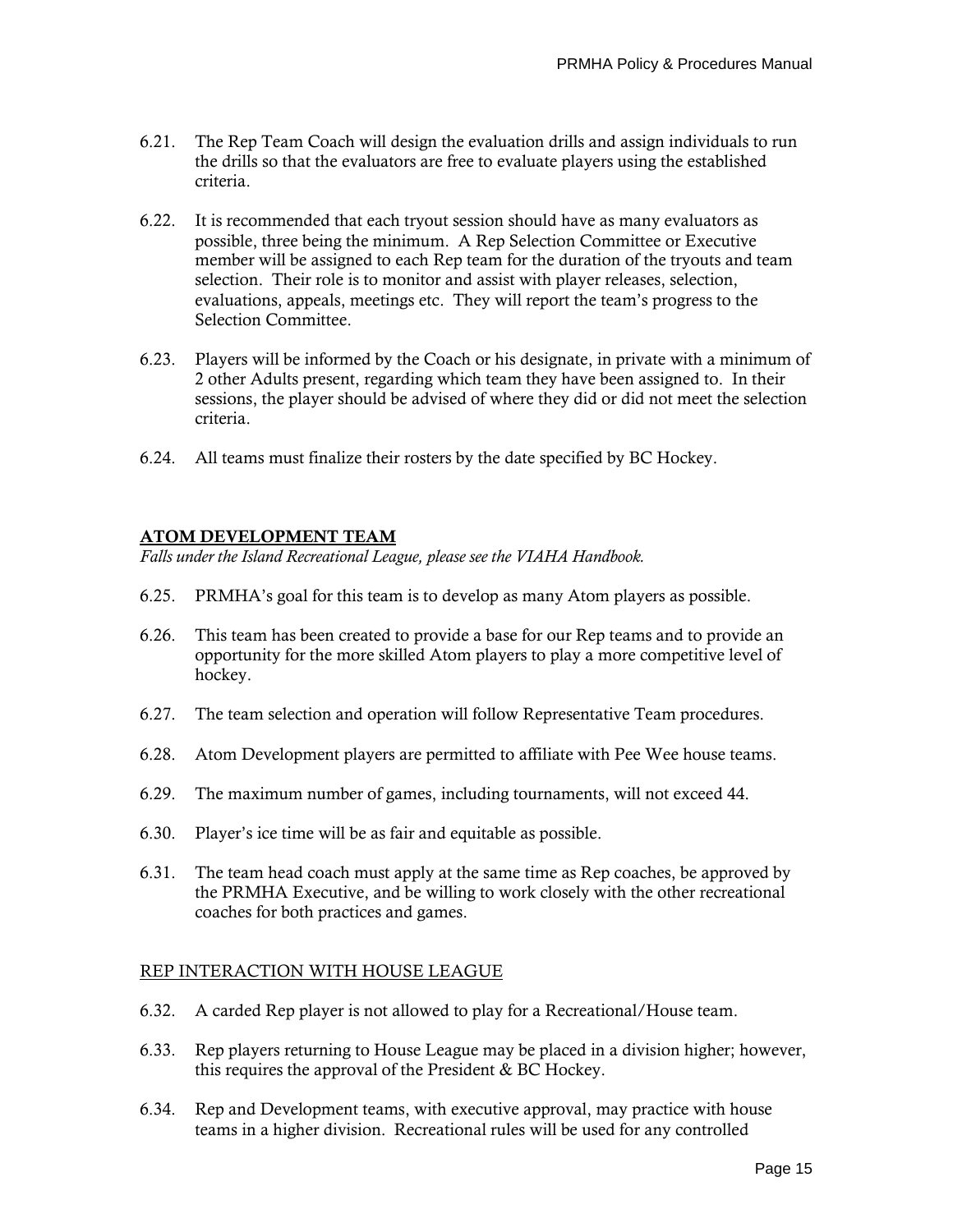scrimmages. Powell River Rep teams from different age categories may not play each other.

#### REP FEES

6.35. Rep fees are determined annually by the Executive. (see appendix E) Rep and Affiliate Player team fees are payable by November 1 of the current year. Delinquent fees will be subject to discipline action. Under the Affiliate Player fee an affiliate player can be listed on up to 5 Rep game sheets. Once they appear on a  $6<sup>th</sup>$  Rep game sheet they will be required to pay the difference up to the full Rep fee.

# TEAM APPAREL AND CRESTING

- 6.36. All team apparel must be PRMHA colours and the outer team apparel is to be approved each year by PRMHA Executive before being purchased.
- 6.37. Only PRMHA approved crests and names shall be displayed on any team apparel

# TEAM TRAVEL FUNDING

- 6.38. Bank accounts should be used for Rep teams. All accounts should be opened 'In Trust' or in the name of the PRMHA Rep team with cheques signed by two adults, one whom must be the team manager. All funds, statements and cancelled cheques as well as receipts, invoices and other financial records are to be held in Trust for PRMHA by a Rep team. These documents should be kept safely and be made available upon request by the Treasurer or President. A receipt in writing should evidence all cash transactions. A Monthly financial statement must be submitted to the Treasurer or Rep Coordinator. The Executive can review the bank records of any Rep team. The team records must be provided to the Treasurer or Rep Coordinator within seven days of request, verbal or written.
- 6.39. Each Rep team will be advanced \$800.00 at the beginning of each season. The \$800.00 advance must be returned to PRMHA at the end of each season. Excess funds in any representative/development team account at the end of the season must be returned to PRMHA and will be deposited into the PRMHA Provincial Travel Fund.
- 6.40. PRMHA will provide funds for Pee Wee, Bantam, and Midget representative teams participating in BC Hockey sanctioned Provincial Championship tournament as follows:

| Vancouver Island  | \$500.00  |
|-------------------|-----------|
| Lower Mainland    | \$750.00  |
| Okanagan/Mainland | \$1500.00 |
| North Central     | \$2000.00 |
| West Kootenay     | \$2500.00 |
| North Western     | \$2500.00 |
| East Kootenay     | \$2500.00 |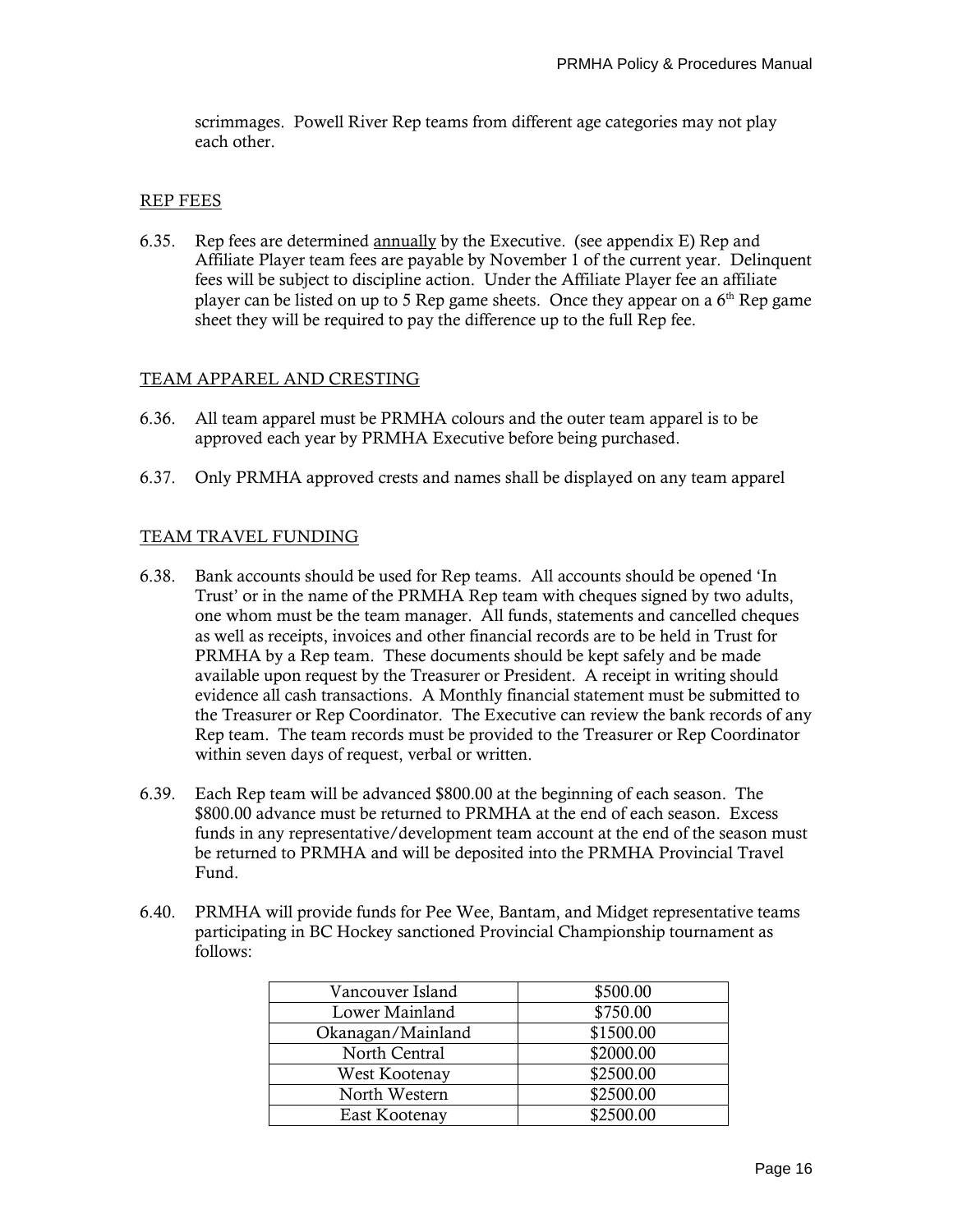| North East/Yukon | \$3000.00 |
|------------------|-----------|

6.41. All requests for financing must be made in writing to the PRMHA Executive.

# **7. INJURIES**

- 7.1. All players and team officials injured during on ice activities, whose injuries require medical attention, must return a completed Injury Report Form to PRMHA. The forms are available on the BC Hockey web site (**https://www.bchockey.net/Files/Return%20to%20Play.pdf**).
- 7.2. Any player injured while participating in a PRMHA sanctioned activity and requiring medical attention for the injury must present written authorization from their doctor clearly stating the return to play date with any restrictions to full participation to their team coach prior to returning to play or practice.

# **8. FUND RAISING**

#### GENERAL

- 8.1. Funds for the normal activities of the Association will be raised by:
	- ➢ Registration fees as set annually by the Executive after a budget of estimated costs for the season have been established
	- $\triangleright$  Sponsorship fees, set by the Executive and solicited from sponsors
	- ➢ BC Direct Access grants
- 8.2. All fundraising activities must comply with BC Hockey sanctioning and the Gaming Policy and Enforcement Branch (GPEB) of the Ministry of the Attorney General.
- 8.3. The Treasurer will keep an accounting of the dispersal of all the above funds.
- 8.4. There will be an annual minor hockey raffle. Each player is required to participate in this fundraising event. A \$50.00 Raffle deposit fee will be collected from each player at time of registration.

#### **SPONSORS**

# **8.5. THE SPONSORSHIP REGULATION ARE BEING REVISED.**

**8.6. THIS SECTION WILL BE UPDATED SHORTLY**

# **8.7. SORRY FOR THE INCONVENIENCE**

#### INDIVIDUAL TEAMS

8.8. Direct public support can be requested through activities such as hot dog sales, car washes, bottle drives, etc. provided that they are in good taste and approved by the Ways & Means Coordinator. Alcoholic beverages may not be used as prizes.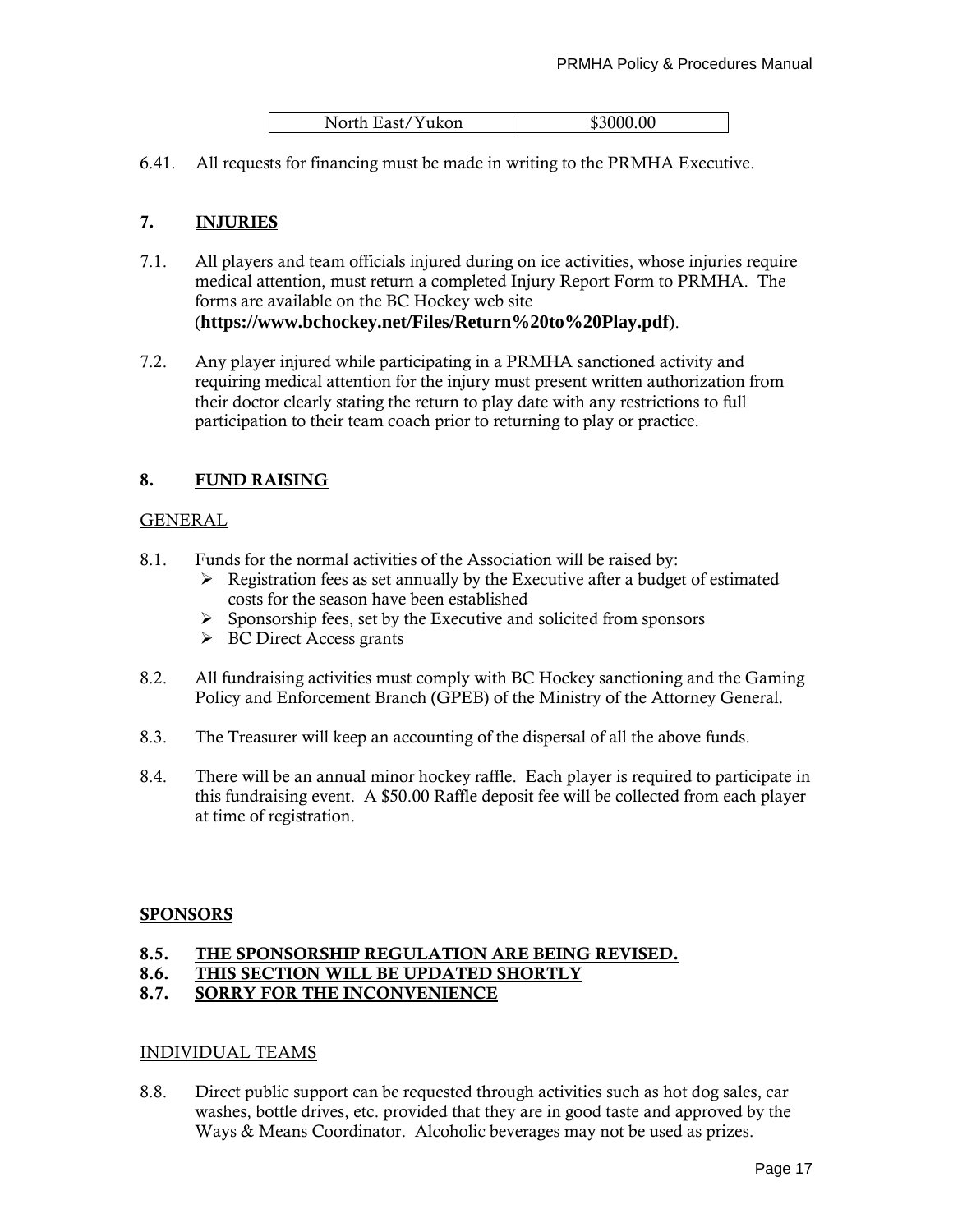- 8.9. Team management is responsible for ensuring that the PRMHA guidelines and Municipal by-laws are followed.
- 8.10. PRMHA will not assume responsibility of any debts incurred through individual team fundraising activities.
- 8.11. Fund raising by individual teams will be permitted for the following:
	- ➢ Tournament registration fees
	- ➢ Team travel costs; ferry, gas, hotel, rentals
	- $\triangleright$  Provincial championships, if applicable
	- ➢ Team expenses such as faxes, phone calls and correspondence
	- $\triangleright$  Additional team ice time
	- $\triangleright$  Fund raising for any other items not mentioned above must be approved by the Executive.
- 8.12. Allowable expenses from fundraised money may also include clothing; Jacket or Track Suit only with approval from the Executive (maximum 50% of total cost) – any other clothing is to be purchased with the cost to the player.
- 8.13. To ensure that all fundraising is coordinated and not repeated throughout the PRMHA, that excessive fundraising is not done, and that all sponsors receive appropriate advertising and representation, the Executive or Ways & Means Coordinator may request a team to submit in writing, the type of fundraiser and date held.
- 8.14. All fundraising requiring gaming licences including but not limited to raffles and 50/50 draws must be approved by the Ways & Means Coordinator and all licence applications shall be submitted by the Treasurer. All funds raised through 50/50, raffles and other gaming activities are to be used for team expenses.

# REPRESENTATIVE TEAMS

- 8.14. Rep teams will have a primary team sponsor as determined by the Ways & Means Coordinator. Rep teams will be permitted to recruit additional sponsors as outlined by the Executive. Rep teams require approval from the Ways & Means Coordinator prior to approaching any business. A list of businesses the Rep team plans to solicit for sponsorship must be submitted to the Ways & Means Coordinator for approval by October  $15<sup>th</sup>$ .
- 8.15. Rep teams will be permitted to recruit additional co-sponsors with the approval of all parties involved. The team will be permitted to use the sponsor's name, in good faith, to recognize financial support from the sponsor.
- 8.16. The Primary Sponsor name bar will be predominately displayed on Home and Away Jerseys. The Primary Sponsor will always have first right of refusal on any additional sponsorship.

The co-sponsors name can be:

- ➢ affixed to the shoulder or right side of the chest on Home and Away Jerseys
- ➢ sewn onto Track Suits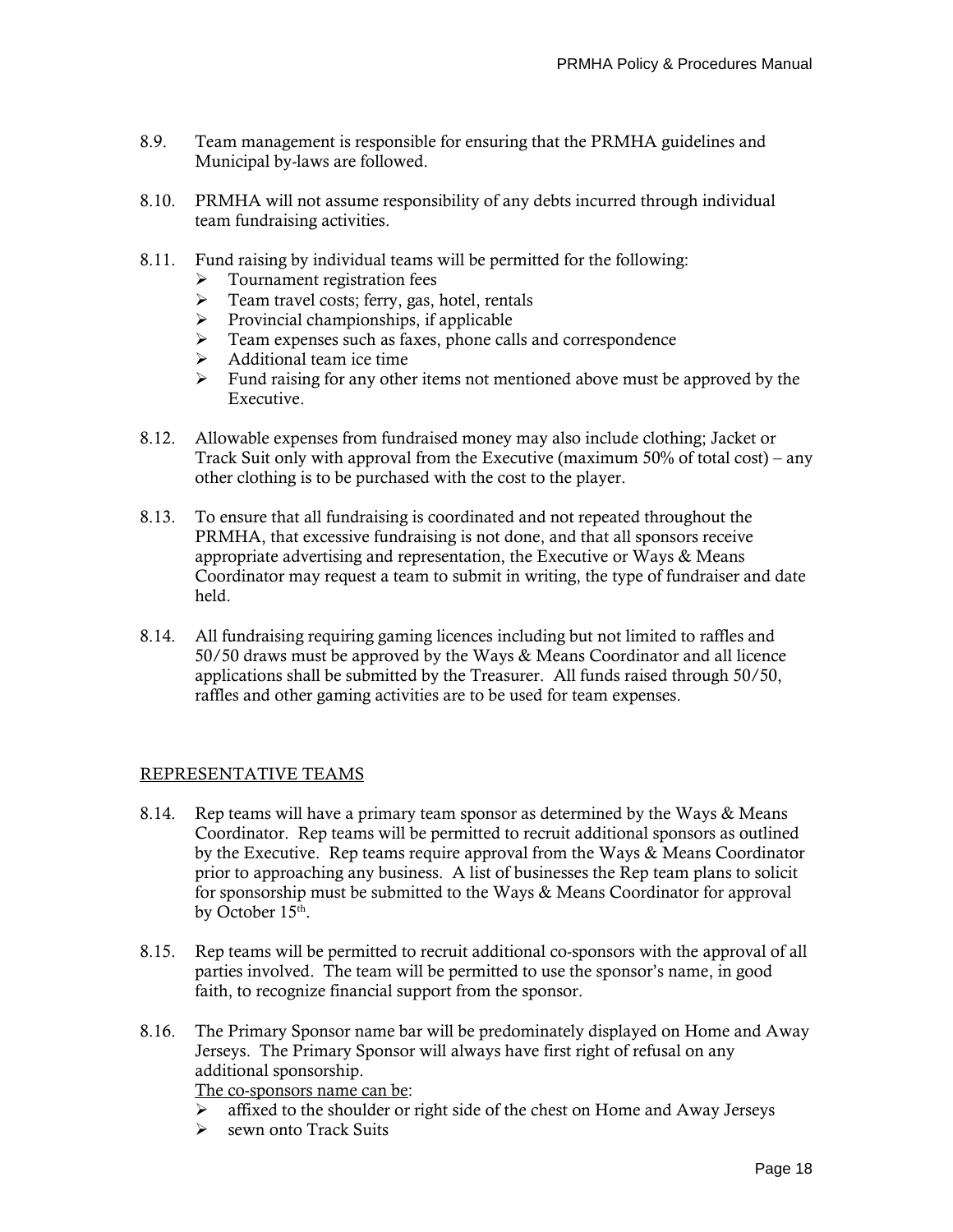- ➢ affixed to Practice Jerseys
- 8.17. Rep team will be permitted to recruit game sponsors for scheduled VIAHA Island League home games and Playoff home games. A maximum of 2 sponsors per game with the approval of both parties involved. It will be the responsibility of the Rep team to ensure the Game Sponsor(s) name is advertised prior to the game and announced during the game.
- 8.18. Additional sponsorship funds will be used to offset costs incurred by the team. Rep teams must submit an on-going list of sponsoring businesses to the Ways & Means Coordinator at the end of each month. Rep teams are to post a thank you notice in the paper at the end of the season listing all their sponsors.
- 8.19. Rep teams can apply to the Executive for permission to host one tournament per season as a fundraiser. Permission to host a Rep tournament will only be approved when all House division tournament dates have been confirmed and there is no conflict with House tournament plans. Tournament fees and tournament sponsor fees as set out by the executive are to be used (Appendix E).

# **9. REFEREES**

- 9.1. Referee fees shall be negotiated at the start of each season by the Referee in Chief (RIC) and the PRMHA Executive.
- 9.2. If games are cancelled without reasonable notification to the official's assignor (24 hours) the officials assigned, who show for the game, will be paid.
- 9.3. Division Managers will notify the RIC of officials who was late or did not show up.

See Appendix B – Officials Code of Conduct and Standards See Appendix A-5 – Officials Contract

#### GAMES – Subject to the recommendations of the RIC

- 9.4. ATOM at least a two-person system, one of the officials should be a minimum level II official.
- 9.5. PEE WEE at least a two-person system, preferably one official should be an adult. If the officials are also players, they should be from one division higher.
- 9.6. BANTAM at least a two-person system, preferably one official should be an adult. If the officials are also players, they should be from one division higher.
- 9.7. MIDGET should have a three-person system, these officials should be adults.
- 9.8. REP should have a three-person system, minimum level 2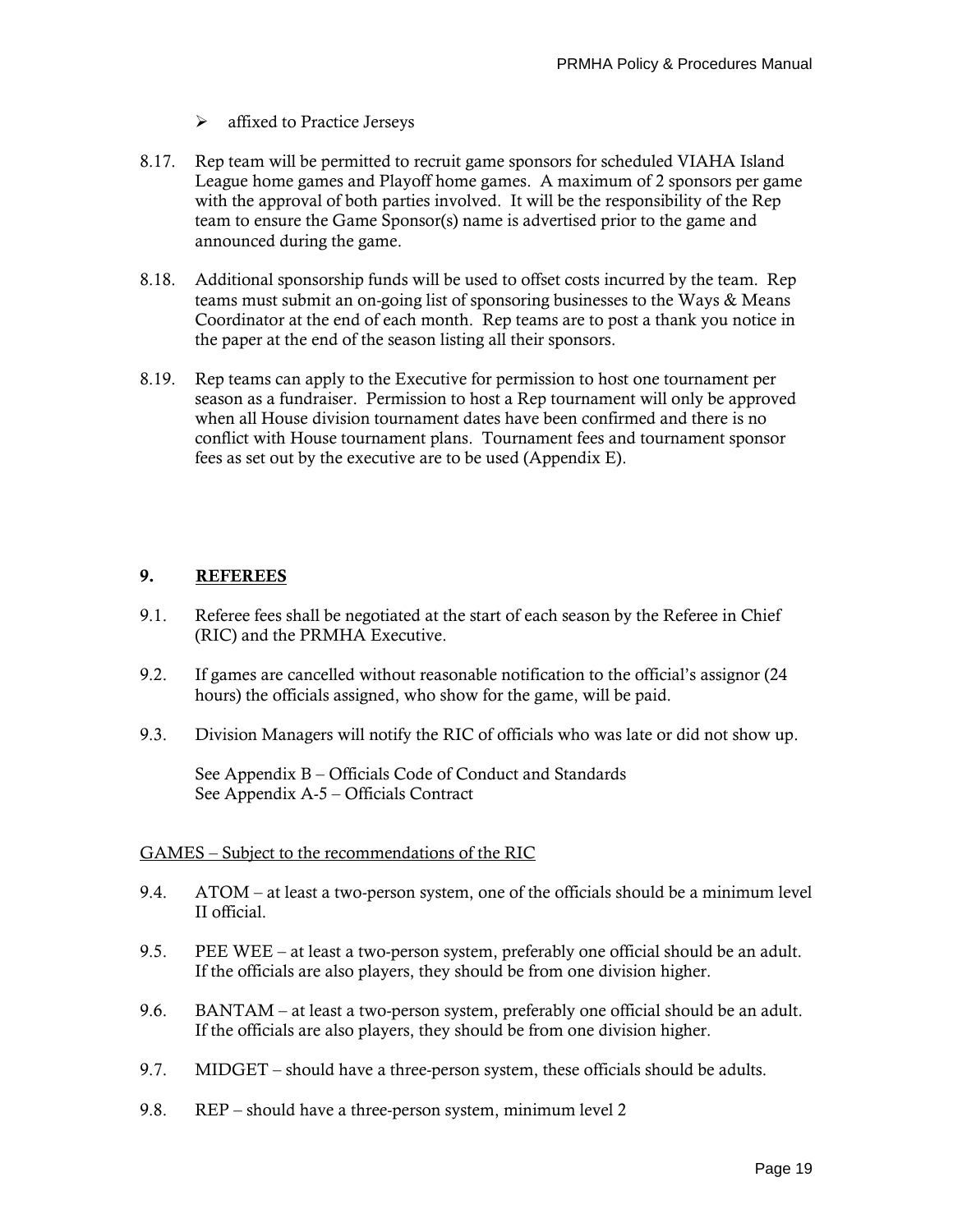# COMPLAINTS

- 9.9. This is not intended for coaches or others who do not like the way a referee or linesman called a particular game, nor is it for questioning interpretations of judgment calls.
- 9.10. When a serious concern arises contact the RIC. (Please take 24 hours to "Cool Off" if required)
- 9.11. Once a complaint is received by the RIC, he/she will decide to either refer the matter to the next higher authority or deal with it themselves. Either way an incident report is to be completed and forwarded to the Vice President.

# **10. TOURNAMENTS**

- 10.1. Minor Hockey Tournaments offer an enjoyable opportunity for players at all levels to demonstrate their hockey skills competitively in an environment that encourages fair play and fun.
- 10.2. All tournament arrangements must be in accordance with Hockey Canada, BCHockey, VIAHA and PRMHA rules and regulations including age division guidelines.
- 10.3. The host Recreation Division or team of any tournament shall be responsible for all costs including ice rentals and Referees. The entry fee will be set by the PRMHA Executive and may include amounts to offset special programs of the association. (See Appendix E)
- 10.4. Within 30 days of the completion of the tournament, the Tournament Coordinator must submit to the Association Treasurer a financial statement outlining all revenues and expenses. A final report must be submitted to the PRMHA Tournament Coordinator no later than 1 month after the tournament.
- 10.5. Teams may enter only officially sanctioned tournaments. Recreational teams may not attend body-checking tournaments.
- 10.6. Teams are required to apply to the Safety Training Director for permission to travel to a sanctioned tournament. A minimum of 30 days in advance of departure teams are required to complete the Tournament/Exhibition Game Travel Form available on the PRMHA web site (or Appendix F) and email the completed form with their team roster to the Safety Training Director.
- 10.7. Representative teams not participating B.C. Hockey Championships and recreational League teams are entitled to apply to the Executive for a one-time travel assistance Grant of \$200.00 per season to defray the costs of an out of town tournament or exhibition games. The travel assistance grant must be applied for with their Permission to Travel request at least 30 days prior to the tournament dates.
- 10.8. Teams are required to arrange rescheduling of any games during the away period with the Ice Scheduler a minimum of 2 weeks prior to the tournament.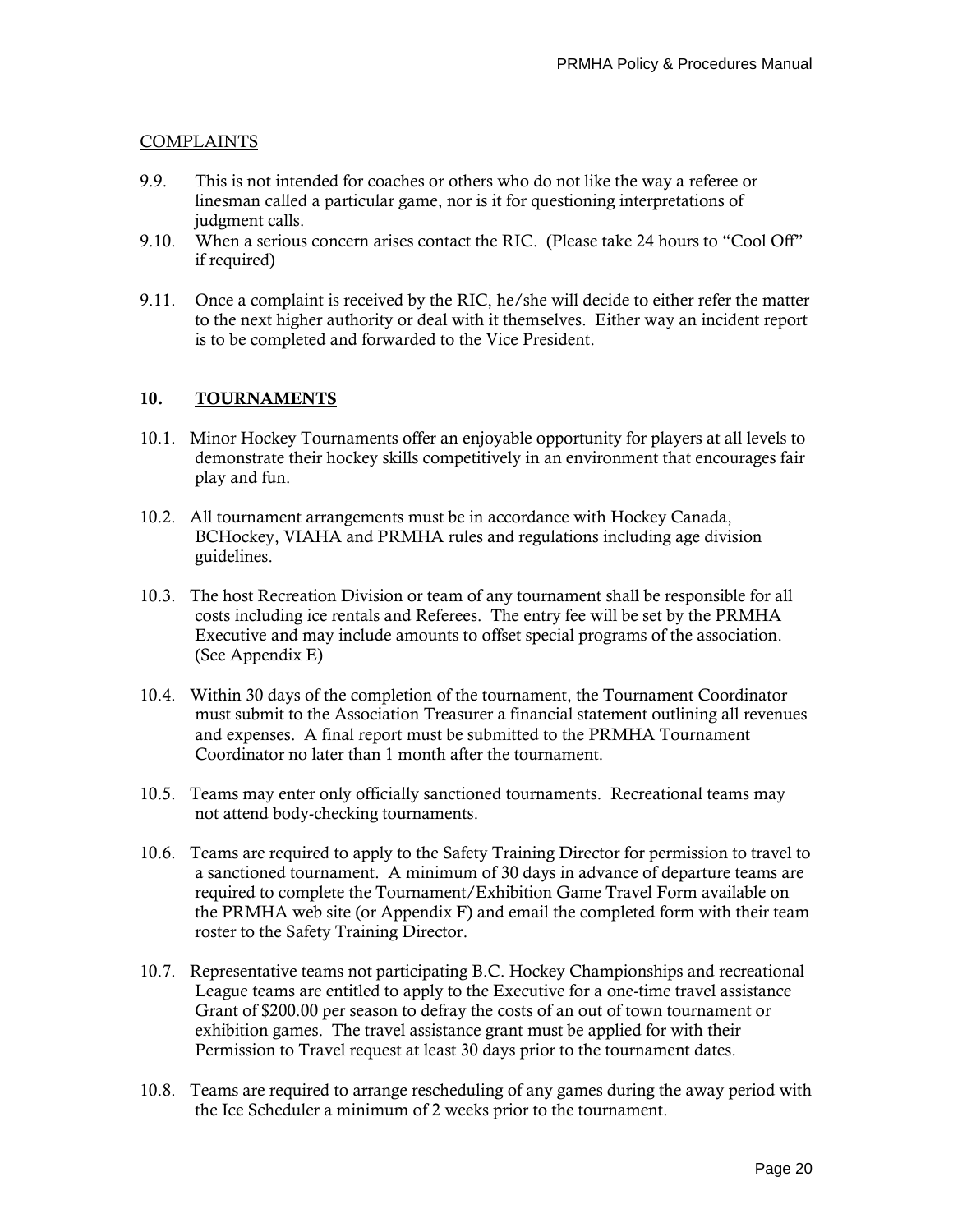10.9. A binder outlining the numbers of teams permitted per tournament, policies, complex rules, financial statement templates and other pertinent information to be used for each tournament and will be provided to each tournament chair. Any changes require Tournament Coordinator approval.

# **11. PUBLICITY**

- 11.1. It is important that PRMHA maintain a high profile in Powell River and that the PRMHA always strive to establish Minor Hockey as a positive, enjoyable, healthy recreation for young people in the community. This section provides guidelines for promoting hockey as a challenging, fun sport, for recognizing the achievements of hockey teams, players, the Association and acknowledging the tremendous contribution sponsors make to our game.
- 11.2. All items regarding PRMHA released to the local media shall be positive in content. Every attempt shall be made to continually publicize all aspects of hockey and to acknowledge all sponsors.
- 11.3. Rep team managers shall be encouraged to supply the local media with the results and positive stories from their division.
- 11.4. Any member of the Association supplying the local media with articles insulting players, coaches, Referees, detrimental to hockey or derogatory in regard to the PRMHA shall be dealt with immediately by the Discipline Committee.
- 11.5. PRMHA will work closely with local government and municipal agencies, other sports and recreation associations, promoting sports and working towards better sporting facilities.
- 11.6. From time to time, the PRMHA will circulate newsletters to members informing them of Executive decisions and PRMHA happenings.

# **12. APPOINTED VOLUNTEERS**

- 12.1. PRMHA will screen volunteers, players and officials on an ongoing basis.
- 12.2. The initial screening process includes but is not limited to the completion of an application, interview to determine aptitude and knowledge, reference checks, and an acceptable criminal record check.
- 12.3. Ongoing screening includes, but is not limited to observing players, parents, coaches, and officials at practices and games for negative emotional or psychological interaction; and spot checks with players to find out how they are being treated by other players, coaches, officials and parents.
- 12.4. All players and volunteers will sign the appropriate Code of Conduct (see Appendix A) form prior to participating in the PRMHA. These forms will be attached to the registration or application form.
- 12.5. The PRMHA will provide proper training, supervision and evaluation.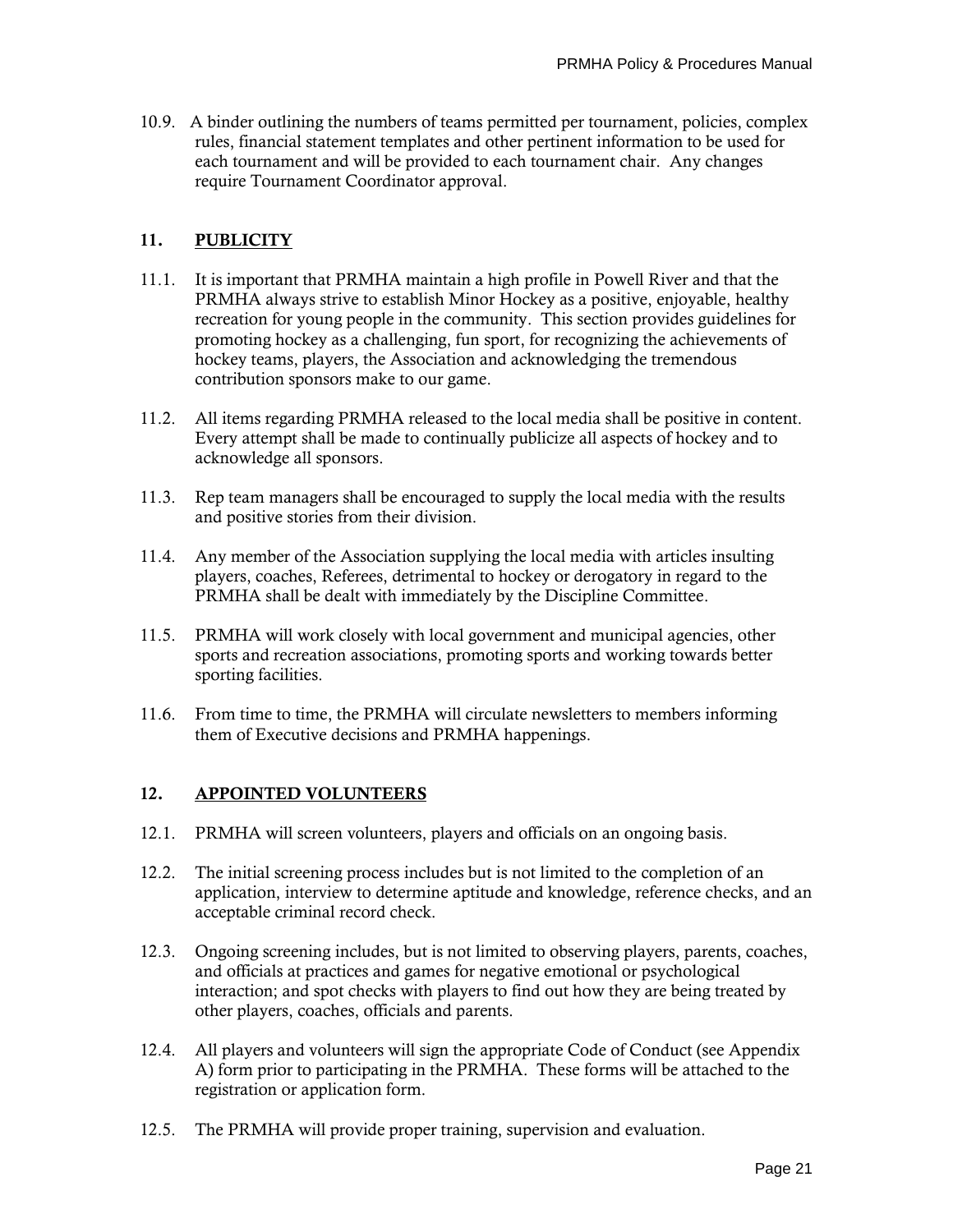# 12.6. DIVISION MANAGER

The Division Manager is responsible to the Coach Coordinator for ensuring that teams in their division operate efficiently and in accordance with PRMHA policy and procedures.

The Division Manager shall:

- $\triangleright$  Ensure that teams are kept evenly balanced and players are given fair ice time
- $\triangleright$  Monitor players picked up to ensure the rotation of players is fair and does not conflict with regular house games (per 5.20).
- ➢ Act on complaints immediately; investigate and resolve the problem or refer to the next higher level
- ➢ Ensure that all appropriate team officials have successfully completed the following; Speak Out/Respect in Sport, Criminal Record Check, HCSP/Trainers Course, NCCP (Coaching) Courses.
- $\triangleright$  Ensure Hockey Canada Injury reports and claims are completed appropriately
- ➢ Where required, maintain statistics for the division
- ➢ Distribute information to Coaches in their division
- ➢ CATT, Criminal Record Check

# 12.7. COACH / ASSISTANT COACH

- $\triangleright$  The Coach/Assistant Coach is responsible for ensuring that their team operates efficiently and in accordance with PRMHA policy and procedures.
- ➢ The Coach/Assistant Coach(s) are responsible for ensuring their team uses the dressing room assigned. Team Officials are responsible for the condition the dressing room is left in and ensuring the dressing room has been checked after the last player leaves.
- ➢ Recreational team coaches will allot equitable ice time to all players assigned to their team, regardless of ability.
- $\triangleright$  Representative coaches shall make every effort, within the competitive nature of representative hockey, to ensure all players receive fair ice time
- $\triangleright$  Coaches will conduct themselves in a sportsmanlike manner consistent with the aims of the Association and consequently set a good example for the players for whom they are responsible
- $\triangleright$  Ensure that all players are adequately protected with the proper protective equipment while they are on the ice or on the bench
- $\triangleright$  Ensure that each of the players is covered by Hockey Canada Insurance
- $\triangleright$  In case of an injury, that proper medical aid is obtained as quickly as possible.
- ➢ Ensure that all hockey equipment assigned to their team, from the Association, is cared for properly
- $\triangleright$  Ensure that team manager is assigned to be responsible for all administrative matters such as, but not limited to; team rosters, ensuring sufficient Timekeepers and Scorekeepers and parent meetings, the first of which must be held once team rosters are finalized
- $\triangleright$  Player discipline will be the prerogative of the Coach, with a maximum 1 game suspension. Such occurrences will be reported to the Coach Coordinator or Rep Coordinator as appropriate. For those occurrences where more than 1 game suspension is considered warranted; team coaches will refer the matter to the Discipline Committee
- $\triangleright$  Coaches are responsible for checking game sheets for suspensions to participants. Suspensions are automatic and coaches are to advise their players.
- ➢ Ensure that dressing rooms are left clean and ready for the next team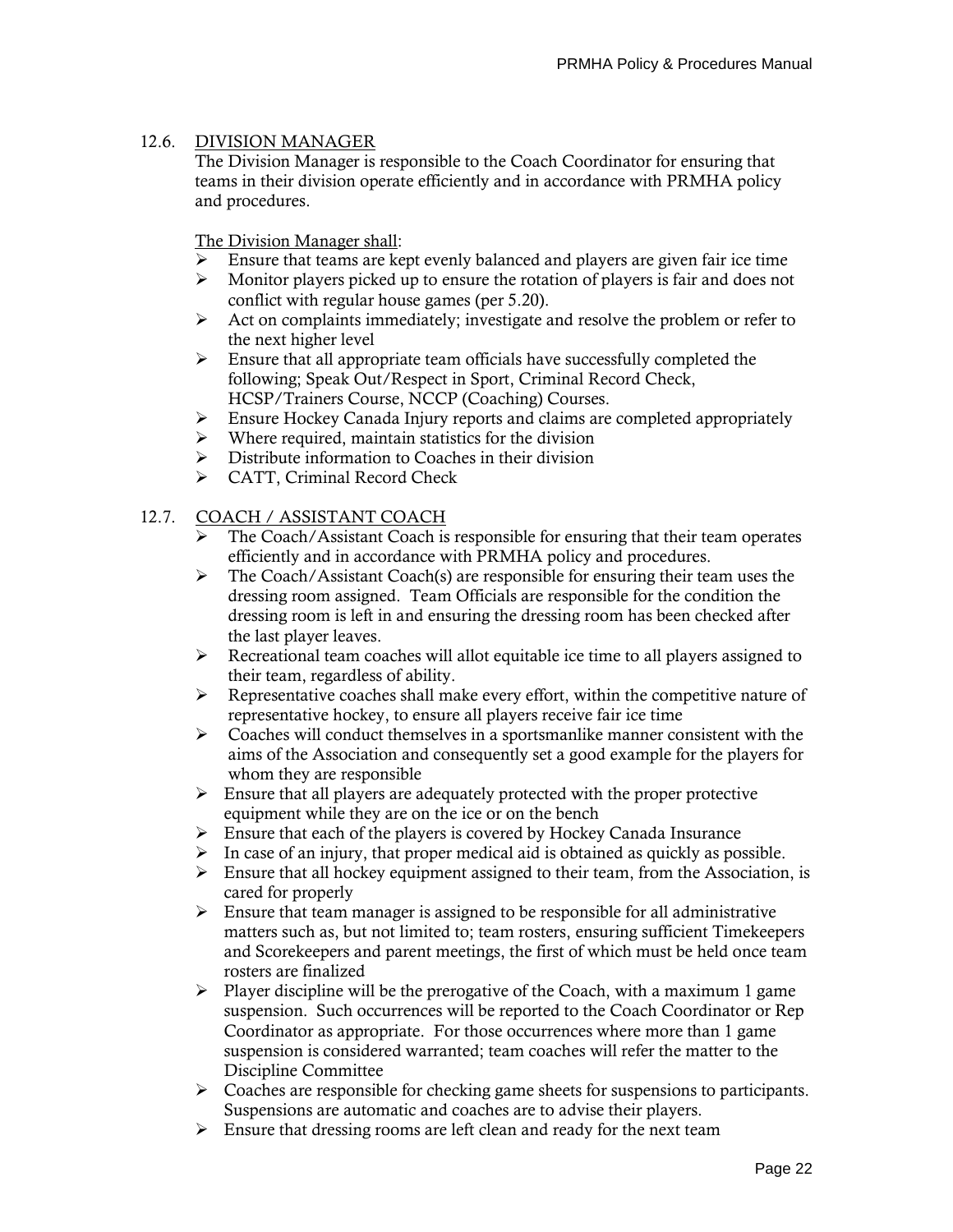- ➢ Ensure that their team has a certified Safety/Trainers
- ➢ Submit a list to the Equipment Manger containing their player names and allotted jersey number.
- $\triangleright$  Along with the Division Manager, act on all complaints or problems as soon after occurrence as possible.
- ➢ Submit completed Criminal Record Check forms to the Division Manager
- ➢ Attend one Speak Out/Respect in Sport session
- $\triangleright$  Successfully complete the appropriate NCCP Courses
- ➢ CATT, Criminal Record Check

#### 12.8. SAFETY PERSON / TRAINER

The team safety person must attend a HCSP course, CATT and a criminal record check. The safety person is responsible for ensuring that their team operates safely.

The safety person will operate as per the guidelines outlined by Hockey Canada.

Appendix  $A - 6$ 

# 12.9. TEAM MANAGER

The team manager is responsible to the team head coach and Division Manager for ensuring that their team operates efficiently and in accordance with PRMHA Policy and procedures.

The Team Manager will:

- ➢ Work with the Division Manager to communicate team information
- ➢ Contact players and parents regarding schedule changes and special events
- ➢ Submit tournament applications as necessary
- $\triangleright$  Submit completed permission to travel with team roster to the PRMHA Registrar for out of town tournaments
- $\triangleright$  Organize team fundraising
- ➢ Organize team travel arrangements
- ➢ Rep teams; establish Rep team bank account, maintain revenue and expense record keeping and submit a monthly financial statement to the Treasurer or President
- ➢ CATT and a Criminal Record Check

# **13. DISCIPLINE**

- 13.1. Hockey is to be played on the ice, not in hallways, dressing rooms, warm rooms or spectator areas. Abuse or damage of arena property or equipment (home or away) may result in the suspension of the team or player(s) involved until the responsibility of the cost of the incurred damage is determined and/or resolved to the satisfaction of the Executive.
- 13.2. Profane language in dressing rooms, hallways, player benches, penalty box or on the ice will not be tolerated and may result in disciplinary action.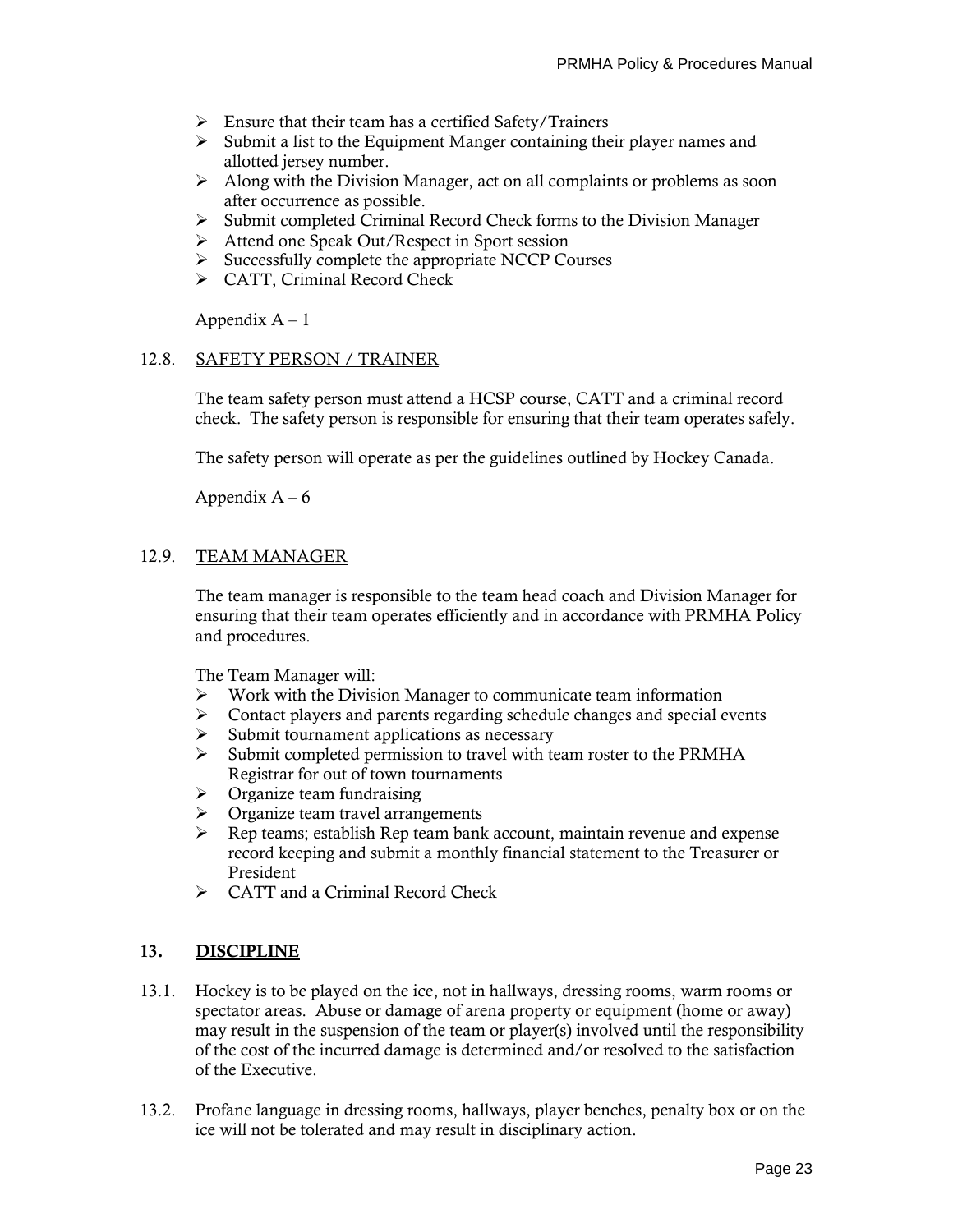- 13.3. Fighting anywhere in an arena complex before, during, or after a game may result in severe disciplinary action by the PRMHA Discipline Committee.
- 13.4. Referees are not to be approached before, during or after a game by any individual other than the RIC.
- 13.5. A coach may suspend, for discipline, any player for up to one game. When appropriate the Coach Coordinator and Vice President may also delegate this authority to the Division Manager. Serious infractions should be referred immediately to the Vice President for disciplinary proceedings. The disciplinary hearing must be held within seven days of the date of Report to the Vice President or President.
- 13.6. In the event that a player is suspended, the player's name and infraction will be reported immediately (no later than 24 hours) to the Division Manger. The player and coach will be advised of the disciplinary action to be taken.

# PENALTIES

- 13.7. "Game Misconducts" will not automatically warrant additional suspensions unless they occur in the last 10 minutes of the game, in which case the player will sit out the next game. If a player receives a "10 Minute Misconduct" in the last 10 minutes of the game, it shall be reported to PRMHA Vice-President. If the player develops a pattern of these types of penalties the PRMHA Vice-President or Discipline committee may impose further action against the player.
	- $\bullet$  1<sup>st</sup> major penalty 1 game suspension
	- $2<sup>nd</sup>$  major penalty 3 game suspensions
	- $\bullet$  3<sup>rd</sup> major penalty Players actions will be "reviewed" by the PRMHA Vice-President or Discipline committee and further actions will be taken against the player up to and including a "season suspension".
	- $\bullet$  1<sup>st</sup> Match Penalty or Gross Misconduct Automatically suspended for an amount of time or # of games as determined by the BC Hockey District **Director**
	- $2<sup>nd</sup>$  Match Penalty or Gross Misconduct Player will face a minimum of the BC Hockey District Directors ruling and could also be suspended for up to a season by the PRMHA Vice-President or Discipline committee.

Juvenile age players playing in the Midget Division receiving a Major penalty, a Match penalty or a Gross Misconduct will be suspended indefinitely pending an investigation by the VIAHA VP North Island as well as the BC Hockey District Director and also the PRMHA Vice-President and/or Discipline committee. It should be noted that the above guidelines are "minimum" and may be increased if the situation warrants.

13.8. Player and Coach or Team Officials suspensions received within PRMHA are also effective when traveling and apply to all tournaments and exhibition game activities.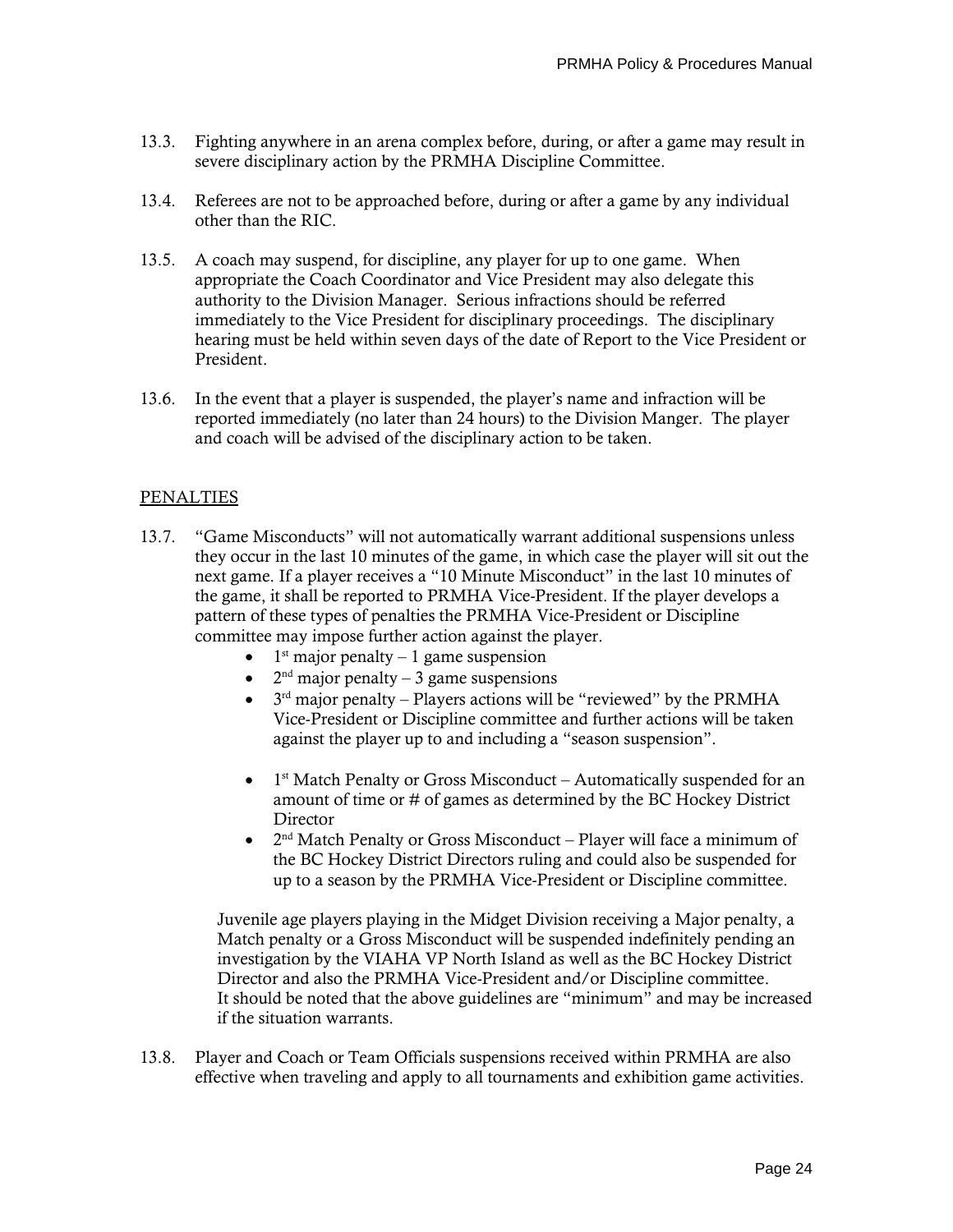- 13.9. Disciplines handed out at the end of the season and not completed will carry over to the beginning of the following season.
- 13.10. Reports of undesirable behaviour by parents or other observers deemed to have merit by the President or designate shall be dealt with at a Discipline committee meeting.
- 13.11. Recreational players receiving their third penalty in one game will be given a game ejection. If a player receives 3 game ejections, an additional 3 game suspension will result, and any further game ejection will result in additional disciplinary action from the disciplinary committee.
- 13.12. For the purposes of recreational tournaments, anyone receiving a major penalty for fighting will be given a tournament suspension.

# **14. COMPLAINTS, PROTESTS, APPEALS**

- 14.1. If an incident occurs, and the claimant (Parent, Player etc.) decides to raise a complaint, they contact their Coach, Team Manager, Division Manager, Rep Coordinator or Coach Coordinator, whoever is applicable. Note\* Please respect the "Cooling off" period if applicable.
- 14.2. When a problem arises contact the Coach or Team Manger. (Please take 24 hours to "Cool Off" if required)
- 14.3. Once a complaint is received by Coach / Team Manager they decide to either refer the matter to the next higher authority or deal with it themselves. Either way an incident report is to be completed and forwarded to the Vice President.
- 14.4. When the Division Manger, Rep Coordinator or Coach Coordinator receive a complaint they will decide if they can investigate and resolve the problem or if it must go to the Discipline Committee and advise the Vice President.
- 14.5. When the Discipline Committee receives a report, they will make a decision on the matter and inform the parties involved of the decision and their right of appeal.
- 14.6. Appeals of any PRMHA policy, procedure or decision must be made in writing to the executive or appropriate committee. Until a decision is made on the appeal, the original directive will be followed.

# **15. HARASSMENT / BULLYING POLICY**

- 15.1. Harassment in sport is a serious issue that needs to be addressed by everyone in the amateur sport system, from administrators, to coaches, to athletes, to volunteers. PRMHA believes strongly that individuals involved with our organization should be able to participate in an environment that is safe and harassment free.
- 15.2. Harassment may be any behaviour, comments, conducts, or gestures which are insulting, intimidating, humiliating, hurtful, malicious, degrading, or otherwise offensive to an individual or group of individuals, or which might reasonably be expected to cause embarrassment, insecurity, discomfort, offence or humiliation to another person or group, including, but not limited to: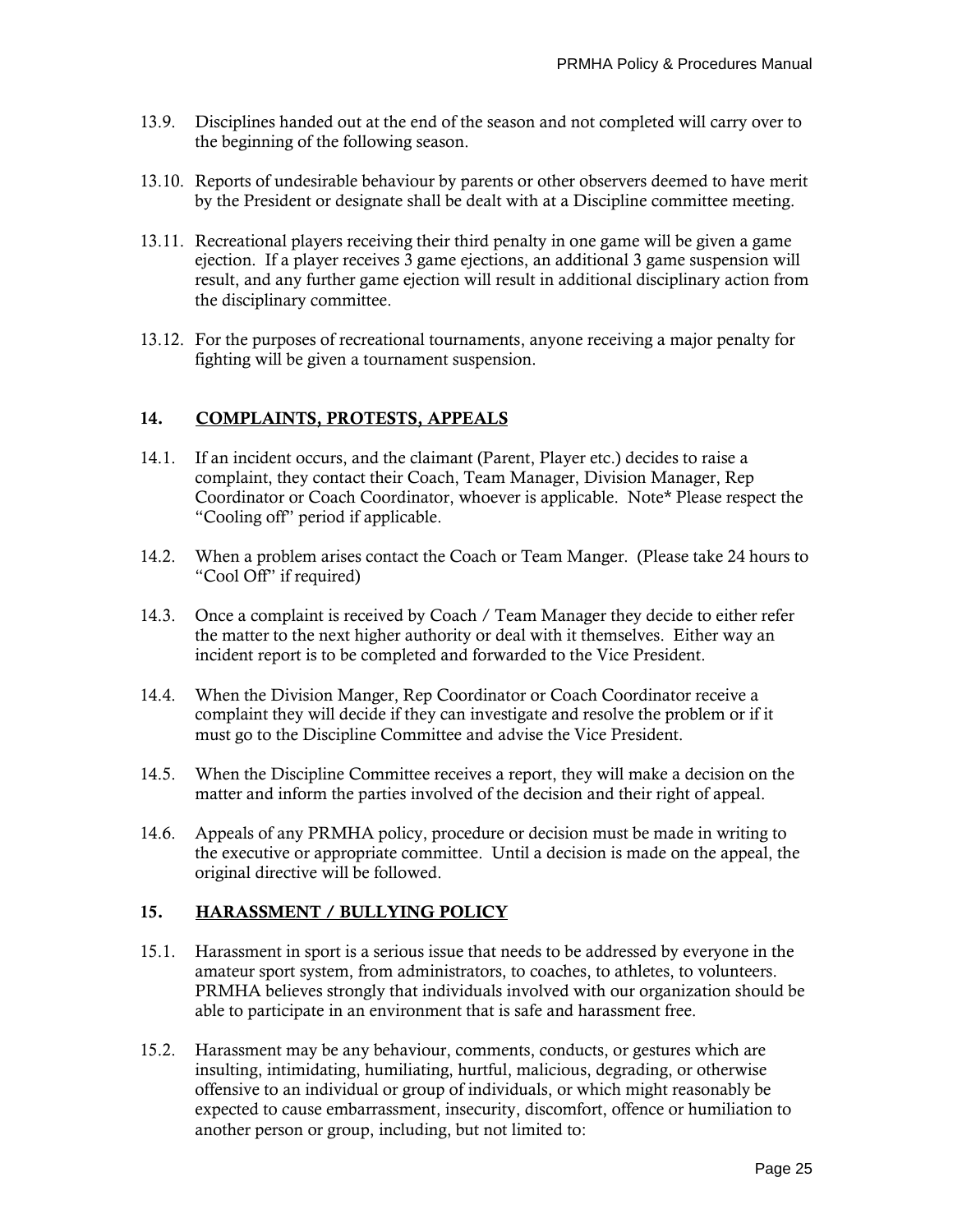- Written or verbal abuse or threats
- Physical assault
- Unwelcome remarks, jokes, innuendoes, or taunting about a person's body, sexual orientation, attire, age, marital status, ethnic or racial origin, religion, etc.
- Displaying sexually explicit, racist or other offensive or derogatory material, sexual, racial, ethnic or religious graffiti
- Practical jokes which cause awkwardness or embarrassment, endangering a person's safety, or negatively affecting performance
- Hazing or initiation rites
- Leering or other suggestive or obscene gestures
- Intimidation
- Condescension, paternalism, or patronizing behaviour which undermines self respect or adversely affects performance or working conditions
- Conduct, comments, gestures or contact of a sexual nature that is likely to cause offence or humiliation or that might, on reasonable ground, be perceived as placing a condition of a sexual nature on employment or any opportunity for selection, training or advancement
- False accusation of harassment motivated by malice or mischief, and meant to cause others harm, is considered harassment
- Sexual harassment
- 15.3. Bullying involves a person expressing their power through the humiliation of another person. Bullies are typically cruel, demeaning and hostile towards the targets of their bullying. The issue of bullying is not addressed by the law; however, bullying behaviour is similar to harassment in that it is defined as hurtful interpersonal mistreatment of a person. Bullying can be broken down into four types; physical (hit or kick victims; take/damage personal property), verbal (name calling; insults; constant teasing), relational (try to cut off victims from social connection by convincing peers to exclude or reject a certain person), and reactive (engage in bullying as well as provoke bullies to attack by taunting them). The following is a non exhaustive list of tactics used by bullies to control their targets:
	- Unwarranted yelling and screaming directed at the target
	- Continually criticizing the target's abilities
	- Blaming the target of the bullying for mistakes
	- Making unreasonable demands related to performance
	- Repeated insults or put downs of the target
	- Repeated threats to remove or restrict opportunities or privileges
	- Denying or discounting the targets accomplishments
	- Threats of and actual physical violence

# COMPLAINT PROCEDURE

- 15.4. Immediately inform the harassing individual that his/her behaviour is not welcome.
- 15.5. If you are unsure whether the offending action is considered harassment, discuss the situation in confidence with a coach, division manger or member of the executive.
- 15.6. Any person who experiences or witnesses **harassment or abuse** or who believes that harassment or abuse has occurred, is encourage to make it known that the behaviour is unwelcome, offensive, illegal and contrary to this policy.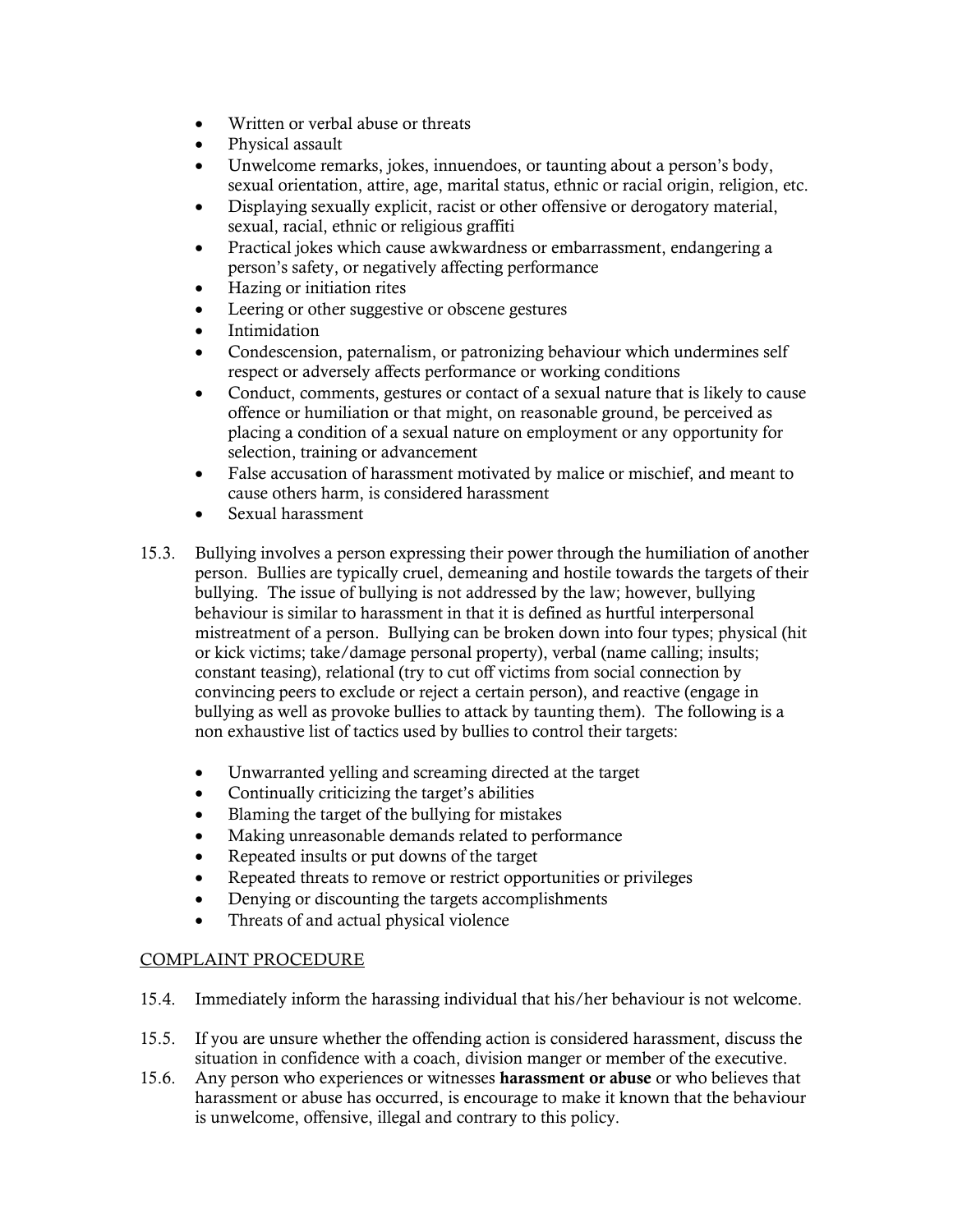- 15.7. If confronting the person responsible for **harassment or abuse** is not possible, or if after confrontation the unwanted behaviour continues, any person who has experienced or witnessed such **harassment or abuse**, or who believes such **harassment or abuse** has occurred, should report the matter to an official of PRMHA. For the purposes of this policy, an official is any person in an executive or appointed volunteer position with PRMHA.
- 15.8. In all reported instances, a prompt, thorough, fair investigation will take place giving careful consideration to protect the rights and dignity of all people involved. In doing so, confidentiality cannot always be guaranteed.
- 15.9. Once an incident has been reported, the role of an official of PRMHA is to serve in a neutral, unbiased capacity in receiving such an incident report; to advise the parents or guardians of such an incident, if the person who has experienced harassment or abuse is a minor; and to assist in an informal resolution of the complaint, where appropriate.
- 15.10. If an official of PRMHA considers that they are unable to act in this capacity, the complaint will be referred to another elected or appointed official who is able and willing to assist in reaching informal resolution of the complaint.
- 15.11. If informal resolution of any complaint is appropriate or possible, and if the person who has experienced, witnessed, or who believes harassment or abuse has occurred, decides to pursue a formal complaint, an official from PRMHA who receives such a complaint will provide a copy to the executive and will refer further actions to BC Hockey and to the BC Hockey Harassment Complaint Procedure.
- 15.12. PRMHA recognizes the sensitive and serious nature of **harassment and abuse** and will strive to keep all matters relating to a complaint confidential. However, if required by law to disclose information, PRMHA will do so to the appropriate authorities.
- 15.13. Anyone making a complaint which is found to be clearly unfounded, false, malicious or frivolous will be subject to discipline.

#### **Locker Room Monitoring**

#### • **Dressing Room**

Players should always be supervised. A lone personnel member should never be in the dressing room with players at any time, and especially when they are showering or changing: two (2) adults should be present together; which is called the "Two Deep Method" of supervision. Should separate dressing rooms be required, both dressing rooms require the appropriate adult supervision. Please refer to the BC Hockey Co-ed Dressing Room Policy.

#### • **Injury Treatment**

The safety person should avoid treating injuries out of sight of others. Use the "Two Deep Method" (two adults) supervision system.

#### • **Female Teams**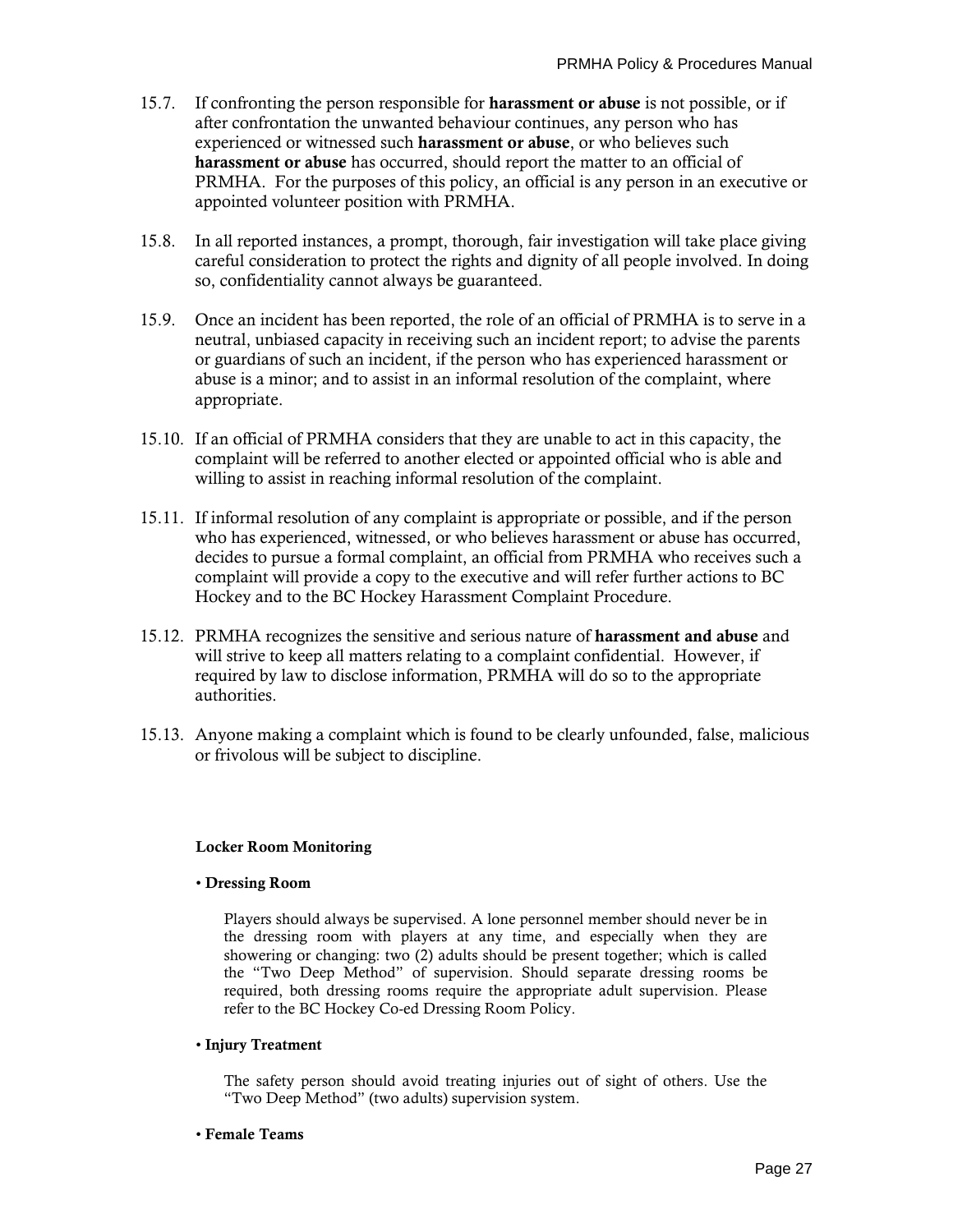Recommend that when using the "Two-Deep Method" with female hockey teams, there shall be 2 female supervisors with the players where possible. If it is not possible, there may be one (1) male and one (1) female supervisor. The male supervisor however, would not enter the dressing room but would be within hearing distance to protect supervisors or players. Please refer to the BC Hockey Co-ed Dressing Room Policy for dressing room dress codes on Co-ed teams.

#### • **Road Trips**

Ideally, team personnel and players should not share accommodations, regardless of the potential cost savings or other benefits. If sharing a room is unavoidable, be sure that the "Two Deep Method" rule is observed at all times.

#### • **Physical Contact**

Team personnel should avoid touching a player. Use the "Two Deep Method" (two personnel, or two players) supervision system. The comfort level and dignity of the player should always be the priority. Limit touching to "safe areas" such as hand to shoulder.

#### • **Isolated Spaces**

Parents/guardians should never leave their child unsupervised in a facility, nor should they leave their child alone with a single personnel member (use the Two Deep Method supervision system).

#### • **Sport and Training Facilities**

Participants who are minors should never be left waiting in a facility without the supervision of their parent/guardian or personnel member (use the Two Deep Method).

#### • **Parents in Locker Rooms, Coaches' Room and Tunnel**

Except for players at the younger age groups, we do not permit parents to enter any locker rooms, coaches' room or walk in the tunnel unless it is truly necessary. If a player needs assistance with his or her uniform or gear, if the player is or may be injured, or a player's disability warrants assistance, then we ask that parents let the coach know beforehand that he or she will be helping the player.

Naturally, with our youngest age groups it is necessary for parents to assist the players getting dressed. We encourage parents to teach their players as young as possible how to get dressed so that players will learn as early as possible how to get dressed independently. In circumstances where parents are permitted in the locker room, coaches are permitted to ask that the parents leave for a short time before the game and for a short time after the game so that the coaches may address the players. As players get older, the coach may in his or her discretion prohibit parents from a locker room. In general, parents should not enter the dressing room if the players undress to less than shorts and t shirts

#### • **Co-Ed Dressing Room Policy**

.

- 1. In all cases where members of a team include both male and female players, the following dress code will apply in the team dressing room:
	- a. Male players will not undress to less than a minimum of shorts while females are present.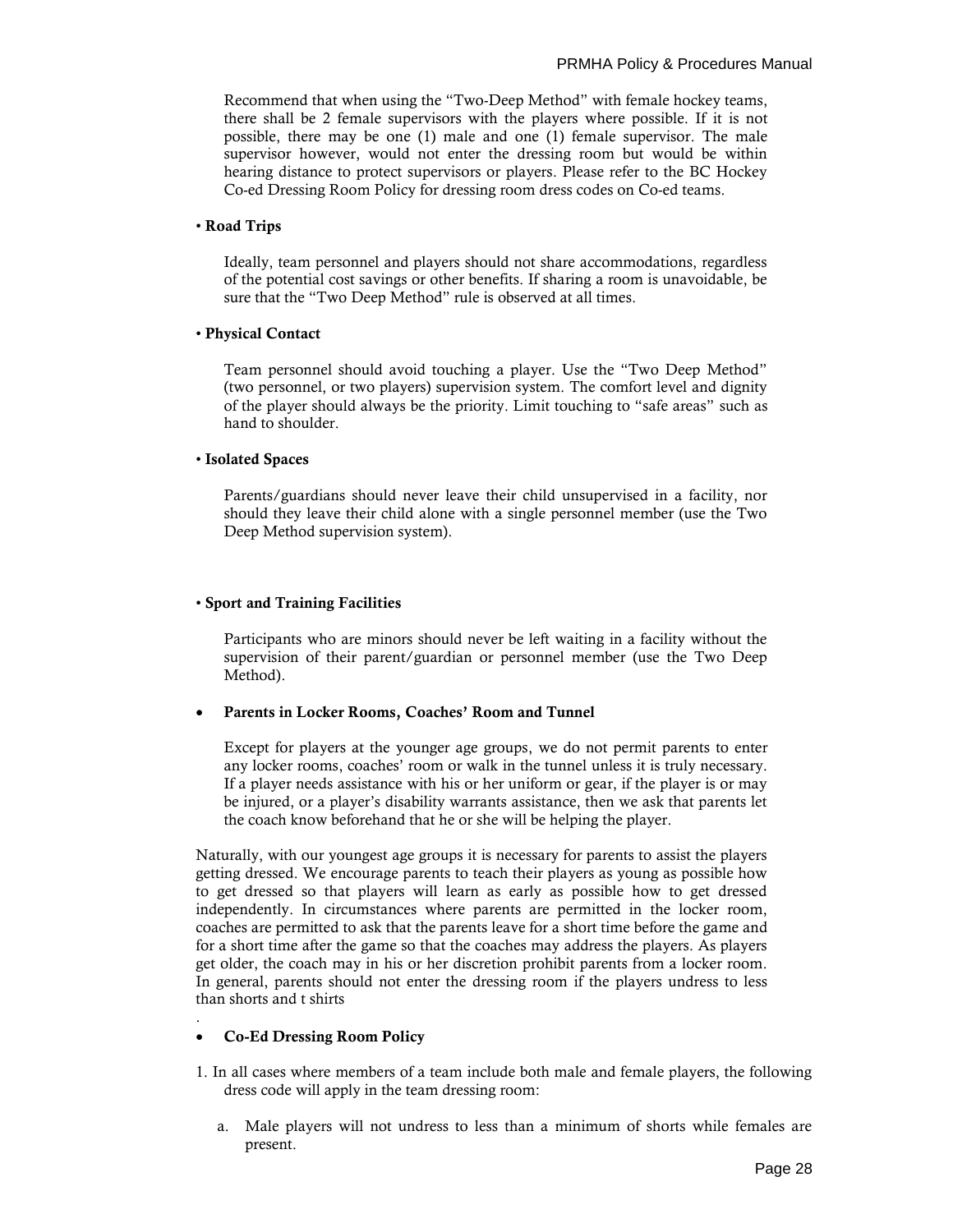b. Female players will not undress to less than a minimum of shorts and a tee-shirt while males are present.

- 2. When separate facilities exist for both male and female participants, males and females shall make use of these separate facilities in order to change to the point that they can adhere to the co-ed dress code noted above (Note: Once dressed in accordance with the minimum requirements above, all players may return to the team [co-ed] dressing room).
- 3. When separate facilities do not exist for both male and female participants:
- a. Players shall dress, undress and shower in shifts while maintaining the minimum dress code noted above.
- b. Players of the under-represented gender shall be granted access to the shower facilities after the balance of the team.
- 4. **It is the responsibility of the team** to ensure that these guidelines are followed.

# **Smart Phones and Other Mobile Recording Devices**

Smart phones and **other mobile devices with recording capabilities**, including voice recording, still cameras and video cameras, are **not** permitted to be used in the locker rooms. If phones or other mobile devices must be used, they should be used outside of the locker room.

# **17. FINANCE**

- 17.1 Signing officers for PRMHA will be the President, Secretary and Treasurer. Two signatures shall be required on any cheque.
- 17.2 All administration expenses/purchases must receive prior approval from the Executive
- 17.3 All accounts payable, whether administrative or incurred by a committee, must have a receipt submitted to cover the same.
- 17.4 All functions under the umbrella of PRMHA must have a Financial Statement, including all receipts, bills incurred, and monies submitted to the Treasurer within 72 hours of completion.
- 17.5 Any PRMHA member who must travel out of town to become certified in accordance with BC Hockey regulations will have their registration paid for by the Association. The Association will also cover costs incurred to travel to these clinics to a maximum of \$200.00 per person. The incurred costs will only be reimbursed to individuals upon submission of all receipts to the Treasurer.
- 17.6 PRMHA Referees who participate in Summer Officiating Schools will be eligible for up to a maximum of \$200/person from the association to assist with registration and travel costs. Recipients of Awards that include attendance at a Summer Officiating School will not be eligible in the same season. The incurred cost will only be reimbursed upon submission of receipts to the Treasurer.
- 17.7 Any member PRMHA requires to complete a clinic will be reimbursed the clinic fee.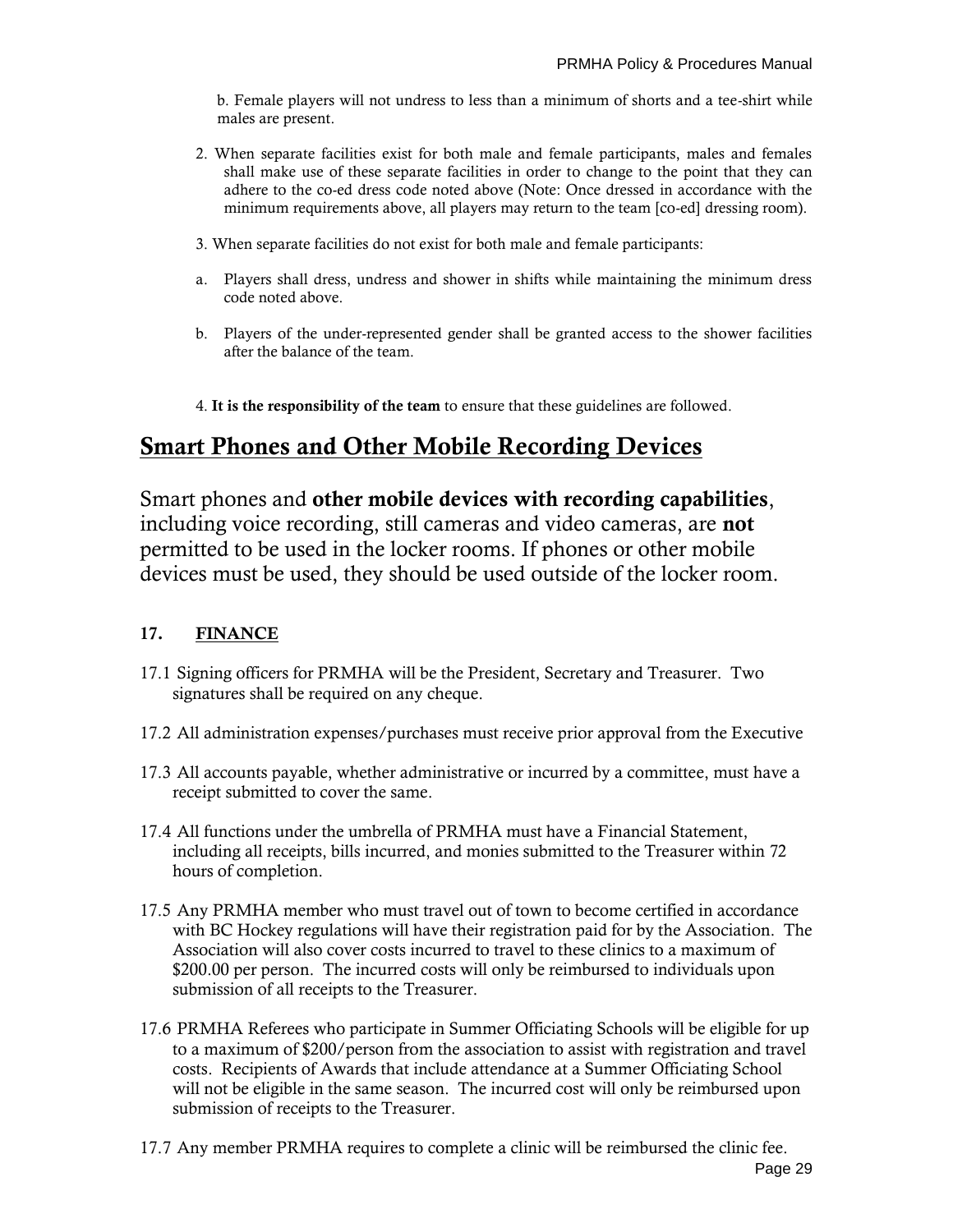# **18. AWARDS AND SCOLARSHIPS**

*Len Evans Memorial Scholarship* – established with the requirement that the principal can only be invested and must not be touched; any interest earned can be used to support PRMHA programs.

Donated in memory of Len Evans, a promising young Powell River Minor Hockey player, who was tragically killed in a car accident in 1984. Amount: \$1000.00

#### Criteria:

- Must be a Powell River Minor Hockey player or graduate, male or female, with a minimum of three years in the Association
- Must graduate from grade twelve
- Must go onto post secondary studies
- Must have proof of registration to a post-secondary learning institute
- May be deferred for up to twelve months
- Grades and teacher comments will be taken into consideration
- Preference will be given to players who have exhibited sportsmanship and
- dedication throughout their minor hockey careers.
- Must apply in letter form

# **OFFICIALS AWARDS**

To be chosen by the local RIC and Vancouver Island RCM

#### *Jack Hildebrand Plaque* – Rookie Official of the Year

Given for outstanding dedication and commitment to excellence in officiating minor games in Powell River. Recipient receives a keeper plaque. Criteria:

- Must show dedication and participation to officiating
- Must attend 75% of the Officials meetings
- Must show enthusiasm, improvement and knowledge of all aspects of officiating

#### *Mike Fraser Plaque* – Junior Official of the Year

Given for outstanding dedication and commitment to excellence in officiating minor hockey games in Powel River. Recipient receives a keeper plaque and a trip to the Officials Summer School.

Criteria:

- Must show dedication and participation to officiating
- Must attend 75% of the Officials meetings
- Must show enthusiasm, improvement and knowledge of all aspects of officiating
- Must show a high skill level of the rules of the game and on ice ability to advance to level II and the senior division An official can win this award more than once but can only attend the summer school once.

#### *Luke Bombardir Plaque* – Senior Official of the Year

Given for outstanding dedication and commitment to excellence in officiating minor hockey games in Powell River. Recipient receives a keeper plaque.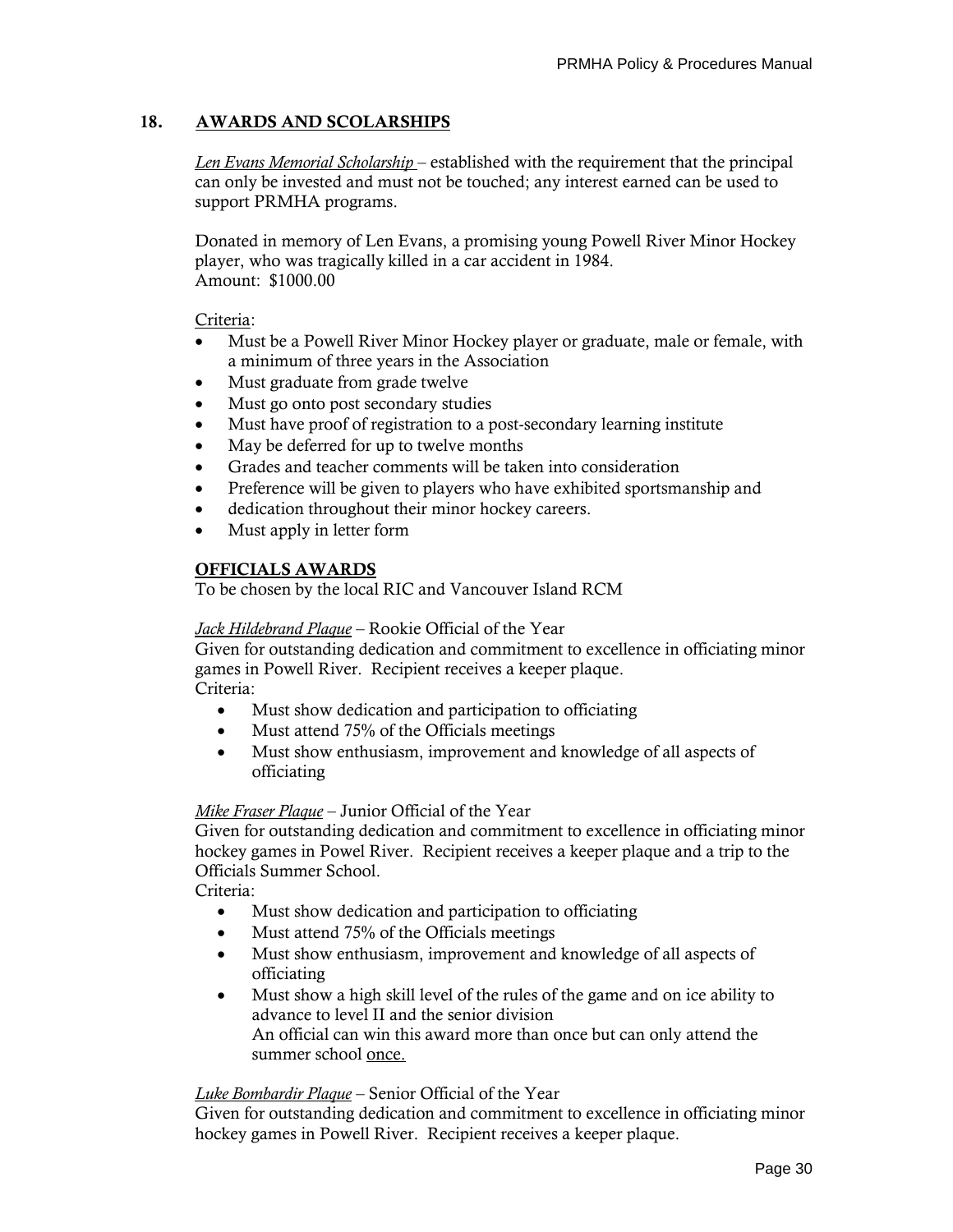Criteria:

- Must show dedication and participation to officiating
- Must attend 50% of the Officials meetings or participate in the shadow or buddy-mentor system
- Must show enthusiasm, improvement and knowledge of all aspects of officiating
- Must have officiated in both levels (Rep and House) of minor hockey An official can win this award more than once.

# *Bill Dodsworth Memorial Plaque*

Donated by the Firefighters of Powell River and given in honour of the late Bill Dodsworth who was a past Referee-in-chief of Powell River Minor Hockey and who gave many hours of dedicated service to the Association. Recipient receives a keeper plaque.

Criteria:

- Must show dedication and participation to officiating
- Must have been a long time (minimum of four years) official, assignor or referee-in-chief
- Must have worked with both levels (Rep and House) of minor hockey An individual can only receive this award once

# **INDIVIDUAL AWARDS**

Powell River Minor Hockey also recognized certain individuals for their commitment and dedication to the Association as players, coaches and volunteers. These individuals are chosen by the Executive Board but can be nominated by any member of the Association who is in good standing.

In the Pre-Novice and Novice division, individual medals will be presented to each player during the awards night ceremony. For Atom, Pee wee, Bantam, Midget and female divisions, each team will present 3 stars, to be chosen by coaches and submitted to awards night coordinator prior to awards night, date to be determined by the board. Coaches are requested to consider their choices for the 3 stars in a manner that makes an effort not to duplicate award recipients within the current year.

#### *Sokolowski Award*

Chosen by Midget House & Rep Coaches

Donated by the Powell River RCMP Detachment in memory of Cst Doug Sokolowski. This award is given to any Powell River Minor Hockey Graduating Midget player who has demonstrated the most sportsmanship, desire for fair play and respect in the minor hockey program. Recipient receives a keeper plaque.

*Dustin Clark Memorial Trophy* – Junior Coach of the Year

Donated by the Powell River Regals Hockey club in memory of Dustin Clark, a 5 year-old Initiation player who died tragically in 2000. Given to a Junior coach who best demonstrates dedication, sportsmanship and leadership qualities. Recipient receives a keeper plaque.

An individual can only receive this award once.

*Harvey Small Award* – Coach of the Year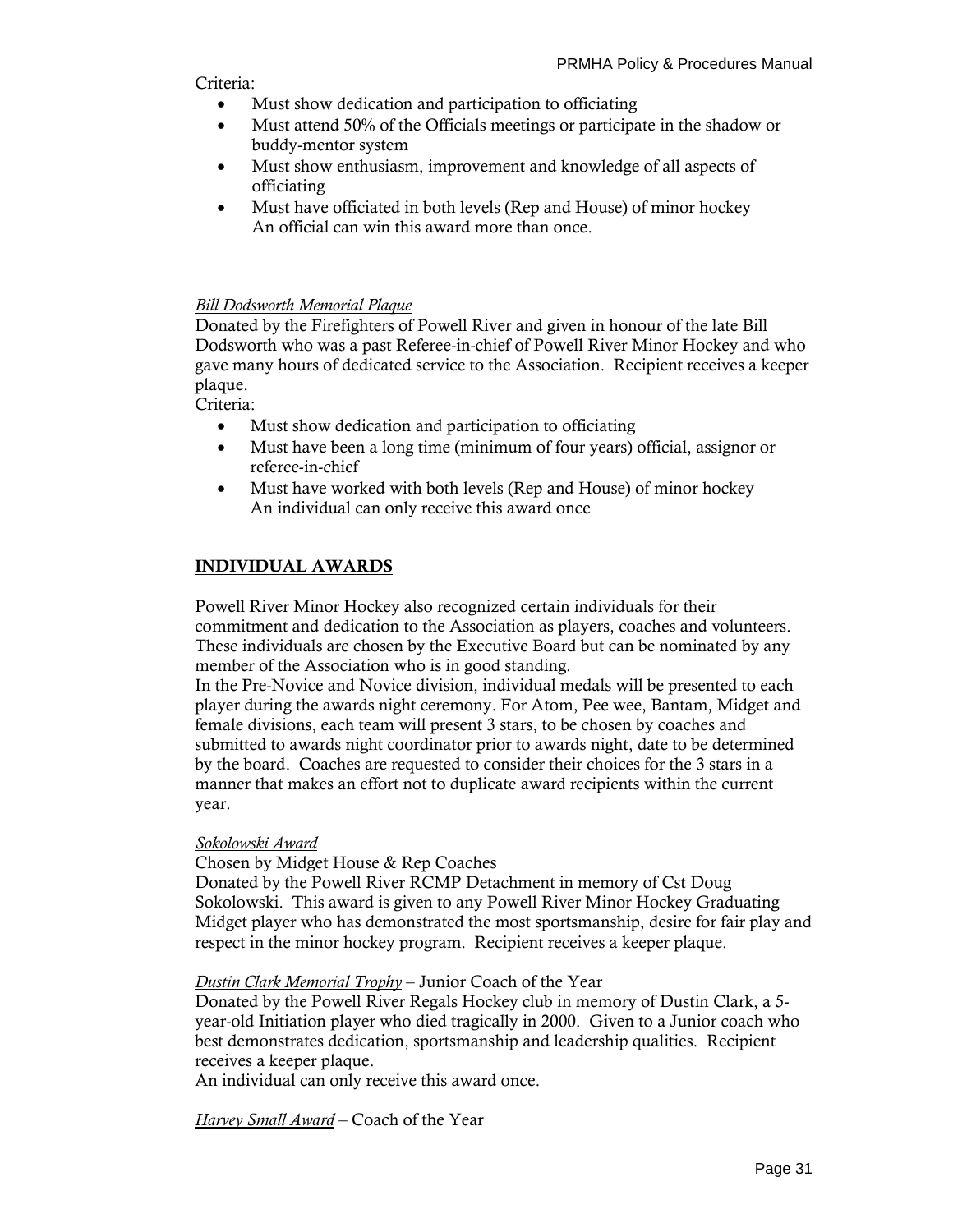PRMHA Policy & Procedures Manual Presented to the House League coach who best demonstrates the dedication, sportsmanship and leadership qualities exemplified by Harvey Small. Recipient receives a keeper plaque. An individual can only receive this award once.

#### *Frank Sutton Memorial Award* – Volunteer of the Year

Donated by the Powell River Regals Hockey Club, this award is given to the Volunteer of the Year and is emblematic of dedicated service to the promotion of minor hockey in Powell River. Recipient receives a keeper plaque.

# *Dennis Clancy Memorial Trophy* – Spirit of the Game Award

Chosen by Atom House & Atom Development Coaches Donated by the Clancy family in honour of Dennis and awarded annually to an Atom House or Atom Development player who best exemplifies the "Spirit of the Game".

# *Brandon Kremsater Memorial Plaque* – Pee Wee Rep Player of the Year

Chosen by Pee Wee Rep Team Officials

Donated by the Kremsater family in honour of Brandon and awarded annually to the Pee Wee Rep player who demonstrates sportsmanship, dedication and all-around hockey ability and academic achievement. Recipient receives a keeper plaque.

# *Gary Lupul Memorial Plaque* – Bantam Rep Player of the Year

Chosen by Bantam Rep Team Officials

Donated by Jeff Sauve in honour of Gary Lupul and awarded annually to a Bantam Rep player who demonstrates sportsmanship, dedication, all around hockey ability and academic achievement.

Don Smisko Memorial Award- Midget Rep Player of the year Chosen by Midget Rep Team officials. Awarded annually to a Midget Rep player who demonstrates sportsmanship, dedication, all around hockey ability.

\*\* This award may not be presented to a Midget Rep player who is being awarded the Sokolowski award within the current year, \*\*

#### *Pee Wee House Player of the year*

Donated by Rick Hopper and chosen by pee wee house coaches and division manager. Awarded annually to a Pee wee house player who demonstrates sportsmanship, dedication and all-around hockey ability.

#### *Bantam House Player of the year*

Donated by Brad Bombardir and chosen by Bantam house coaches and division manager. Awarded annually to a

*Midget House Player of the year* Donated by Powell River Kings

**Honorary Life Membership**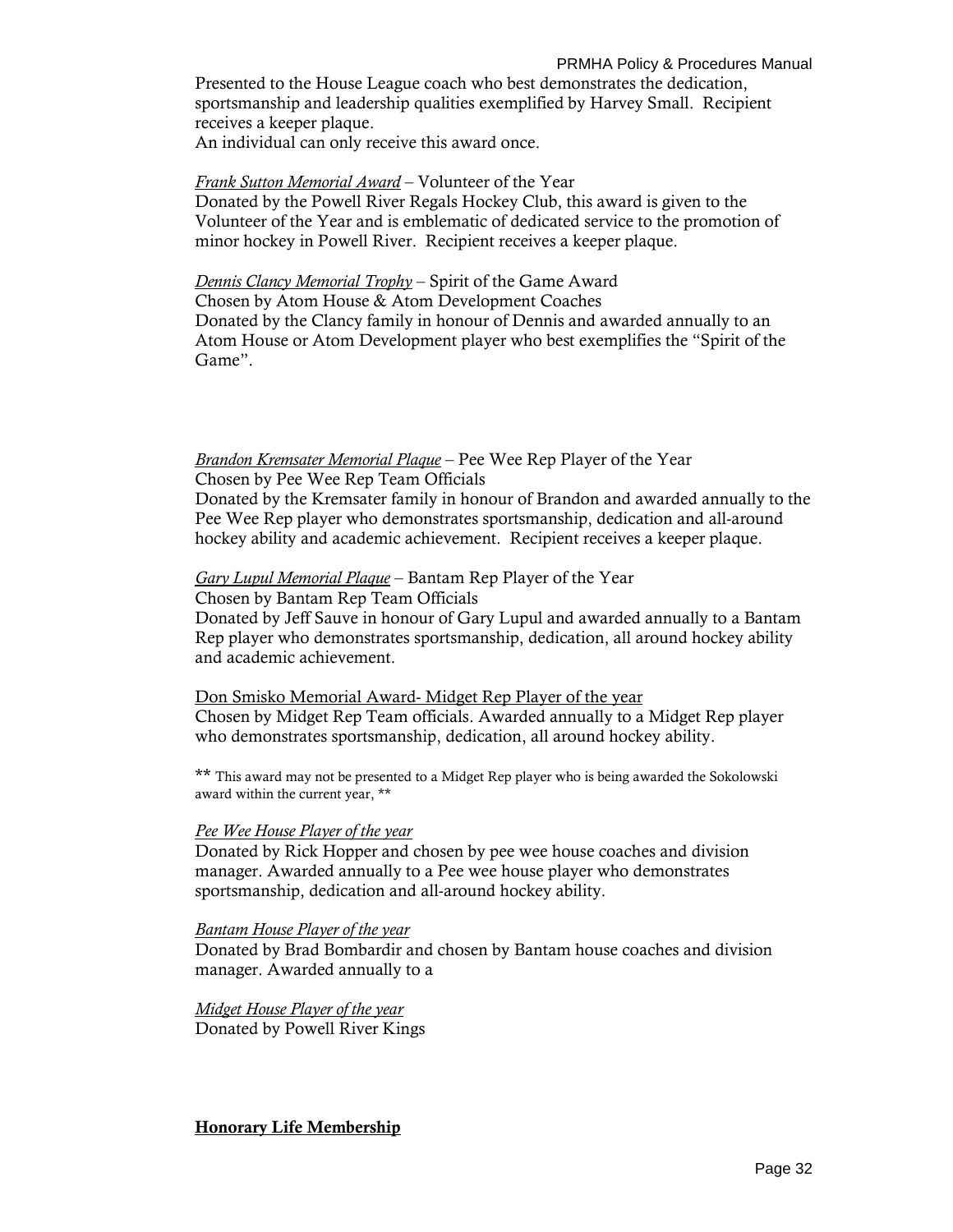The highest honour the Association can bestow on any individual is an honorary life membership in the PRMHA. This is done by nomination at the Annual General Meeting and is voted on by the membership. It is given for outstanding service to the Association for a minimum of ten years. Recipient receives a keeper plaque and full voting privileges forever in the Association.

See Appendix D for a list of Award recipients.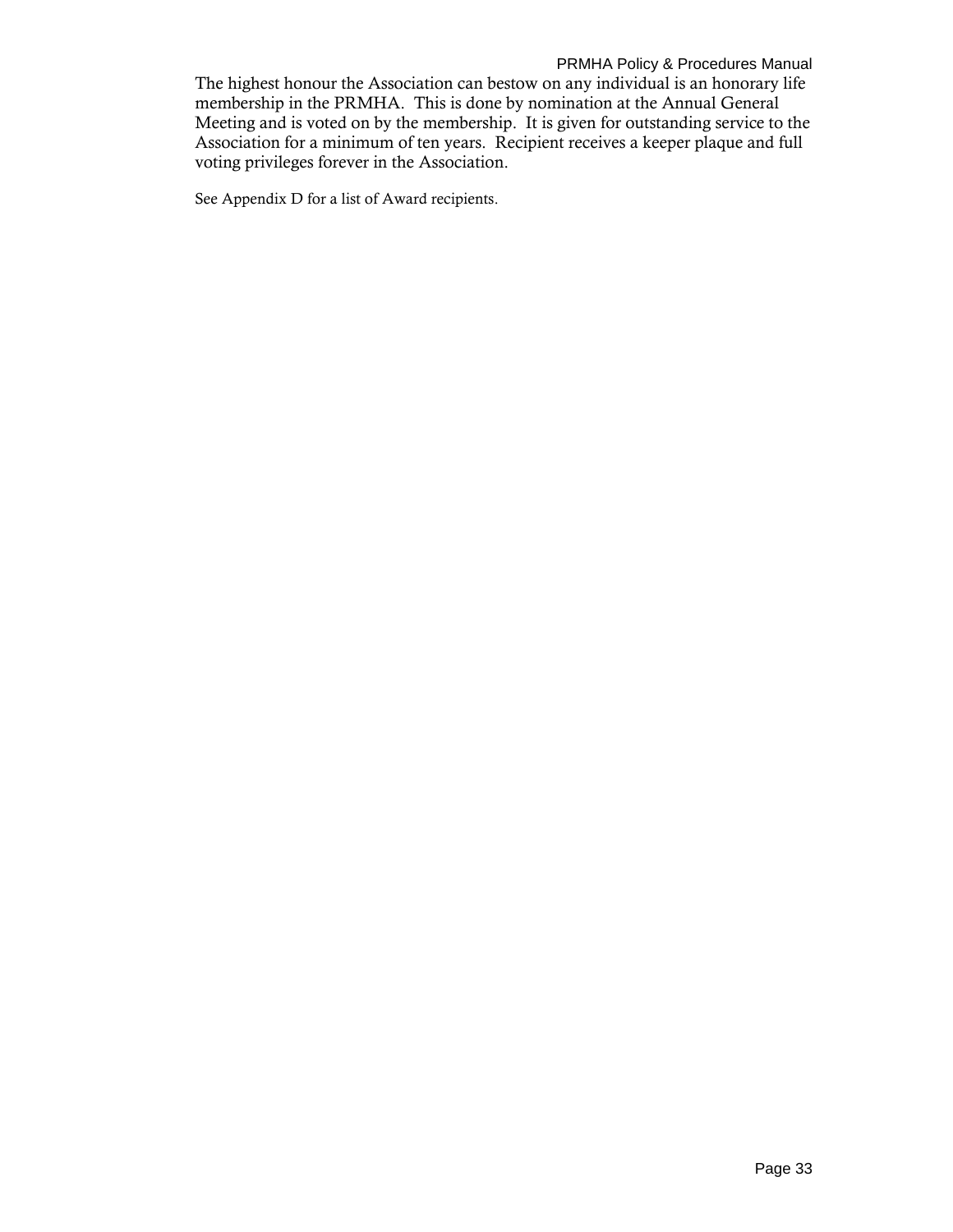#### **POWELL RIVER MINOR HOCKEY ASSOCIATION TEAM OFFICIALS CONTRACT**

It is the intention of this contract to promote fair play and respect for all participants within the Association. As team officials within the Powell River Minor Hockey Association our focus is to ensure that all players on the team develop their hockey, personal and social skills. We recognize that our assignment is multifaceted and includes working with players, team staff, parents, referees, league executives and local executives and that we must set the standard as role models in displaying the Fair Play principles for the players, parents, and spectators. We always accept responsibility for the supervision and actions of our players on the road. SAFETY, RESPECT and FUN are our goals. All team officials must sign this contract before being allowed to participate in hockey and must continue to observe the principles of Fair Play. The principles are: **Respect the Rules. Respect the Opponents. Respect the Officials and their decisions. Maintain your self control at all time.**

# **FAIR PLAY CODE**

- I will be organized and prepared for all practices and games and optimize the use of all scheduled ice times.
- I will teach my athletes to play fairly and respect the rules, officials, opponents and teammates.
- I will ensure that all athletes receive equal instruction, discipline, support and fair playing time.
- I will not be openly critical of any player on our team, opposing teams, officials or other coaches.
- I will not ridicule or yell at my athletes for making mistakes or for performing poorly. I will remember that children play to have fun and must be encouraged to have confidence in themselves. I will treat all players fairly and with respect and dignity at all times. I will not be abusive or speak degradingly to anyone.
- I will not use foul or abusive language at anytime around the rinks or when interacting with our players, parents or officials.
- I agree to treat the referees with respect at all time, on and off the ice.
- I will make sure that equipment and facilities are safe and match the athlete's ages and abilities.
- I will remember that players need a coach they can respect. I will be generous with praise and set a good example. I will emphasize respect, self discipline, teamwork and FUN while attempting to instill a love for the game within our players.
- I fully understand that our system is designed to serve the players' needs, not those of the parents or coaching staff.
- I will try to teach our players to work hard to win but not to win at all costs.
- I agree to abstain from the use of alcohol while supervising our players, at home and on the road.
- I agree to openly discuss matters pertaining to the team with league and local executives.
- School takes precedence over hockey. I will work with my players and their parents to maintain a positive school attitude and effort.
- I will obtain proper training and continue to upgrade my coaching skills.
- I will report any incidents of 'hazing' or 'initiation ritual' to the Powell River and BC Amateur Hockey Association.

*(Top) Please keep for your reference*

*(Bottom) Remove and return to PRMHA*

I agree to abide by the principles of the FAIR PLAY CODE as set by the Canadian Hockey Association and the Powell River Minor Hockey Association.

I also agree to abide by the rules, regulations and decisions as set by the Powell River Minor Hockey Association.

PRINT NAME DATE

SIGNATURE TEAM POSITION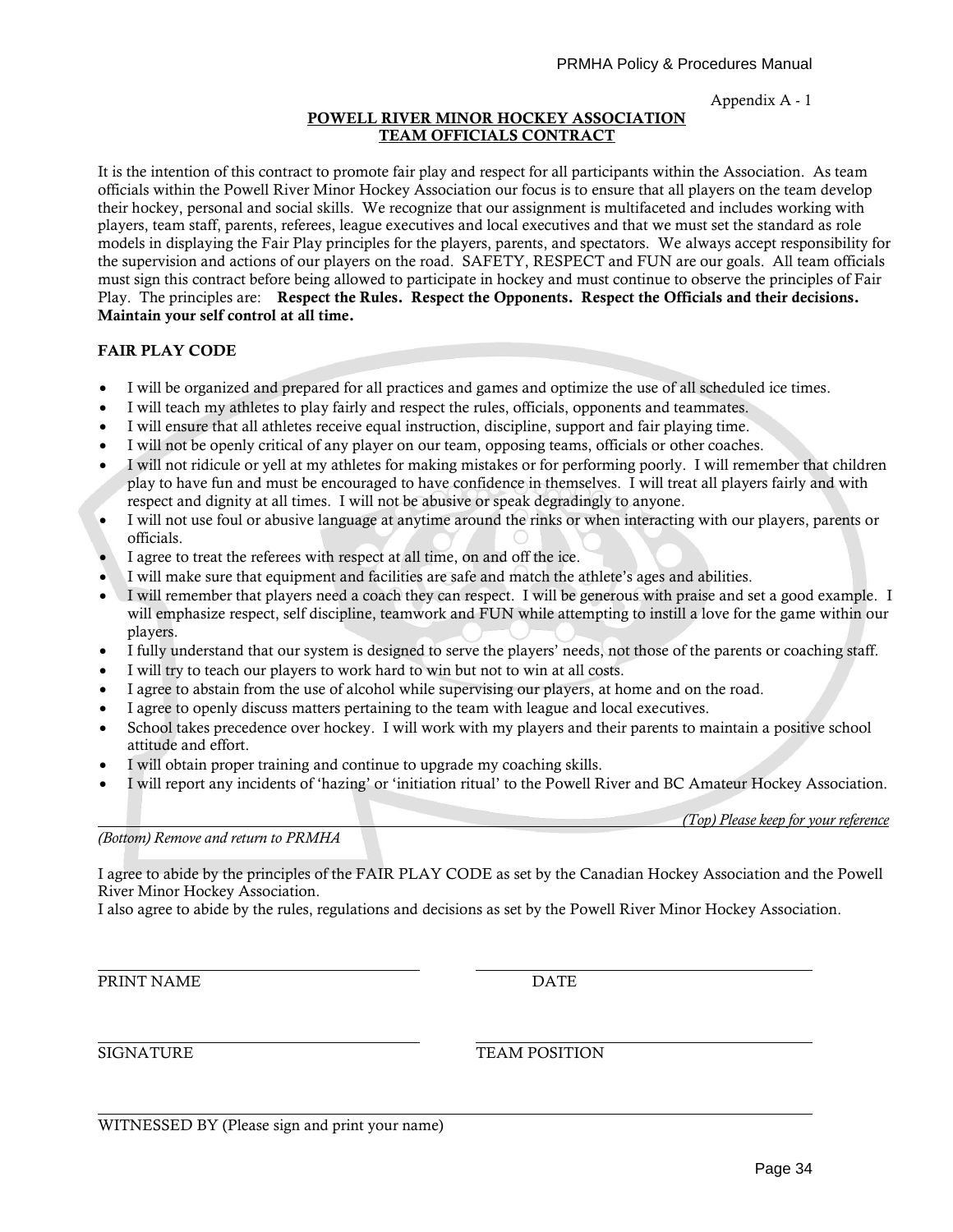#### **POWELL RIVER MINOR HOCKEY ASSOCIATION PLAYER CONTRACT**

It is the intention of this contract to promote fair play and respect for all participants within the Association. All players must read through and sign this contact stating that they will observe the principles of the Fair Play Code at all times before being allowed to participate in hockey. The Principles are: **Respect the Rules. Respect the Opponents. Respect the Officials and their decisions. Maintain your self control at all time.**

#### **FAIR PLAY CODE**

- I will play hockey because I want to, not because anyone else wants me to.
- I will play by the rules of hockey and in the spirit of the Game.
- I will participate in every game and practice unless I am sick or injured. If I must miss a game or practice I will notify my coach or manager as soon as possible.
- I will control my temper fighting or 'mouthing-off' is not acceptable conduct. I will refrain from using profane, racist or sexist language while engaged in any PRMHA functions. Abusive or foul language directed towards teammates, coaches, parents, opponents or referees will not be tolerated and will result in disciplinary action.
- I will respect my opponents.
- I will do my best to be a true team player. I will not be critical of teammates and never discuss teammate's abilities except to encourage good team play.
- I will not use alcohol or drugs (excepting Doctor prescribed medications). I will not gamble and I will not use tobacco products, vapes or e-cigarettes.
- I will remember that winning isn't everything but striving to win is part of doing my best and that having fun, improving my skills and making new friends are also important.
- I will acknowledge all good plays and performances those of my team as well as my opponents.
- I will remember that coaches and officials are there to help me. I will accept their decisions and show them respect.
- I will abide by the Team Dress Code as specified by the coach and I will dress appropriately on all road trips as well as before and after all home games.
- School will take precedence over hockey. I will maintain satisfactory work habits and effort at school.
- I will not bang my stick on the boards and I will not 'Hot-dog' after scoring a goal. I will share the success of a goal with my line mates first. When scored upon, I will support my goalie and commit to working harder to help him/her.
- I will be responsible for my own equipment and will make sure it is complete, safe and in good working condition and I will have my own water bottle for all games and practices.
- I will not participate or condone any 'hazing' or 'initiation' activities as I will be immediately suspended from my team as these actions must be reported to the BCAHA for further disciplinary action.
- I will remember that I am representing my team, Powell River Minor Hockey Association, my league and the town of Powell River. I will behave properly at all times at the arena, in public places and especially 'on the road'.
- I will refrain from the use of cell phones and electronic devices.

*(Top) Please keep for your reference*

*(Bottom) Remove and return with your completed registration form*

I agree to abide by the principles of the FAIR PLAY CODE as set by the Canadian Hockey Association and the Powell River Minor Hockey Association.

I also agree to abide by the rules, regulations and decisions as set by the Powell River Minor Hockey Association.

PRINT PLAYERS NAME PLAYERS SIGNATURE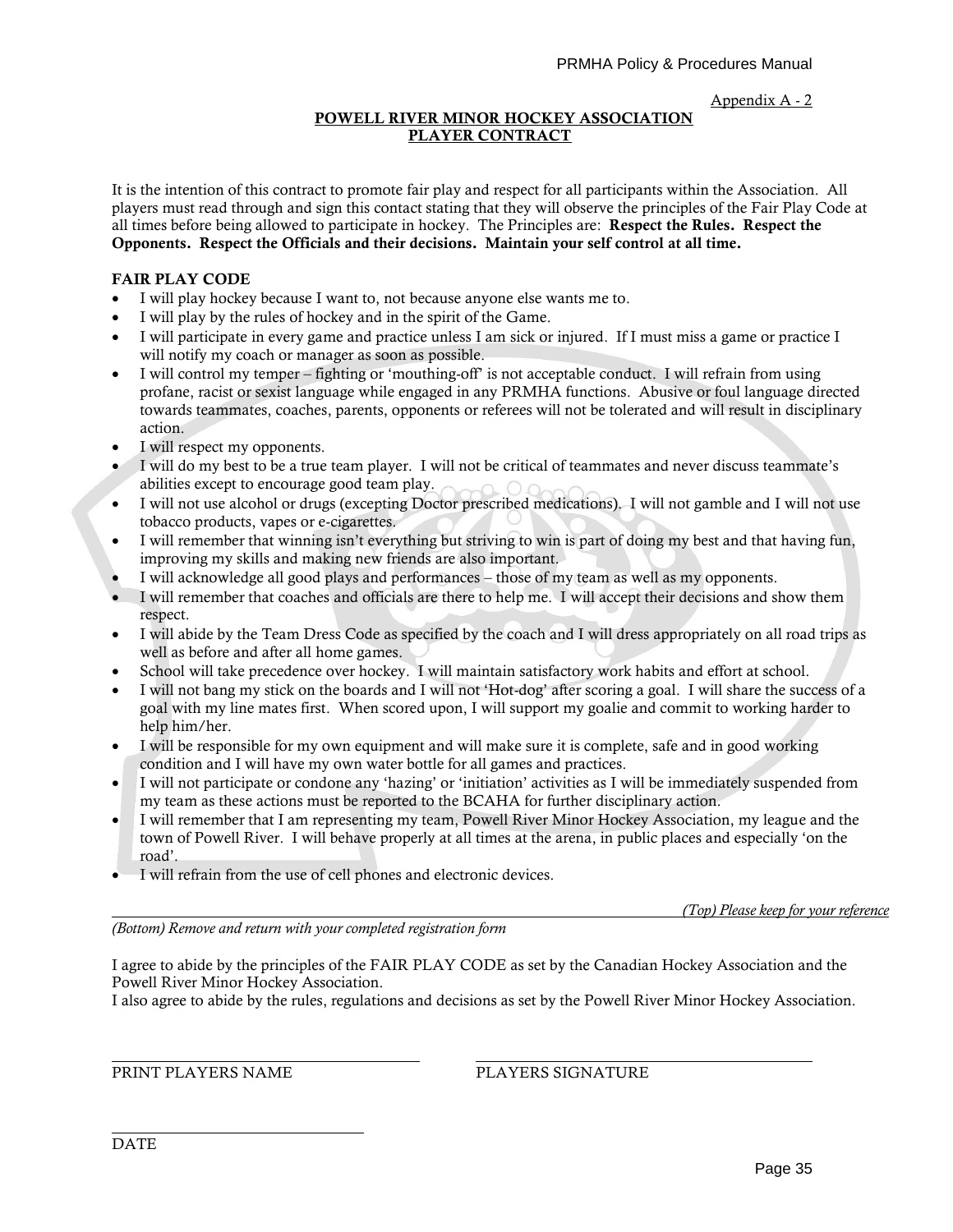#### **POWELL RIVER MINOR HOCKEY ASSOCIATION PARENT CONTRACT**

It is the intention of this contract to promote fair play and respect for all participants within the Association. The expectation is for parents/guardians to sign this pledge agreeing to abide by the following guidelines and to ensure that friends/relatives who accompany them to the rink will also abide by these guidelines before their child participates in hockey and for them to continue to observe the principles of Fair Play. The Principles are: **Respect the Rules. Respect the Opponents. Respect the Officials and their decisions. Maintain your self control at all time.**

# **FAIR PLAY CODE**

- I will not force my child to participate in hockey.
- I will remember that my child plays hockey for his or her enjoyment, not mine.
- I will ensure my child regularly attends ALL practices and games. I will ensure the coach or manager is contacted if my child is unable to attend.
- I will not enter the dressing room before or after games and practices unless given approval by a team official.
- I will not go behind or near the player's bench during games or practices unless called by a team official.
- I will encourage my child to play by the rules and to resolve conflict without resorting to hostility or violence.
- I will teach my child that doing one's best is as important as winning so that my child will never feel defeated by the outcome of the game.
- I will make my child feel like a winner every time by offering praise for competing fairly and hard.
- I will never ridicule or yell at my child for making a mistake or losing a game. I will not criticize, embarrass or heckle any players, including the opposition.
- I will remember that children learn by example and I will recognize and applaud good plays and performances by both my child's team and their opposition.
- I will not criticize or question the referee's judgment or honesty in public. I recognize officials are being developed in the same manner as the players.
- I will support all efforts to remove verbal and physical abuse from children's hockey games and I will refrain from the use of abusive or foul language at any time in the rinks.
- I will leave the coaching to the coaching staff. I will not encourage my child to play the game in a manner inconsistent with team strategies or plans.
- I will communicate any and all concerns to the team manager first. He/she will then discuss the issue with the coach. If necessary, the team manager will arrange a meeting with the coaching staff and the parents.
- School takes precedence over hockey. I will work in conjunction with the coaching staff to maintain a positive school attitude and performance by my child.
- I realize my child will be suspended for involvement in any 'hazing' or 'initiation rituals' of teammates. This behavior will be referred to both the Powell River and B.C. Amateur Hockey Associations for final disciplinary action.
- I will respect and show appreciation for the volunteers who give their time to hockey for my child.

*(Top) Please keep for your reference*

*(Bottom) Remove and return with your child's completed registration form*

I agree to abide by the principles of the FAIR PLAY CODE as set by the Canadian Hockey Association and the Powell River Minor Hockey Association.

I also agree to abide by the rules, regulations and decisions as set by the Powell River Minor Hockey Association.

PRINT PARENT/GUARDIAN NAME PARENT/GUARDIAN SIGNATURE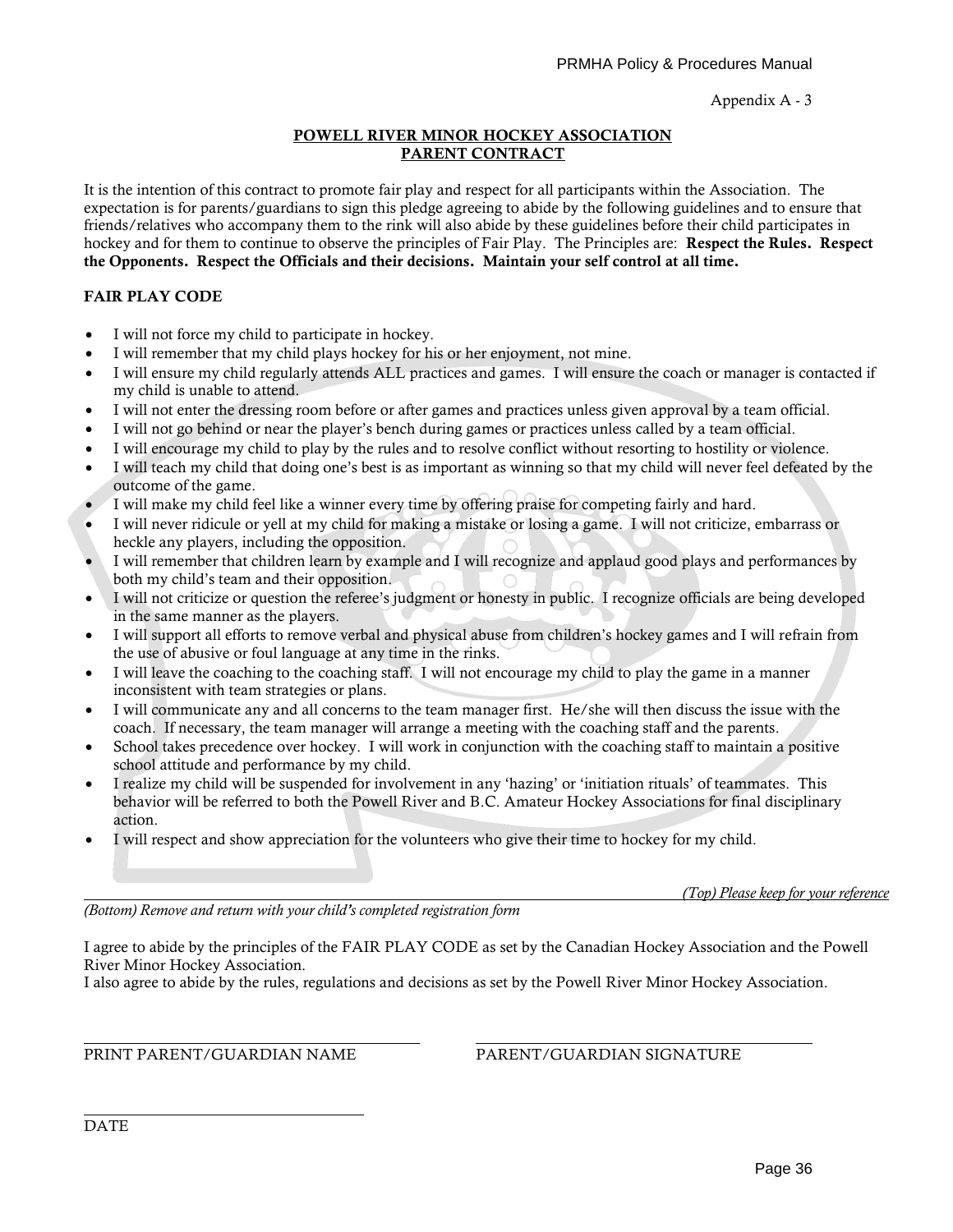#### **POWELL RIVER MINOR HOCKEY ASSOCIATION SPORTS ADMINISTRATOR'S CONTRACT**

It is the intention of this contract to promote fair play and respect for all participants within the Association. All sport administrators must sign this contract before being allowed to participate in hockey and must continue to observe the principles of the Fair Play Code.

The principles are: **Respect the Rules. Respect the Opponents. Respect the Officials and their decisions. Maintain your self control at all time.**

#### **FAIR PLAY CODE**

- I will do my best to see that all players are given the same chance to participate to the best of his/her ability, regardless of gender, ability, ethnic background or race.
- I will discourage any sport program from being primarily an entertainment for the spectator.
- I will work in co-operation with all members of the Association Executive, coaches, players and parents – for the benefit of the game.
- I will maintain the confidentiality of all Board business and meetings.
- I will be open to discussion and contact with all members of the Association and handle any conflicts with dignity and respect.
- I will be open to constructive criticism and show respect and consideration for different points of view.
- I will ensure that all equipment and facilities are safe and match the ages and abilities of the athletes who are using them.
- I will make sure that the age and maturing level of all participants are considered in program development, rule enforcement and scheduling.
- I will remember that play is done for its own sake and make sure that winning is kept in perspective.
- I will distribute and promote the fair play codes of all members of the Association.
- I will ensure coaches are capable of promoting air play as well as the development of good technical skills and I will encourage them to become certified.
- I will endeavor to help remove all verbal and physical abuse from the game of hockey.
- I will do my best to learn the financial status of PRMHA and endeavor to ensure that all monies are spent within budgetary restraints.
- I will remember that I am representing the Powell River Minor Hockey Association and I will conduct myself properly at all times at the arena and on the road.

*(Top) Please keep for your reference*

*(Bottom) Remove and return to PRMHA*

I agree to abide by the principles of the FAIR PLAY CODE as set by the Canadian Hockey Association and the Powell River Minor Hockey Association.

I also agree to abide by the rules, regulations and decisions as set by the Powell River Minor Hockey Association.

PRINT NAME DATE

SIGNATURE TITLE

WITNESSED BY (Please sign and print your name)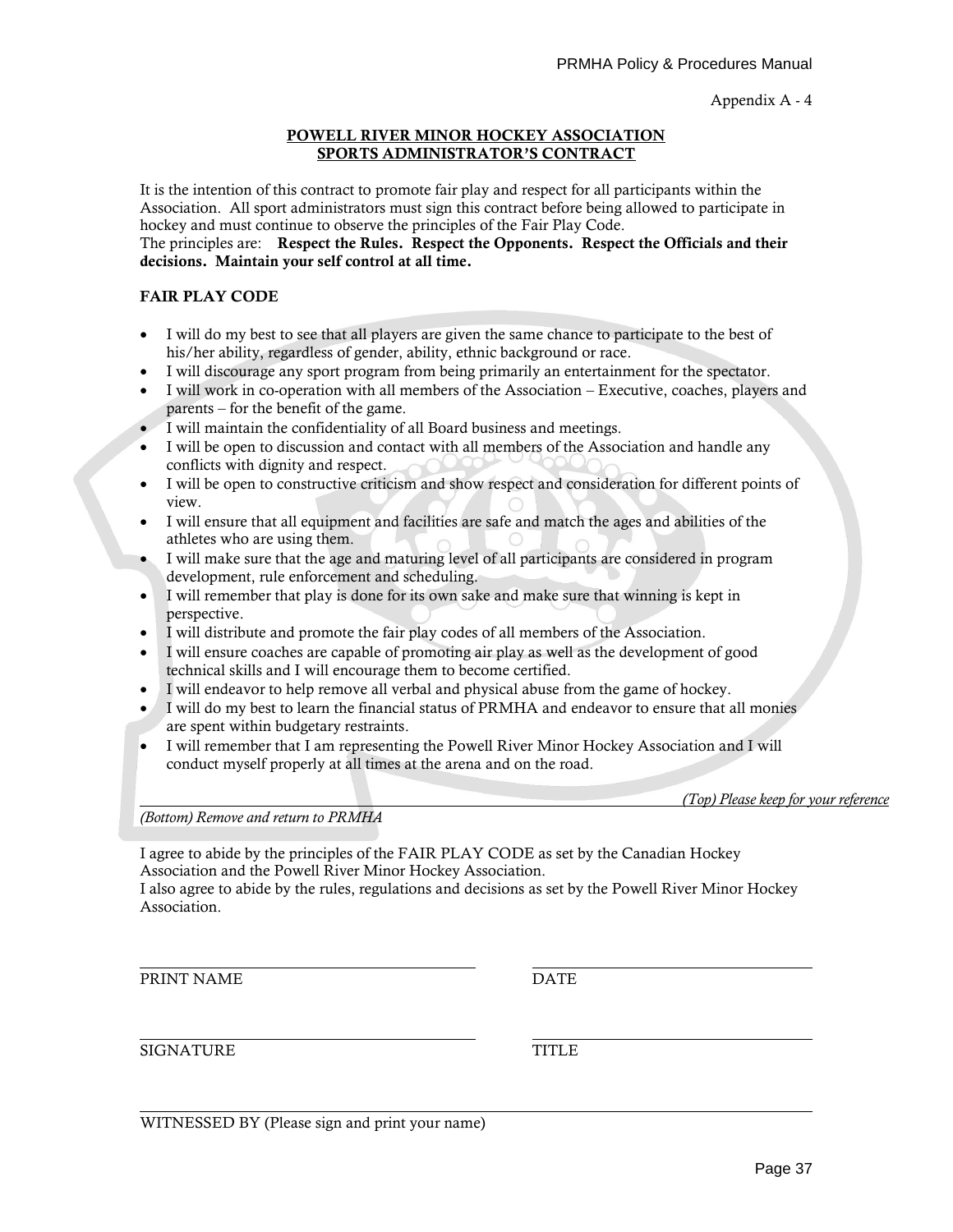#### **POWELL RIVER MINOR HOCKEY ASSOCIATION REFEREES CONTRACT**

It is the intention of this contract to promote fair play and respect for all participants within the Association. All Referees must sign this contract before being allowed to participate in hockey and must continue to observe the principles of the Fair Play Code.

#### **FAIR PLAY CODE**

- I will make sure that every player has a reasonable opportunity to perform to the best of his or her ability, within the limits of the rules.
- I will avoid or put an end to any situation that threatens the safety of the players.
- I will maintain a healthy atmosphere and environment for competition.
- I will not permit the intimidation of any player either by word or by action. I will not tolerate unacceptable conduct toward myself, other officials, players or spectators.
- I will be consistent and objective in calling all infractions, regardless of my personal feelings toward a team or individual player.
- I will handle all conflicts firmly but with dignity.
- I accept my role as a teacher and role model for fair play, especially with young participants.
- I will be open to discussion and contact with the players before and after the game.
- I will remain open to constructive criticism and show respect and consideration for different points of view.
- I will obtain proper training and continue to upgrade my officiating skills
- I will work in cooperation with coaches for the benefit of the game.

*(Top) Please keep for your reference*

*(Bottom) Remove and return to PRMHA*

I agree to abide by the principles of the FAIR PLAY CODE as set by the Canadian Hockey Association and the Powell River Minor Hockey Association.

I also agree to abide by the rules, regulations and decisions as set by the Powell River Minor Hockey Association.

PRINT NAME DATE

**SIGNATURE** 

WITNESSED BY (Please sign and print your name)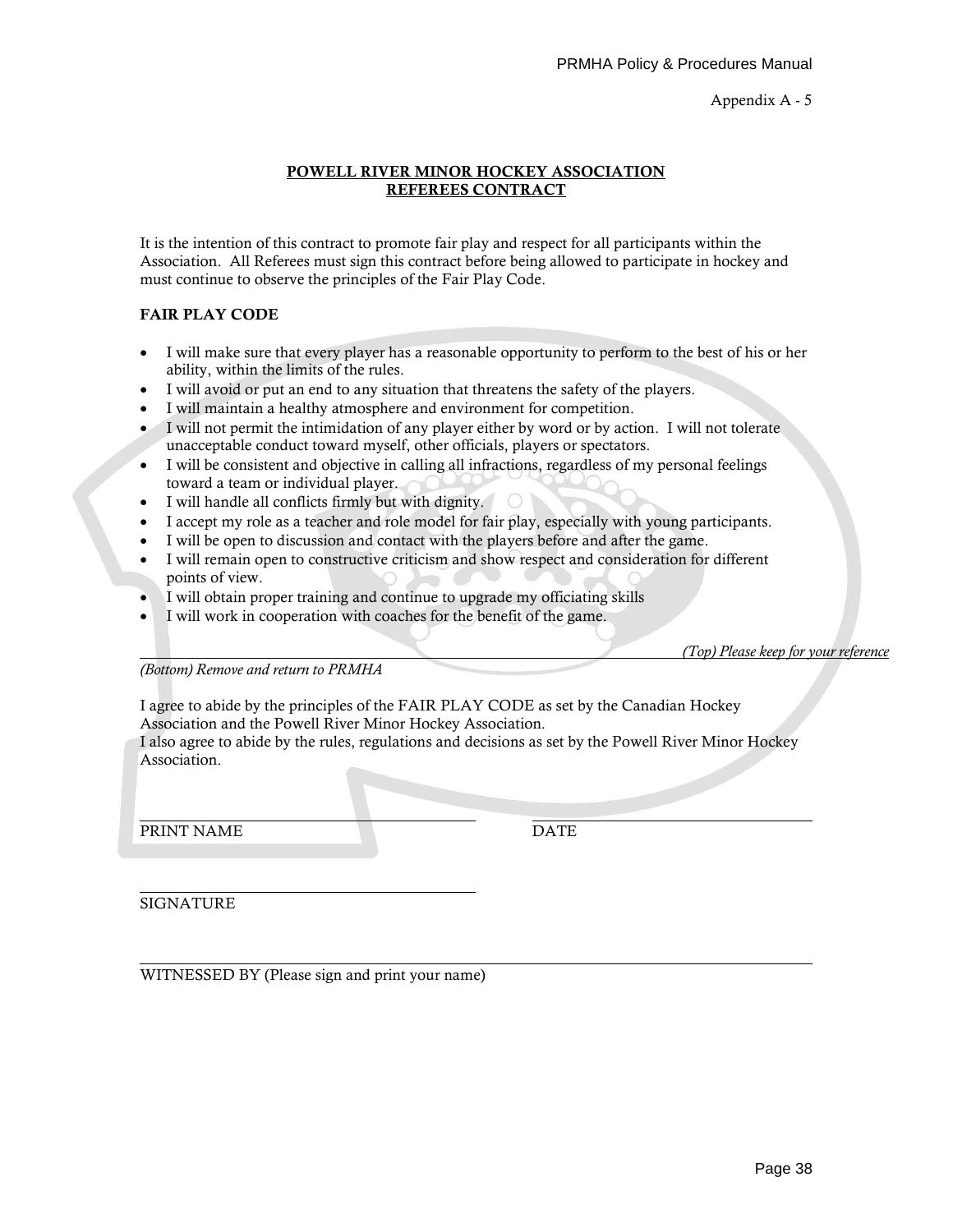#### **POWELL RIVER MINOR HOCKEY ASSOCIATION TRAINER/SAFETY PERSON CONTRACT**

It is the intention of this contract to promote fair play and respect for all participants within the Association. All Trainers/Safety Persons must sign this contract before being allowed to participate in hockey and must continue to observe the principles of the Fair Play Code.

#### **FAIR PLAY CODE**

- I will strive to enhance the safety of all hockey participants at all times
- I will use only those techniques, which I am qualified to administer
- I will always err on the side of caution and should never practice any behavior, which may ultimately harm a participant or worsen an injury
- I will strive to promote the values of Fair Play, integrity and friendship in hockey and should never condone, encourage, engage in or defend unsportsmanlike conduct including the use of performance enhancing substances
- I will never intentionally mislead or lie about my qualifications, education or professional affiliations
- I will strive to achieve the highest level of competence and should continue to educate myself to update and improve upon basic skills
- I will never practice, condone, defend or permit discrimination on the basis of race, colour, sex, age, religion or ethnic origin
- I will respect all participant information as confidential. Such information will not be disclosed to any person without the consent of the participant and their parents or guardians, except where required by law or in the event of an emergency.

*(Top) Please keep for your reference*

*(Bottom) Remove and return to PRMHA*

I agree to abide by the principles of the FAIR PLAY CODE as set by the Canadian Hockey Association and the Powell River Minor Hockey Association.

I also agree to abide by the rules, regulations and decisions as set by the Powell River Minor Hockey Association.

PRINT NAME DATE

SIGNATURE

WITNESSED BY (Please sign and print your name)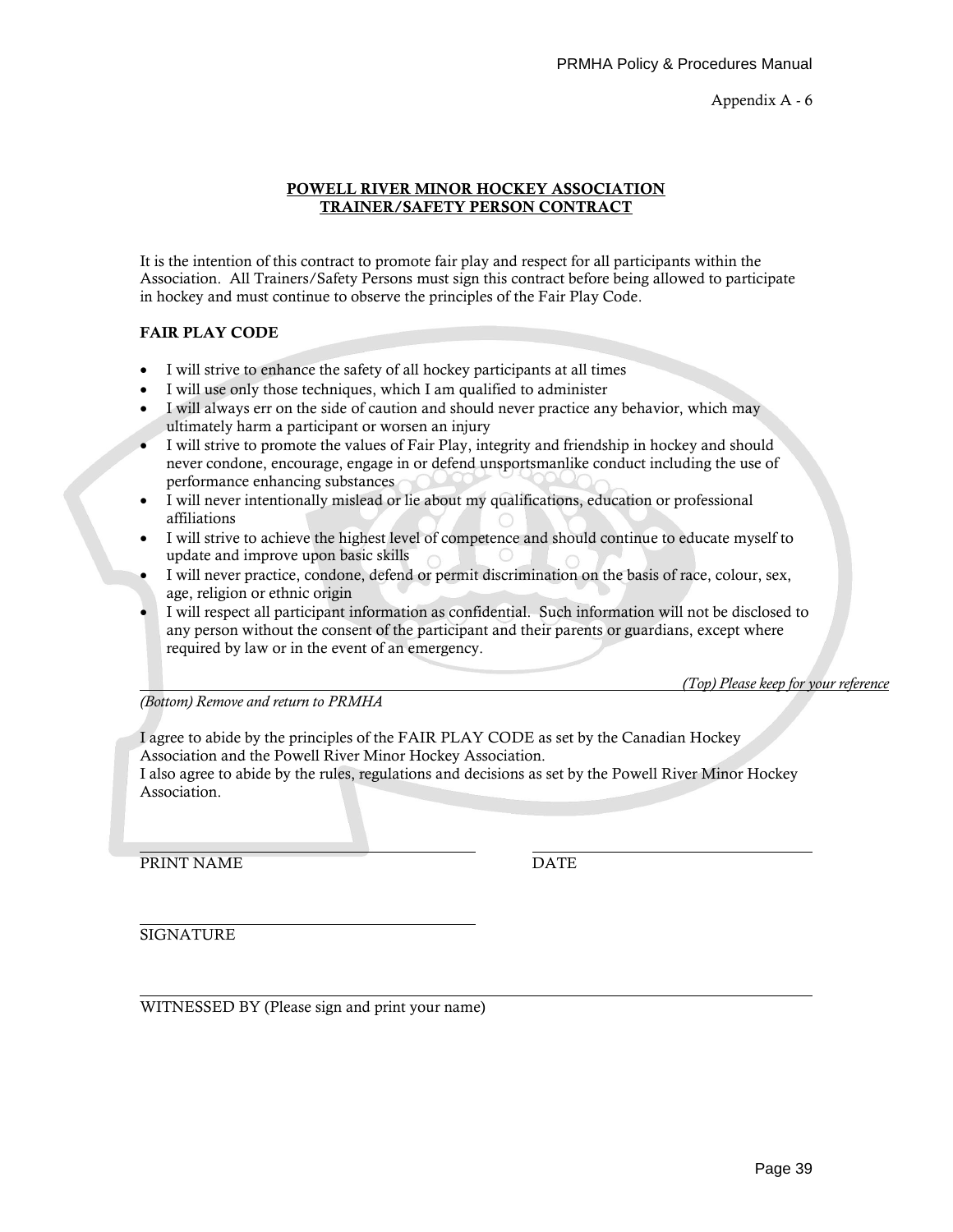#### **PRMHA REFEREES CODE OF CONDUCT AND STANDARDS**

#### 1. Code of Conduct

As officials in a sport that is extremely competitive and emotionally intense, it is essential that officials conduct themselves appropriately. An official's character and judgement are frequently criticized and scrutinized. It is imperative that officials display behaviour that will reflect only a positive image.

#### (A) Attitude

Minor hockey is very important to the players, coaches and parents. Therefore, every assignment should be treated with the same effort and respect. Officials should always maintain a positive frame of mind. Calls should never be made in anger. At no time should any official (on or off the ice) engage in conflicts with coaches, players, parents or spectators. Belligerence will not be tolerated.

#### (B) Professionalism

As a hockey official, professionalism is the cornerstone of success. Officials should exercise self-restraint when confronted with difficult situations, and demonstrate patience, tolerance and firmness. Officials should treat each other with respect. They should never criticize the performance of another official, on or off the ice. There are systems put in place to deal with performance issues.

#### (C) Rule Knowledge

Officials should know the rules of the game in order to provide the best possible service to everyone involved. They should convey confidence in all decisions. If in doubt, officials are encourage to seek advice/assistance form more experienced officials.

#### (D) Teamwork

Officials must function effectively as a team. They should discuss techniques and possible scenarios before a game. Communication on the ice should be through signals and voice. Support for all decision should be evident on the ice.

#### 2. Code of Discipline

| (1) Law Ivi a Oaim      |                                                                    |
|-------------------------|--------------------------------------------------------------------|
| 1 <sup>st</sup> Offence | Warning. Official will be reminded of the responsibility to fellow |
|                         | referees and the players (RIC)                                     |
| $2nd$ Offence           | 7 day 'no call' list (RIC)                                         |
| 3rd Offence             | 14 day 'no call' list (Review Committee).                          |
|                         | Further assignments may be re-evaluated (RIC)                      |
| $4th$ Offence           | End of season suspension (Review Committee and RCM).               |
|                         | Official will be given no further assignments                      |

#### (A) Late for a Game

#### (B) Absent for a Game

| 1 <sup>st</sup> Offence | 7 day 'no call' list (RIC)                           |
|-------------------------|------------------------------------------------------|
| $2nd$ Offence           | 14 day 'no call' list (Review Committee).            |
|                         | Further assignments may be re-evaluated (RIC)        |
| 3 <sup>rd</sup> Offence | End of season suspension (Review Committee and RCM). |
|                         | Official will be given no further assignments.       |

Appendix B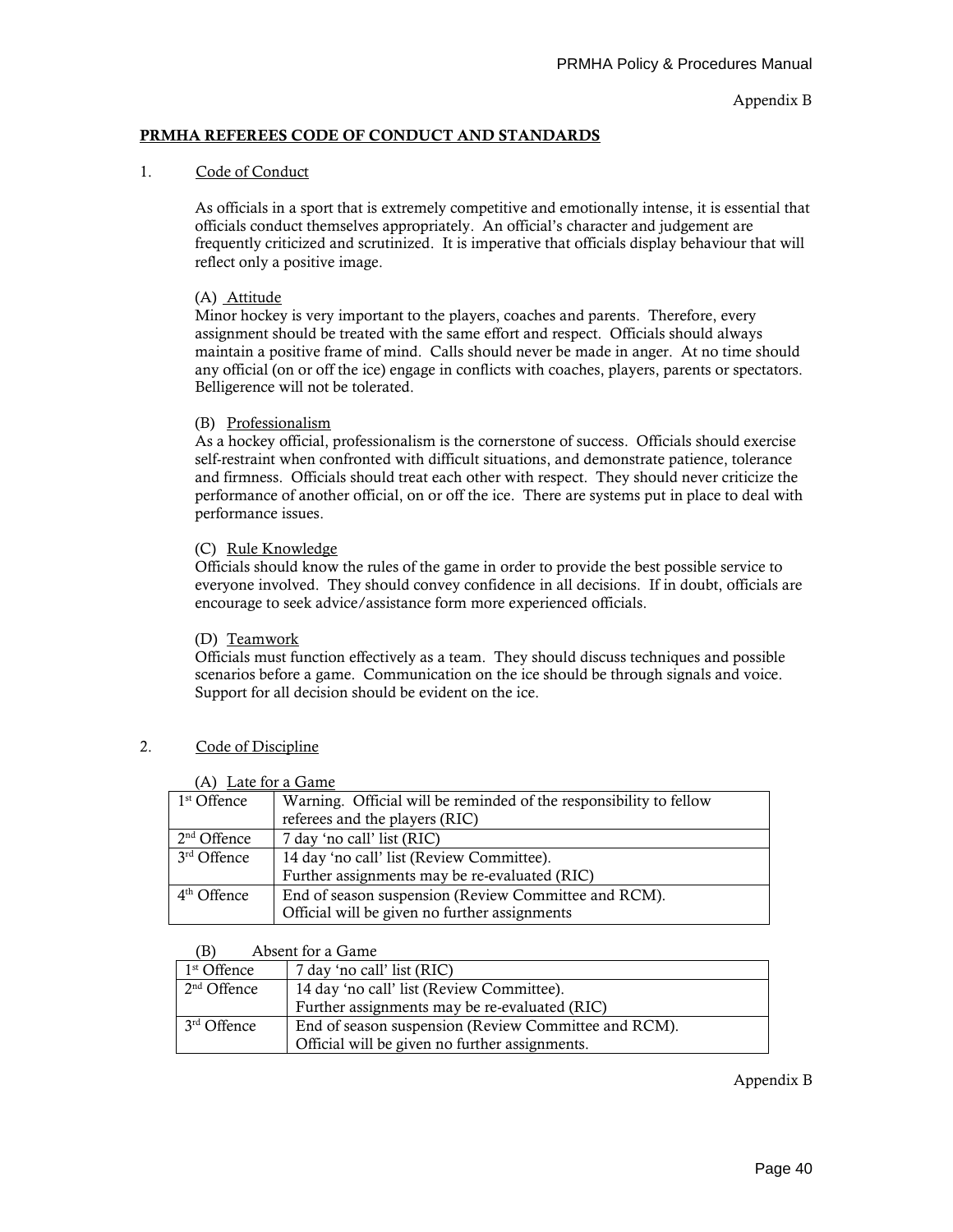Recommendation: The Referee Administration group recommends that a **Review/Discipline Committee** be formed to handle any matters pertaining to discipline for the referees. The committee should be comprised of the President of PRMHA, the Referee in Chief (RIC), one other member of the executive and one senior member of the referees group. The composition of this committee would ensure impartiality, equality, integrity, confidentiality and consistency when handling any disciplinary matters. The committee would review each case as required to determine if the recommended discipline is suitable.

Any disciplinary action would be date stamped according to the guideline above, and would be levied by PRMHA President on behalf of the RIC and the Review Committee. Any 'end of season' suspensions would involve, and be levied by the North Island League RCM under the BC Hockey rules (see Officiating Program, Suspensions, Rule 7.13 and 7.19).

#### 3. Game Assignment

#### (A) Promptness

It is each official's responsibility to ensure they are in the rink no later than 30 minutes prior to the scheduled start of the game.

If, for some reason, an official is running late and will be arriving after the 30-minute deadline, it is the official's responsibility to contact either the RIC, the assignor and/or the other game officials to advise them of the situation.

#### (B) Cancellations

Once an official accepts game assignments from the assignor, it becomes the responsibility of that official to find a replacement of equal or higher qualification, should the original official find that he/she cannot fulfill an assignment. If the official is unsure of a replacement official's capability, contact the assignor of the RIC for verification.

When an official accepts an assignment from another official, it is the recipient's responsibility to contact the assignor with the change. This will ensure confirmation of the date, time, rink, level of play and guarantee the assignor's records are kept accurate for the purpose of game cancellations, payment, supervision and future assignment.

#### (C) Availability

If an official knows of upcoming dates that he/she will not be available, those officials are asked to submit those dates to the assignor with a minimum of 2 weeks lead time. This means providing a list of days and times (dark days) you are **not available** to accept game assignment. If no list of 'dark days' is received by the assignor, the 'default position' will be that the official **is** available for game assignment. **Notes:**

#### Officials should only accept Minor Hockey assignments from the designated assignor. If a team official contacts on official regarding any minor hockey game, refer them to the assignor.

As a general rule, officials should only work 2 games in a row, then have a minimum 4 hour break before skating again on the same day.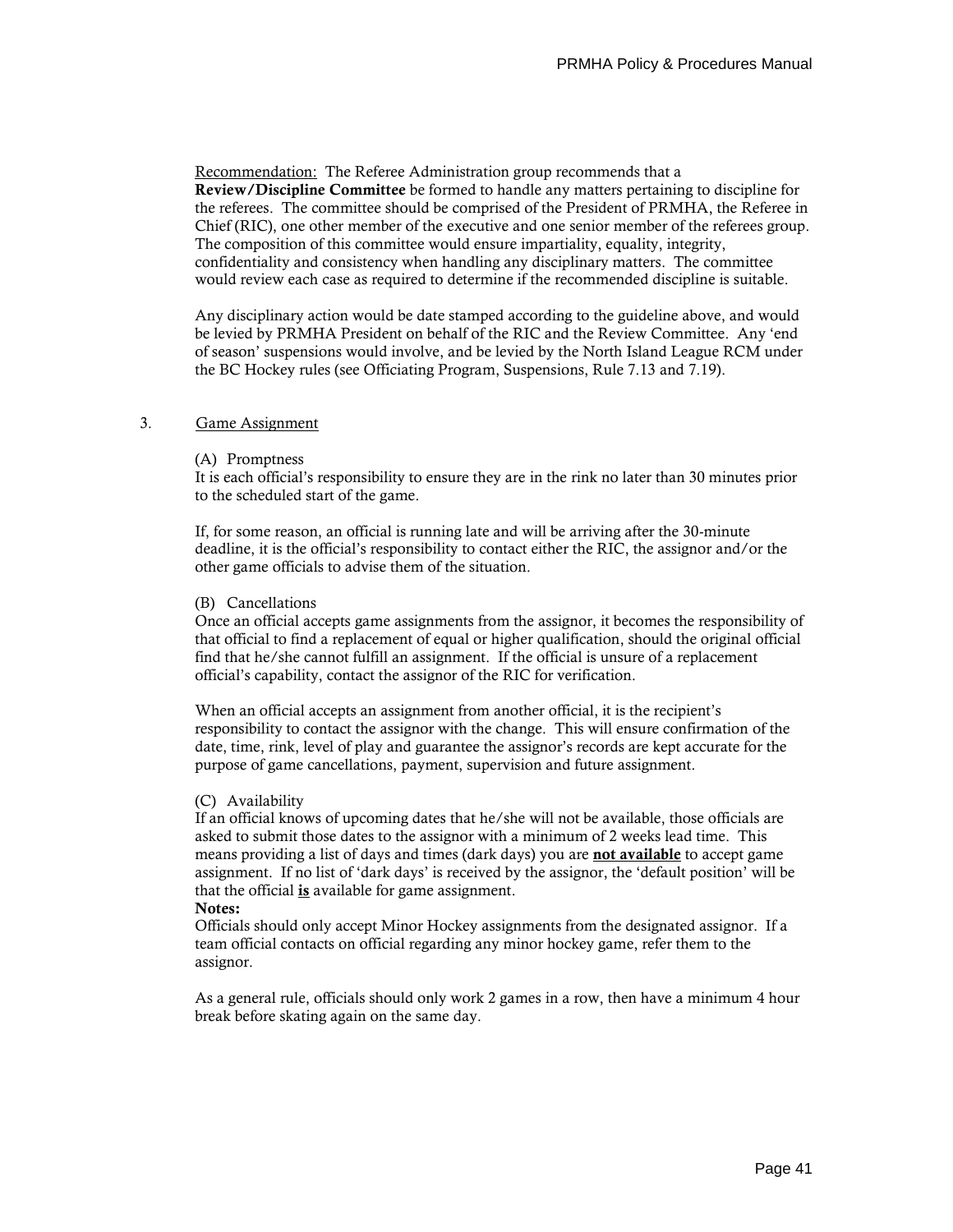#### 4. Dress Code

Officiating is a very high profile occupation. It is important to make a positive impression on others. A professional appearance will assist officials in gaining the respect and confidence of everyone involved in the game, on and off the ice. With this in mind, the following outlines the acceptable dress code for PRMHA:

- (A) All Rep Games
	- Shirt and tie, or shirt and sweater
	- Casual or dress pants
	- Appropriate footwear
	- No team jackets
	- No ball caps
	- No running shoes or sneakers
- (B) All Other Levels of Hockey
	- Sweater or casual shirt (no t-shirts)
	- Shirts must be tucked in
	- Casual pants or jeans-clean, and in good repair.
	- Clean footwear
- (C) Notes
	- Skate laces must be white
	- Ensure jersey and pants are in good repair
	- Ensure equipment bags are in good repair and are closed while walking through the arena

Officials who do not adhere to the dress code will be reminded of their responsibility to look professional and may have further assignments re-evaluated.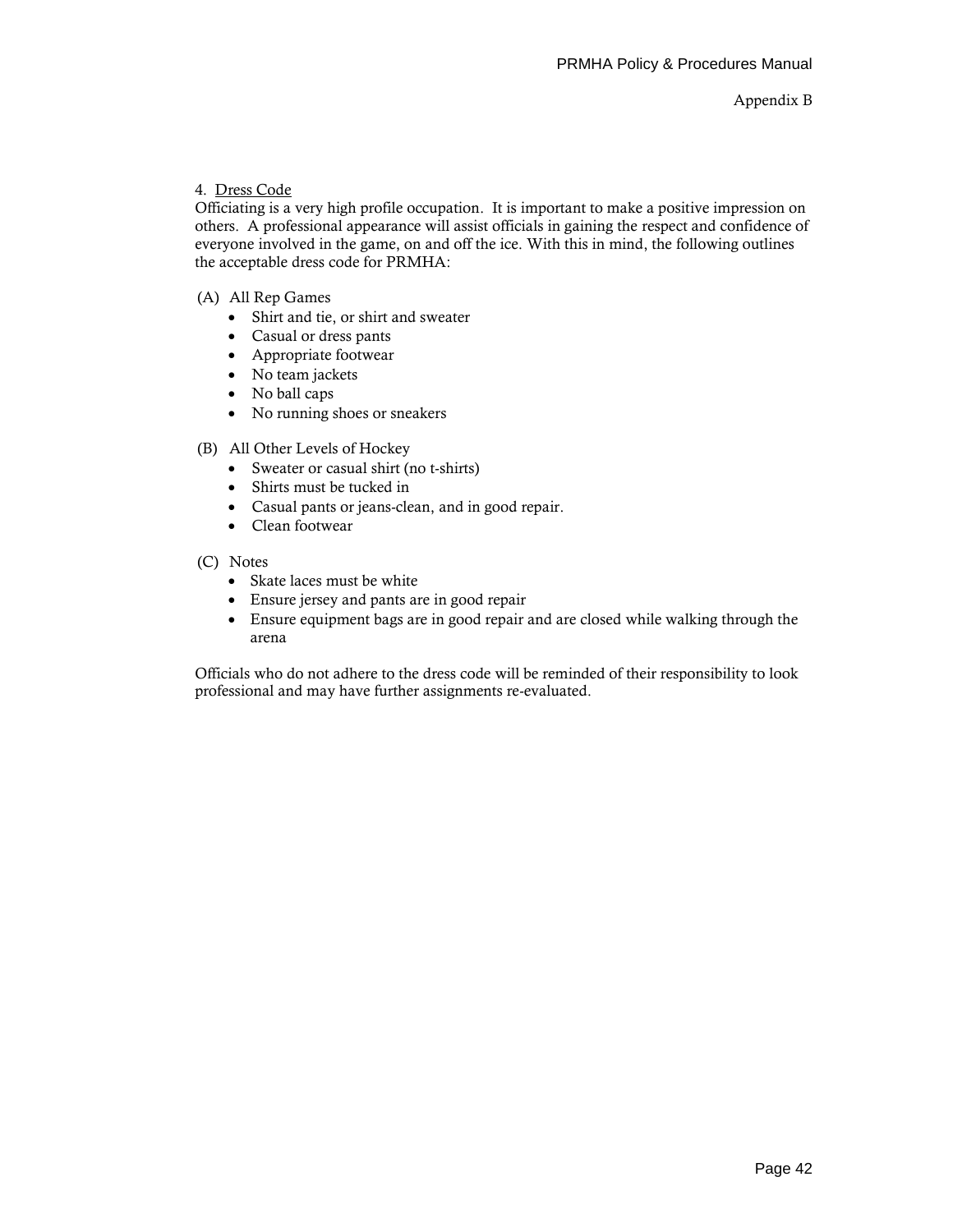Appendix C

#### **PLAYER SELECTION CRITERIA**

Criteria will be based on, but not limited to, the following:

#### **PHYSICAL**

- Size not a major factor
- Strength important in 1x1 battles
- Fitness needs to be in good physical condition

#### TECHNICAL SKILLS

- Skating, acceleration, quickness, agility, foot speed, mobility
- Passing and receiving
- Puck handling in traffic
- Shooting, quick release, accurate shot
- Checking, angulations, control, respect

#### **MENTAL**

- Game sense
- Self control, disciplined
- Confidence, loves to challenge
- Highly motivated, intense, desire
- Coach able, listens to instructions
- Courage, first to puck, can engage in body contact (bantam and midget)
- Team player

#### **GOALTENDERS**

- Focused on play
- Reads the attack
- Handles the puck effectively
- Quick controlled lateral movement
- Challenges shooters

#### **All players are required to have a great attitude with great work ethics**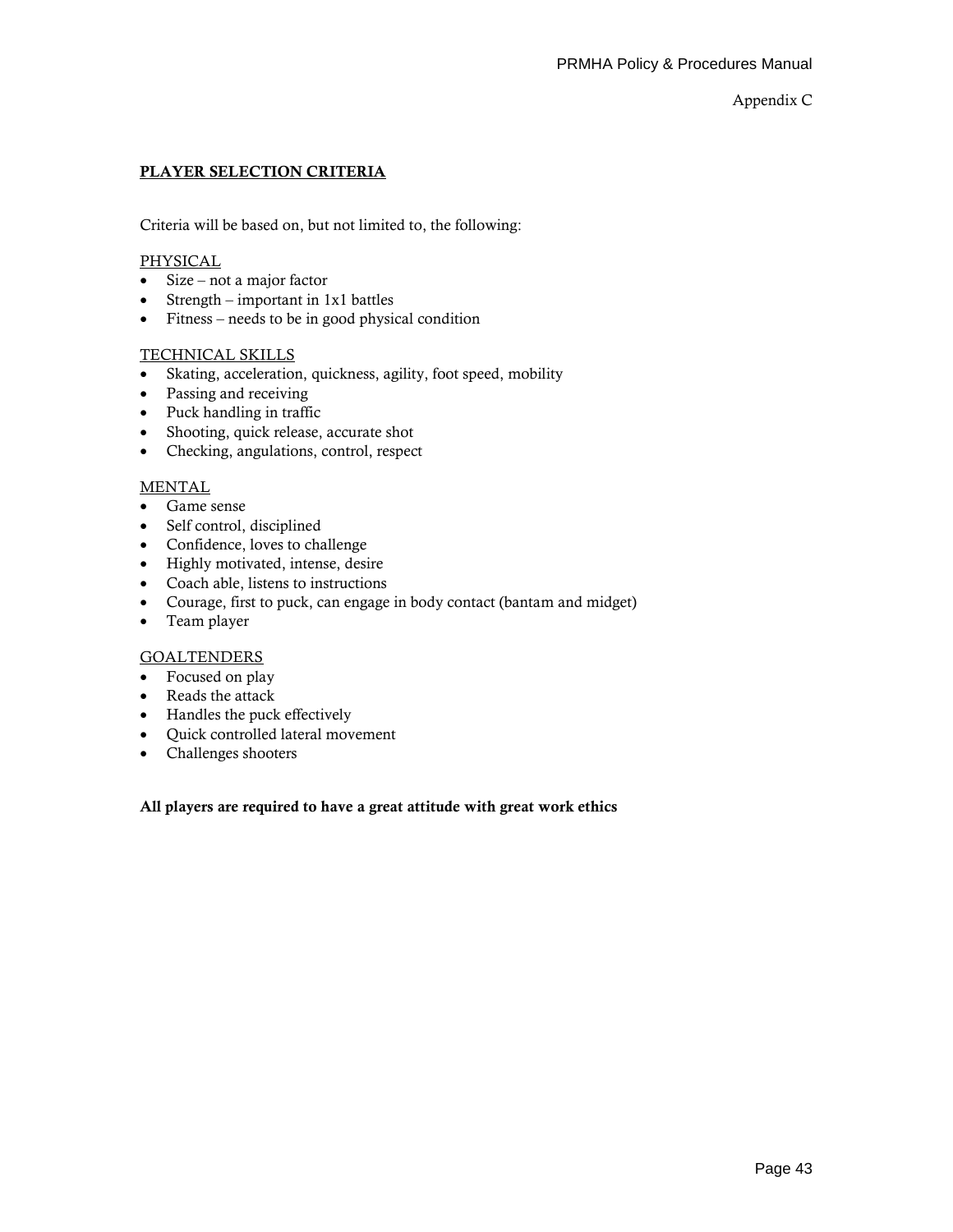#### **POWELL RIVER MINOR HOCKEY AWARD RECIPIENTS**

#### **Appendix D**

## OFFICIALS AWARDS

# Jack Hildebrand Plaque

| 1999 | Yvan Garneau and Trent Knorr        |
|------|-------------------------------------|
| 2000 | Bryan Craigen                       |
| 2001 | Jerry Stroomer and Brett Craigen    |
| 2002 | Arlen MacLaine                      |
| 2003 | Brandon Luff and Josh Schweitzer    |
| 2004 | Donald Cannon and Jodi Mastrodonato |
| 2005 | Mitch Green                         |
| 2006 | Devan Holley                        |
| 2007 | <b>Brett Martin</b>                 |
| 2008 | Tristan Kinahan                     |
| 2009 | Curtis Csuk                         |
| 2010 | <b>Bradley Ford</b>                 |
| 2011 | Connor Ford                         |
| 2012 | Jeremy Hopper                       |
| 2013 | <b>Brett Kinley</b>                 |
| 2014 | Cam McNeil                          |
| 2015 | Austin Franklin, Mackenzie Guild    |
| 2016 | Keagan Abbott, Brock sawyer         |
| 2017 | Kohen Butler, Rylan Villani         |
| 2018 | Kaleb Parsons                       |
|      |                                     |

# Mike Fraser Plaque

| 1995 | Alan Fougere, Jr                 |
|------|----------------------------------|
| 1996 | <b>Tyler Fraser</b>              |
| 1997 | George Belyea                    |
| 1998 | <b>Trent Cusator</b>             |
| 1999 | Tom Mitchell                     |
| 2000 | Stacey deWynter                  |
| 2001 | Justin Brisotto                  |
| 2002 | Trent Knorr                      |
| 2003 | Ryan Foster                      |
| 2004 | Brandon Luff                     |
| 2005 | Matt Dunn                        |
| 2006 | Mitch Green                      |
| 2007 | Chris English                    |
| 2008 | <b>Brad Mueller</b>              |
| 2009 | Braedon Behan                    |
| 2010 | Eric Scott                       |
| 2011 | Zach Brach                       |
| 2012 | Brady Casparie & Bradley Ford    |
| 2013 | Brett Martin, Bradley Ford       |
| 2014 | <b>Austin Phillips</b>           |
| 2015 | Josh Chernoff                    |
| 2016 | Garrison franklin, Josh Chernoff |
| 2017 | Mackenzie Guild                  |
| 2018 | Emily Piccinin, Mackenzie Guild  |
|      |                                  |

Luke Bombadir Plaque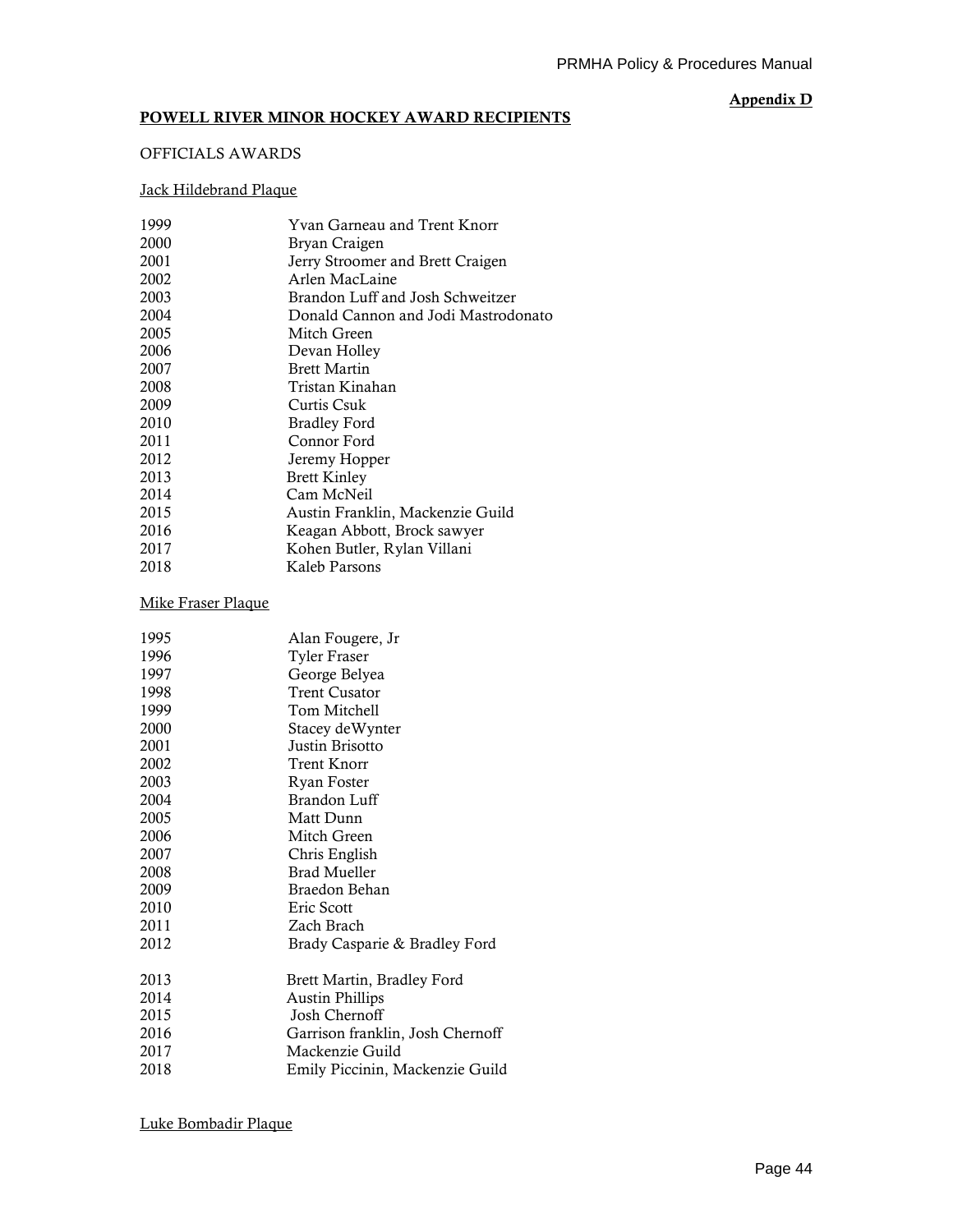| 1999 | Cliff Milne               |
|------|---------------------------|
| 2000 | Kevin Parkin              |
| 2001 | Al Fourgere, Sr           |
| 2002 | Mike Fraser               |
| 2003 | Jerry Stroomer            |
| 2004 | Chuck Metzner             |
| 2005 | Chuck Metzner             |
| 2006 | Ed Spreeuw                |
| 2007 | Mike Fraser               |
| 2008 | Ed Spreeuw                |
| 2009 | Dave Csuk                 |
| 2010 | Jodi Mastrodonato         |
| 2011 | <b>Bob Nicol</b>          |
| 2012 | Dean Piccinin             |
| 2013 |                           |
| 2014 | Ed Spreeuw                |
| 2015 | Trevor Wall               |
| 2016 | Mike Mastrodonato         |
| 2017 | Ron Viglasi, Steve McNeil |
| 2018 | Diana Lamont              |

# Bill Dodsworth Memorial Plaque

| 1999 | Mike Fraser       |
|------|-------------------|
| 2000 | Luke Bombadir     |
| 2001 | Gord DeWynter     |
| 2002 | Cliff Milne       |
| 2003 | Randy Thomas      |
| 2004 | Ryan Cairns       |
| 2005 | Not awarded       |
| 2006 | Not awarded       |
| 2007 | Chuck Metzner     |
| 2008 | Not awarded       |
| 2009 | Not awarded       |
| 2010 | Not awarded       |
| 2011 | Not awarded       |
| 2012 | Not awarded       |
| 2014 | Jodi Mastrodonato |
| 2015 | Barb Parnham      |
| 2016 | Diana Lamont      |
| 2017 | Not Awarded       |
| 2018 | Not Awarded       |
|      |                   |

# **INDIVIDUAL AWARDS**

#### Sokolowski Award

| 1980 | Rod Jamieson    |
|------|-----------------|
| 1981 | John Vanderkemp |
| 1982 | Mike Kanigan    |
| 1983 | Kent Lewis      |
| 1984 | Richard Hannah  |
| 1985 | David Mackie    |
| 1986 | Steve Hunter    |
| 1987 | Dean Merrick    |
| 1988 | Kyle Smith      |
| 1989 | Not awarded     |
| 1990 | Mike Bryce      |
| 1991 | Not awarded     |
| 1992 | Not awarded     |
|      |                 |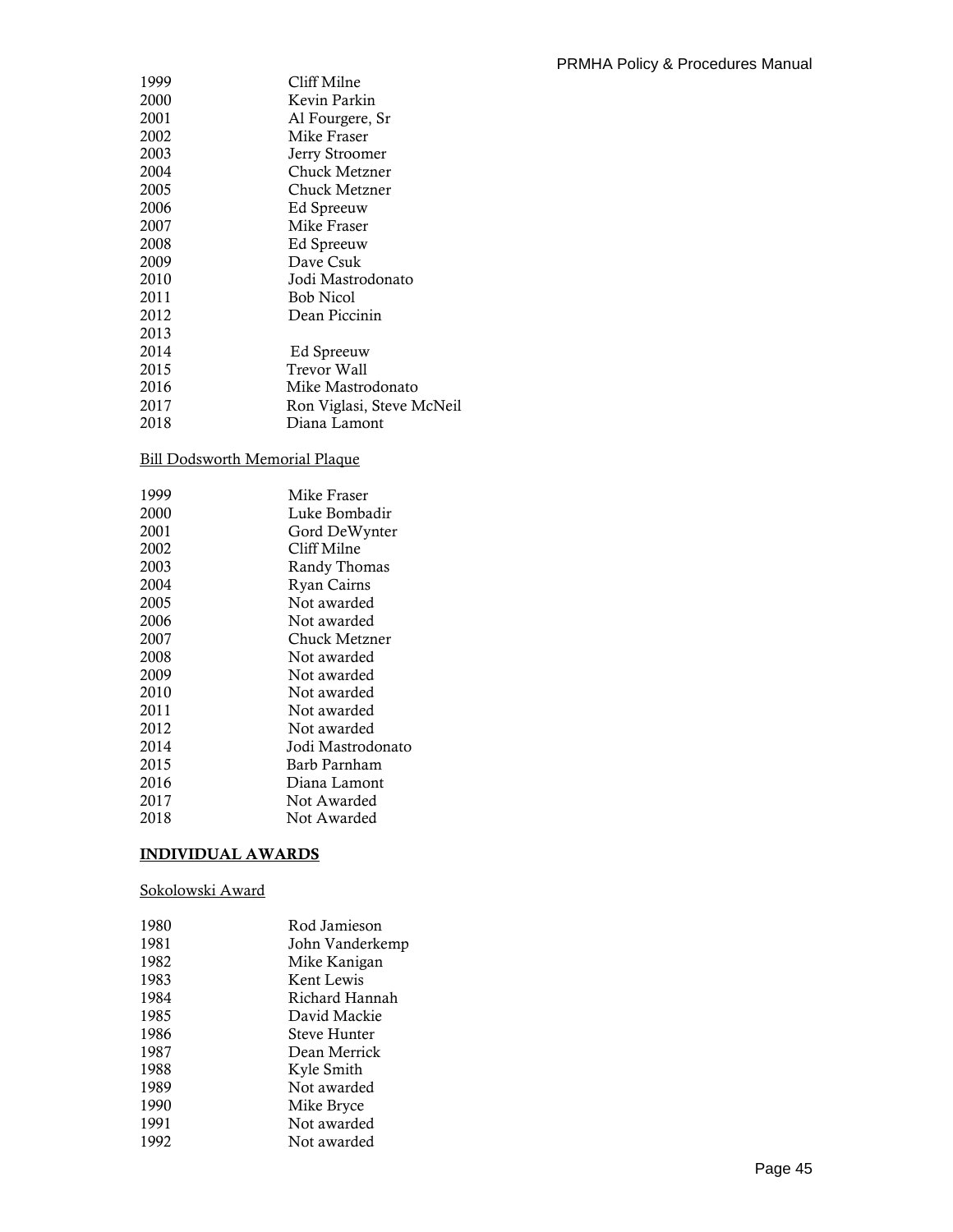| 1993 | John Harris, Jr                  |
|------|----------------------------------|
| 1994 | Aaron Bennett                    |
| 1995 | Ken Parsons                      |
| 1996 | Kevin Poulin                     |
| 1997 | Jesse McDonald                   |
| 1998 | Mark Muzylowski                  |
| 1999 | Not awarded                      |
| 2000 | Allan Fougere, Jr                |
| 2001 | Dean Langham                     |
| 2002 | Eric Green                       |
| 2003 | Ryan Cairns                      |
| 2004 | Matt De Wynter                   |
| 2005 | Ryan Foster                      |
| 2006 | Mark MacKamey and Eric Albertson |
| 2007 | Jordan Lundgren                  |
| 2008 | Markus Westby                    |
| 2009 | Mark Meyer                       |
| 2010 | Kyle Luff                        |
| 2011 | <b>Brett Martin</b>              |
| 2012 | Alex Mastrodonato & Eric Scott   |
| 2013 | Richard tattersall               |
| 2014 | Jarred Hawkins                   |
| 2015 | Zachary Brach                    |
| 2016 | Kent Gassen, Joshua Grouchy      |
| 2017 | Curtis Kondra                    |
| 2018 | Isaiah Brach                     |
|      |                                  |

# Dustin Clark Memorial Trophy

| 2000 | Dion Ball                        |
|------|----------------------------------|
| 2001 | Dave Csuk                        |
| 2002 | Harvey Fairgray                  |
| 2003 | Keith Luff                       |
| 2004 | Wayne Adams                      |
| 2005 | Rob Webb                         |
| 2006 | Verne Kinley                     |
| 2007 | Greg Piccinin                    |
| 2008 | David Madden                     |
| 2009 | Warren Behan                     |
| 2010 | Don Behan                        |
| 2011 | Steve McNeil                     |
| 2012 | Randy Casparie                   |
| 2013 | Tracey Abbott, Jodi Mastrodonato |
| 2014 | Scott Mastrodonato               |
| 2017 | <b>Scott Peters</b>              |
| 2018 | Neil Pukesh                      |
|      |                                  |

# Harvey Small Award

| 1983 | Mark Anderson       |
|------|---------------------|
| 1984 | Gene Messier        |
| 1985 | Roy Vizzutti        |
| 1986 | Ernie Danyluk       |
| 1987 | Not awarded         |
| 1988 | Zane Grey           |
| 1989 | Jim Parson          |
| 1990 | Rick MacNeal        |
| 1991 | <b>Steve Hunter</b> |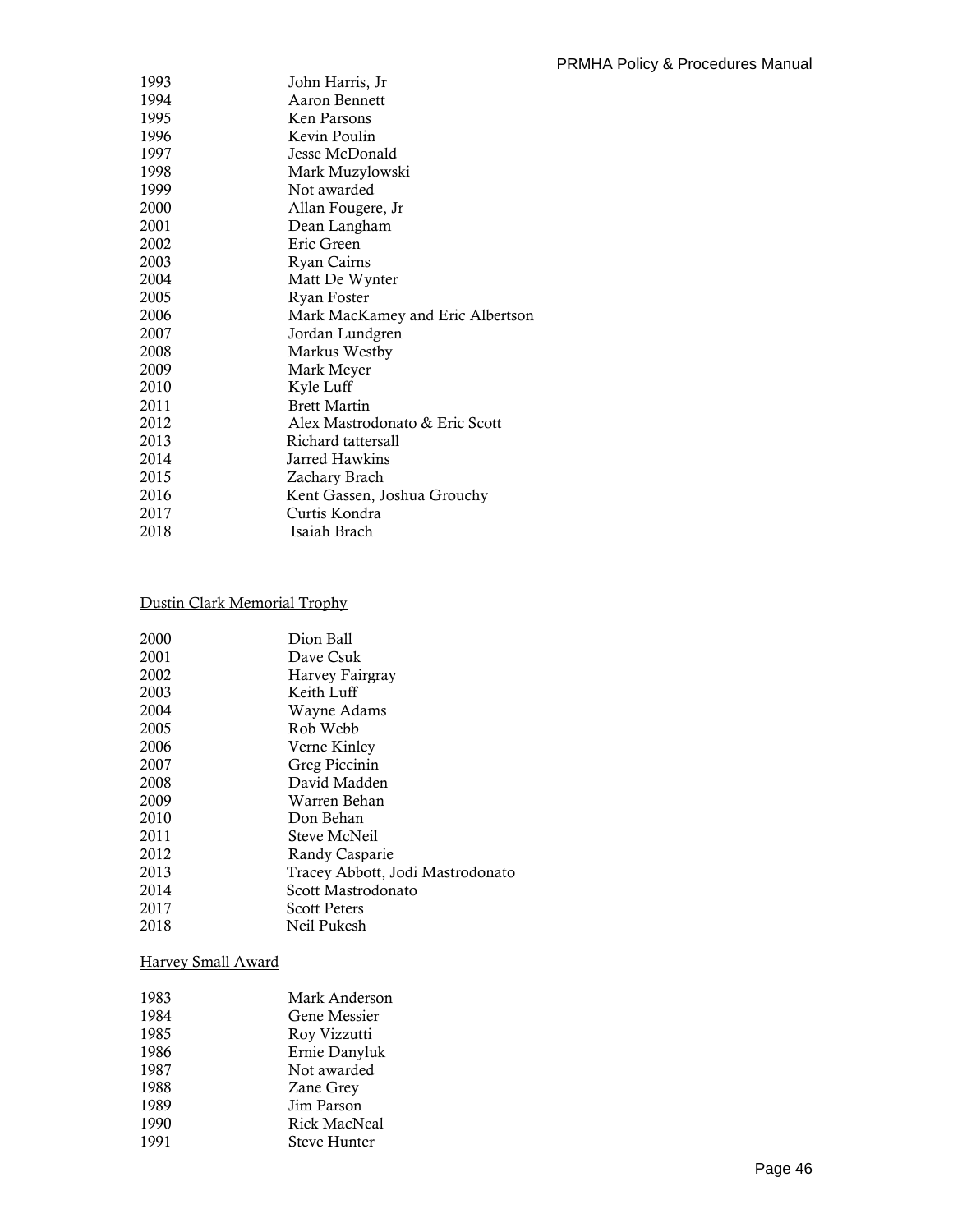| 1992 | Ken McDonald                   |
|------|--------------------------------|
| 1993 | Larry Cole                     |
| 1994 | Rick Biller                    |
| 1995 | John Catcher                   |
| 1996 | Dave Reilly                    |
| 1997 | Jim Betteridge                 |
| 1998 | Ed Westgate                    |
| 1999 | Darrin Strueby                 |
| 2000 | Rob Foster & Wayne Obermeyer   |
| 2001 | Brian Hasselback               |
| 2002 | Norm Phillip                   |
| 2003 | Kevin Vodola & Darryl Paquette |
| 2004 | Louis Perreault                |
| 2005 | Mickey Adam                    |
| 2006 | Ken Holley                     |
| 2007 | <b>Bob Henderson</b>           |
| 2008 | Sam Sansalone                  |
| 2009 | Claude Patenaude               |
| 2010 | Rick Hopper                    |
| 2011 | Mickey Adam                    |
| 2012 | Steve Ashworth                 |
| 2013 | Geoff Jones                    |
| 2014 | Warren Behan                   |
| 2015 | John Harris                    |
| 2016 | Dale McCormack                 |
| 2017 | Ken Jantz                      |
| 2018 | Joe Calderone                  |
|      |                                |

# Frank Sutton Memorial Award

| 1992 | Darrel LeClair & Mike Fraser     |
|------|----------------------------------|
| 1993 | Hank Goodridge & Greg Cooke      |
| 1994 | John Harris, Sr & Roger Gosselin |
| 1995 | Marianne Smisko                  |
| 1996 | Sarah Bush                       |
| 1997 | Gary Kremsater                   |
| 1998 | Sharon Cairns                    |
| 1999 | Don Smisko                       |
| 2000 | Martin Ostensen                  |
| 2001 | Joanne McGowan                   |
| 2002 | Wendy Gallagher                  |
| 2003 | Laura Passek                     |
| 2004 | Cindy Willich                    |
| 2005 | Judi Lacey                       |
| 2006 | Leslie and Louis Perreault       |
| 2007 | Mark Scott                       |
| 2008 | Leslie Perreault                 |
| 2009 | Dawn and Dave Markland           |
| 2010 | Dave Mastrodonato                |
| 2011 | Sonia Csuk                       |
| 2012 | Anna Cristante                   |
| 2013 | Patrick Devereaux                |
| 2014 | Linzie Long                      |
| 2015 | <b>Bill Messier</b>              |
| 2016 | Rick Hopper                      |
| 2017 | Mike Mastrodonato                |
| 2018 | Steve McNeil                     |
|      |                                  |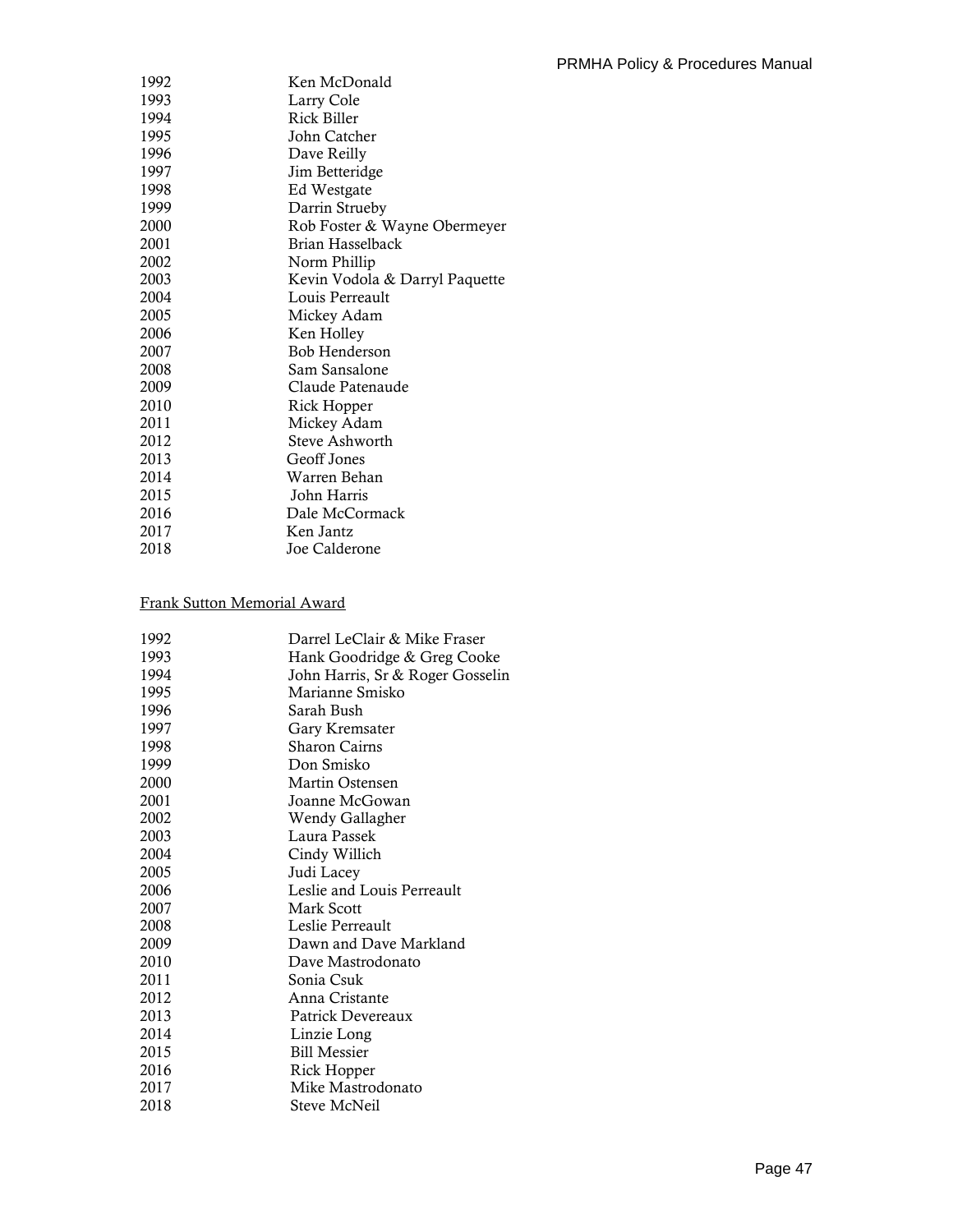# Dennis Clancy Memorial Trophy

| Marcus Westby                     |
|-----------------------------------|
| Daniel McMaster                   |
| Drew Jewra                        |
| Paige Metzner                     |
| Spencer Stapleton                 |
| Clayton Hackett                   |
| Jayden Saban                      |
| Cameron Behan                     |
| Ethan Schmunk                     |
| Cullen Buholzer & Caleb Parkhouse |
| Cameron Stevenson                 |
| Isaac Shelton                     |
| Cohen Mastrodonato, Ethan Taylor  |
| Luke Shipley, Nick Peters         |
| Tanner Burt                       |
| Ben Belyea, Gruntman              |
|                                   |

# Don Smisko Memorial Award

| 2013 | Bret Yungen      |
|------|------------------|
| 2014 | Nico Sansalone   |
| 2015 | Chase Krompocker |
| 2016 | Adam Mclaren     |
| 2017 | Spencer Jamison  |
| 2018 | Liam Schreiber   |
|      |                  |

# Brandon Kremsater Memorial Plaque

| Mark Meyer         |
|--------------------|
| Kelly Tribbeck     |
| Ross Thompson      |
| Ryan Fairgray      |
| Eric Scott         |
| Austin McLaren     |
| Nico Sansalone     |
| Chase Krompocker   |
| James Southcott    |
| Bryson Cecconi     |
| Cohen Mastrodonato |
| Braedyn Louie      |
|                    |

# Gary Lupul Memorial Plaque

| 2008 | Ryan Fairgray                     |
|------|-----------------------------------|
| 2009 | Eric Scott                        |
| 2010 | Rylan Ball                        |
| 2011 | Nico Sansalone                    |
| 2012 | Hunter Findlater                  |
| 2013 | Jayden Saban                      |
| 2014 | Jack Long                         |
| 2015 | <b>Tyler Carpendale</b>           |
| 2016 | Brett Anderson, Cameron Stevenson |
| 2017 | Drew Sundberg, Connor Casparie    |
| 2018 | Cohen Mastrodonato                |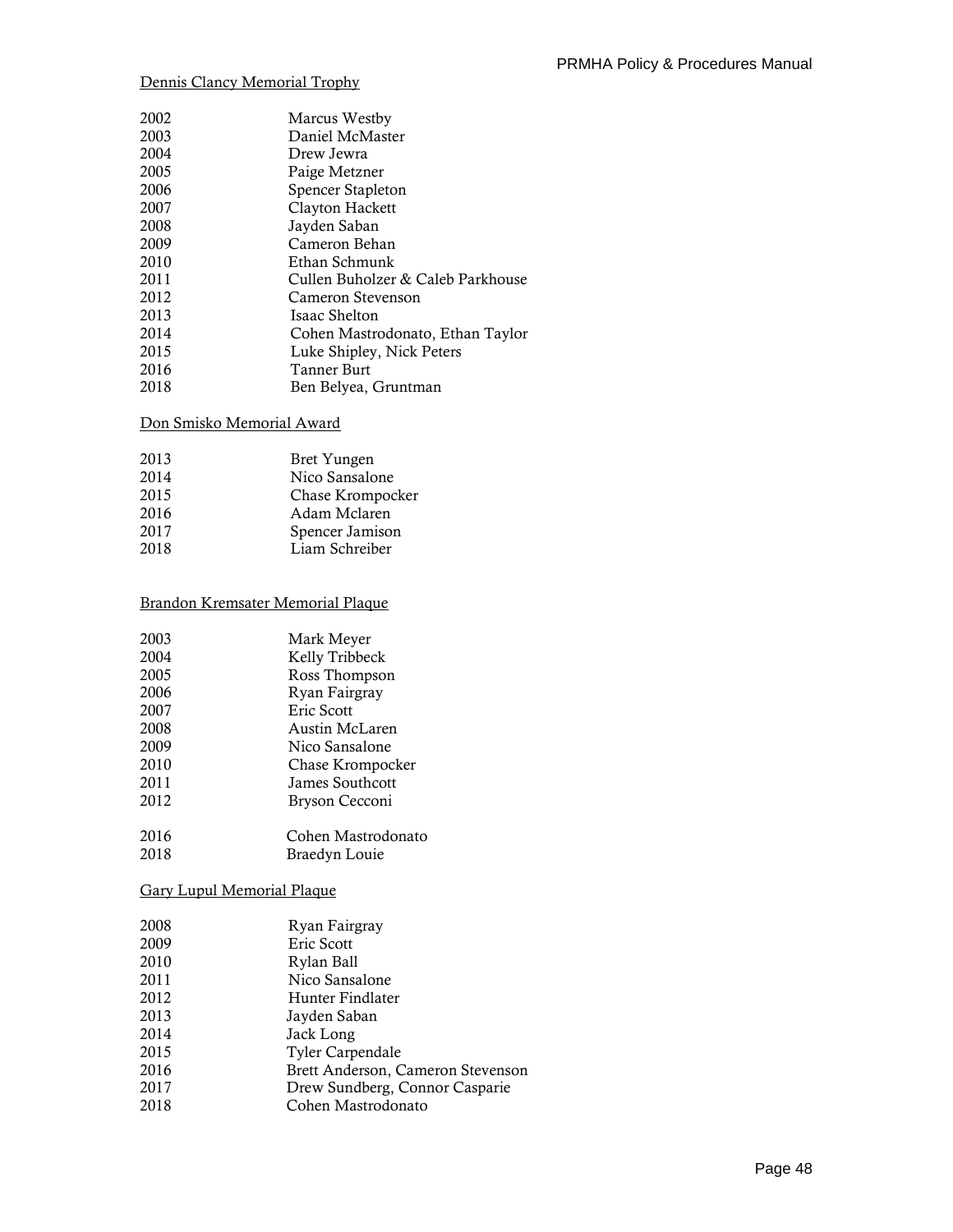# Rick Hopper Pee Wee House Player of the Year Award

- 2011 Calli-Ann Abbott<br>2012 Daniel Schweitzer
- Daniel Schweitzer 2013 Keegan and Carter Chard-Hill
- 2014 Luke Muskee
- 2015 Scott McKenzie
- 2016 Emily Piccinin
- 2017 Matthew McDonald
- 2018 Camryn Pukesh

# Brad Bombardir Bantam House Player of the Year Award

| 2011 | Chase Krompocker   |
|------|--------------------|
| 2012 | Zachary Brach      |
| 2013 | <b>KENT GASSEN</b> |
| 2014 | josh Chernoff      |
| 2015 | Isaiah Brach       |
| 2016 | Mackenzie guild    |
| 2017 | Ryan Ciarniello    |
| 2018 | Rylan Villani      |
|      |                    |

#### Powell River Kings Midget House Player of the Year Award

| <b>Brody Boese</b> |
|--------------------|
| Richard Tattersall |
| Keenan Wilson      |
| Kent Gassen        |
| Isaiah Brach       |
| Taydin Behan       |
| Noah Dodsworth     |
|                    |

#### Rep Coach of the Year

| Ron Viglasi         |
|---------------------|
| Andy Welsh          |
| <b>Scott Peters</b> |
| Rick Hopper         |
|                     |

#### Honorary Life Membership

Hubert (Bert) Long – (deceased) Richard Vernon Mike Fraser Robert (Bob) Crawford Sharon Cairns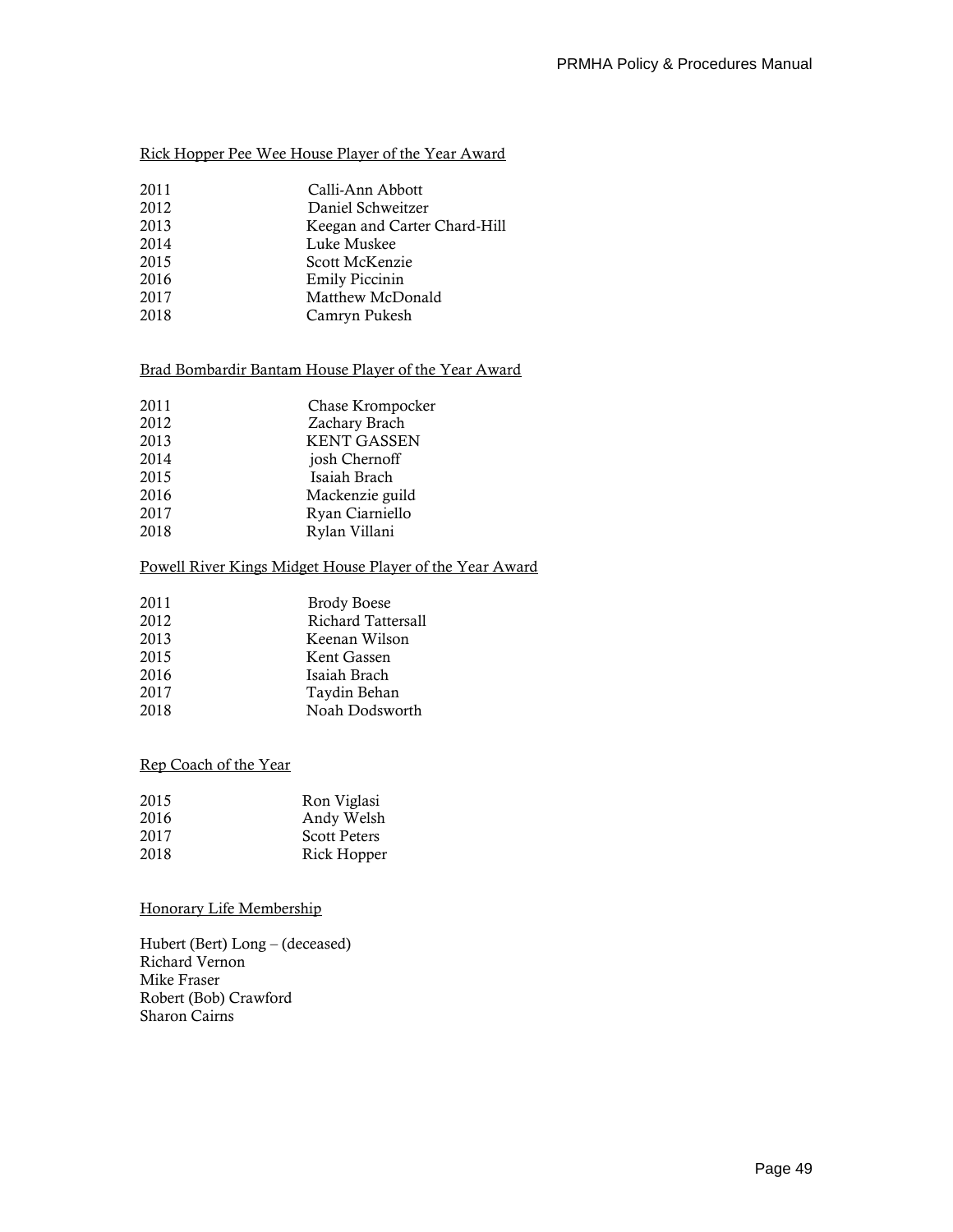#### **PRMHA FEES**

#### Appendix E

# **REGISTRATION**

| Early Registration fees:            |          |
|-------------------------------------|----------|
| Pre-Novice:                         | \$200.00 |
| Novice:                             | \$400.00 |
| Atom and Up:                        | \$500.00 |
| Female Program:                     | \$200.00 |
| Female & Integrated Combo (Novice): | \$535.00 |
| Female & Integrated Combo:          | \$635.00 |
| Registration fees:                  |          |
| Pre-Novice:                         | \$200.00 |
| Novice:                             | \$450.00 |
| Atom & Up:                          | \$550.00 |
| Female Program:                     | \$250.00 |
| Female Program (Novice):            | \$200.00 |
| Female & Integrated Combo (Novice): | \$585.00 |
| Female & Integrated Combo:          | \$685.00 |
| Fundraising Fee (Raffle)            | \$50.00  |
| Third Child in any division         | \$85.00  |
| Try Hockey (4 ice sessions)         | \$65.00  |
| Overage Application fee (VIAHA)     | \$20.00  |

\*\*Note\*\* There will be no late registration fee for pre-novice or any other first-time player registering with PRMHA.

**\*\*\*\*\*** Goal Tenders with their own equipment registered in divisions: **Pee Wee, Bantam** and **Midget** will receive a \$100.00 rebate. **\*\*\*\*\***

#### **REP TEAM FEES:**

| Tryout Fees          | \$50.00                         |
|----------------------|---------------------------------|
| Rep fees             | \$200.00                        |
| Affiliate Player Fee | \$ 80.00 (Please refer to 6.35) |

#### **REP TEAM SPONSORSHIP FEES (attire and logos)**

- ➢ THE SPONSORSHIP SECTION IS CURRENTLY UNDER REVIEW
- ➢ UPDATES WILL BE AVAILABLE SHORTLY

#### **SPONSORS**

- ➢ THE SPONSORSHIP SECTION IS CURRENTLY UNDER REVIEW
- ➢ UPDATES WILL BE AVAILABLE SHORTLY

#### **TOURNAMENT FEES**

| Pre-Novice    | \$1000.00 | Pee Wee | \$1000.00 |
|---------------|-----------|---------|-----------|
| <b>Novice</b> | \$1000.00 | Bantam  | \$1000.00 |
| Atom          | \$1000.00 | Midget  | \$1000.00 |
|               |           | Rep     | \$1000.00 |

\*\*\* Tournament Sponsor format currently under review \*\*\*